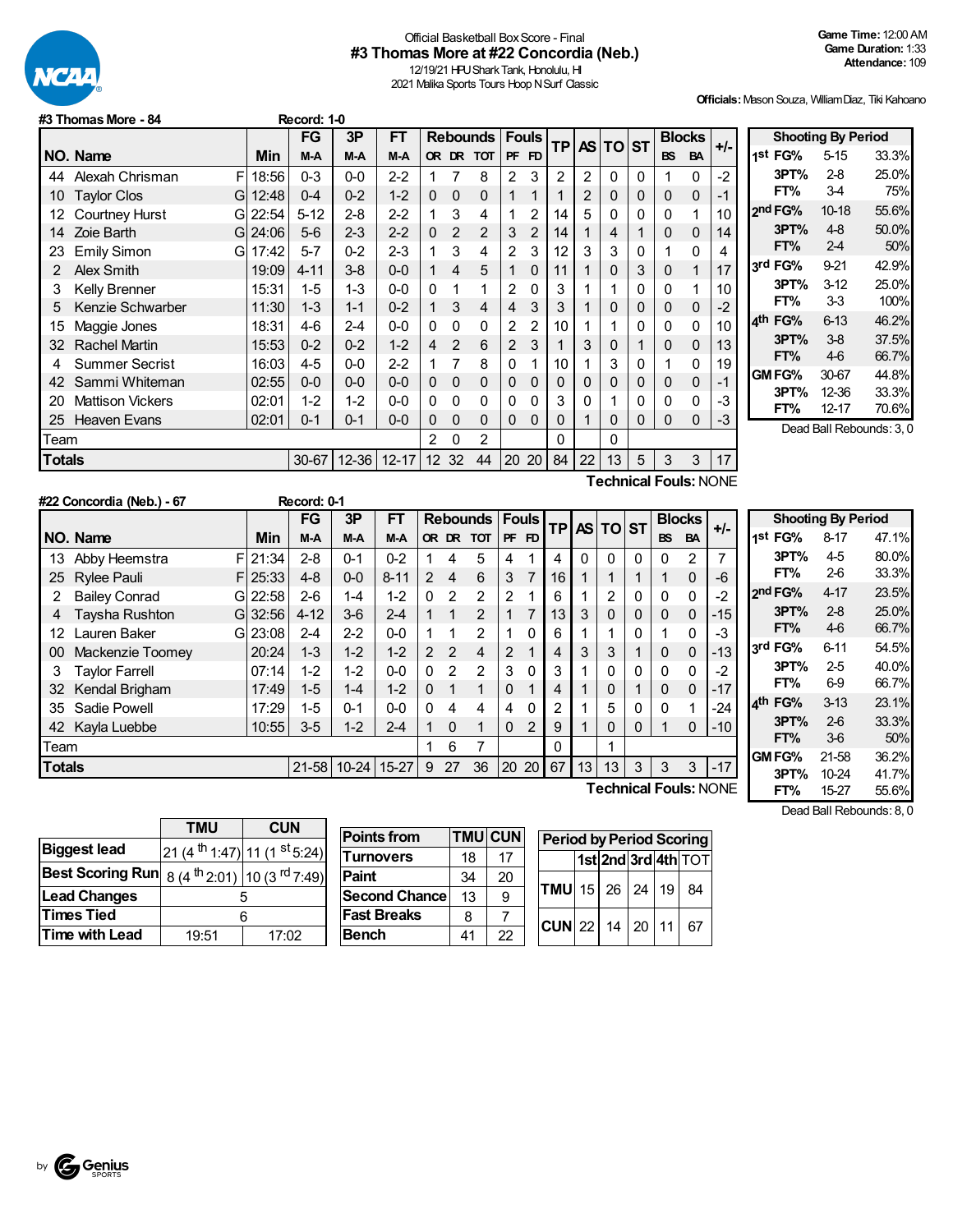

12/19/21 HPU Shark Tank, Honolulu, HI 2021 Malika Sports Tours Hoop N Surf Classic **Game Time:** 12:00 AM **Game Duration:** 1:33 **Attendance:** 109

**Officials:**Mason Souza, WilliamDiaz, Tiki Kahoano

## **Period 1**

| <b>Period Starters:</b> |                                                           |             |              |              |                                             |                                                        |
|-------------------------|-----------------------------------------------------------|-------------|--------------|--------------|---------------------------------------------|--------------------------------------------------------|
| <b>CUN</b>              | 2 Conrad B                                                | 4 Rushton T | 12 Baker L   |              | 13 Heemstra A                               | 25 Pauli R                                             |
| TMU                     | 10 Clos T                                                 | 12 Hurst C  | 14 Barth Z   |              | 23 Simon E                                  | 44 Chrisman A                                          |
| <b>Game Time</b>        | <b>CUN</b>                                                |             | <b>Score</b> | <b>Diff</b>  |                                             | <b>TMU</b>                                             |
| 10:00                   | 25 PAULI R jumpball lost                                  |             |              |              | 44 CHRISMAN Ajumpball won                   |                                                        |
| 09:40                   |                                                           |             |              |              | 10 CLOS T 2pt FG in the paint, layup missed |                                                        |
| 09:37                   | 25 PAULI R defensive rebound (1)                          |             |              |              |                                             |                                                        |
| 09:34                   | 25 PAULI R 2pt FG fast break in the paint, layup made (2) |             | $2 - 0$      | $\mathbf{2}$ |                                             |                                                        |
| 09:17                   |                                                           |             |              |              | 14 BARTH Z 3pt FG, jump shot missed         |                                                        |
| 09:14                   | 25 PAULI R defensive rebound (2)                          |             |              |              |                                             |                                                        |
| 09:11                   | 25 PAULI R 2pt FG fast break in the paint, layup made (4) |             | 4-0          | 4            |                                             |                                                        |
| 08:51                   |                                                           |             |              |              |                                             | 44 CHRISMAN A2pt FG in the paint, jump shot missed     |
| 08:49                   | 13 HEEMSTRA A defensive rebound (1)                       |             |              |              |                                             |                                                        |
| 08:45                   | 4 RUSHTON T foul drawn (1)                                |             |              |              | 12 HURST C foul shooting (1 - 1)            |                                                        |
| 08:45                   | 4 RUSHTON T free throw fast break 1 - 2 missed            |             |              |              |                                             |                                                        |
| 08:45                   | offensive dead ball rebound (1)                           |             |              |              |                                             |                                                        |
| 08:45                   | 4 RUSHTON T free throw fast break 2 - 2 made (1)          |             | 5-0          | 5            |                                             |                                                        |
| 08:27                   |                                                           |             |              |              | 23 SIMON E 3pt FG, jump shot missed         |                                                        |
| 08:23                   | 25 PAULI R defensive rebound (3)                          |             |              |              |                                             |                                                        |
| 08:18                   | 25 PAULI R foul drawn (1)                                 |             |              |              | 14 BARTH Z foul shooting (1 - 2)            |                                                        |
| 08:18                   | 25 PAULI R free throw 1 - 2 missed                        |             |              |              |                                             |                                                        |
| 08:18                   | offensive dead ball rebound (2)                           |             |              |              |                                             |                                                        |
| 08:18                   | 25 PAULI R free throw 2 - 2 missed                        |             |              |              |                                             |                                                        |
| 08:18                   |                                                           |             |              |              | 44 CHRISMAN A defensive rebound (1)         |                                                        |
| 08:08                   | 25 PAULI R foul personal (1 - 1)                          |             |              |              | 12 HURST C foul drawn (1)                   |                                                        |
| 08:01                   |                                                           |             |              |              | 23 SIMON E turnover bad pass (1)            |                                                        |
| 07:58                   |                                                           |             |              |              | 10 CLOS T substitution out                  |                                                        |
| 07:58                   |                                                           |             |              |              | 12 HURST C substitution out                 |                                                        |
| 07:58                   |                                                           |             |              |              | 14 BARTH Z substitution out                 |                                                        |
| 07:58                   |                                                           |             |              |              | 23 SIMON E substitution out                 |                                                        |
| 07:58                   |                                                           |             |              |              | 44 CHRISMAN A substitution out              |                                                        |
| 07:58                   |                                                           |             |              |              | 2 SMITH Asubstitution in                    |                                                        |
| 07:58                   |                                                           |             |              |              | 3 BRENNER K substitution in                 |                                                        |
| 07:58                   |                                                           |             |              |              | 5 SCHWARBER K substitution in               |                                                        |
| 07:58                   |                                                           |             |              |              | 15 JONES Msubstitution in                   |                                                        |
| 07:58                   |                                                           |             |              |              | 32 MARTIN R substitution in                 |                                                        |
| 07:42                   | 4 RUSHTON T 3pt FG from turnover, jump shot made (4)      |             | 8-0          | 8            |                                             |                                                        |
| 07:11                   |                                                           |             |              |              |                                             | 3 BRENNER K 2pt FG in the paint, layup missed          |
| 07:08                   | 2 CONRAD B defensive rebound (1)                          |             |              |              |                                             |                                                        |
| 07:03                   | 2 CONRAD B 2pt FG in the paint, jump shot missed          |             |              |              |                                             |                                                        |
| 07:00                   |                                                           |             |              |              | 5 SCHWARBER K defensive rebound (1)         |                                                        |
| 06:46                   |                                                           |             |              |              | 15 JONES M3pt FG, jump shot missed          |                                                        |
| 06:41                   |                                                           |             |              |              | 32 MARTIN R offensive rebound (1)           |                                                        |
| 06:34                   |                                                           |             |              |              |                                             | 3 BRENNER K 3pt FG second chance, jump shot missed     |
| 06:29                   |                                                           |             |              |              | 32 MARTIN R offensive rebound (2)           |                                                        |
| 06:26                   |                                                           |             | $8 - 2$      | 6            | made $(2)$                                  | 15 JONES M2pt FG second chance in the paint, jump shot |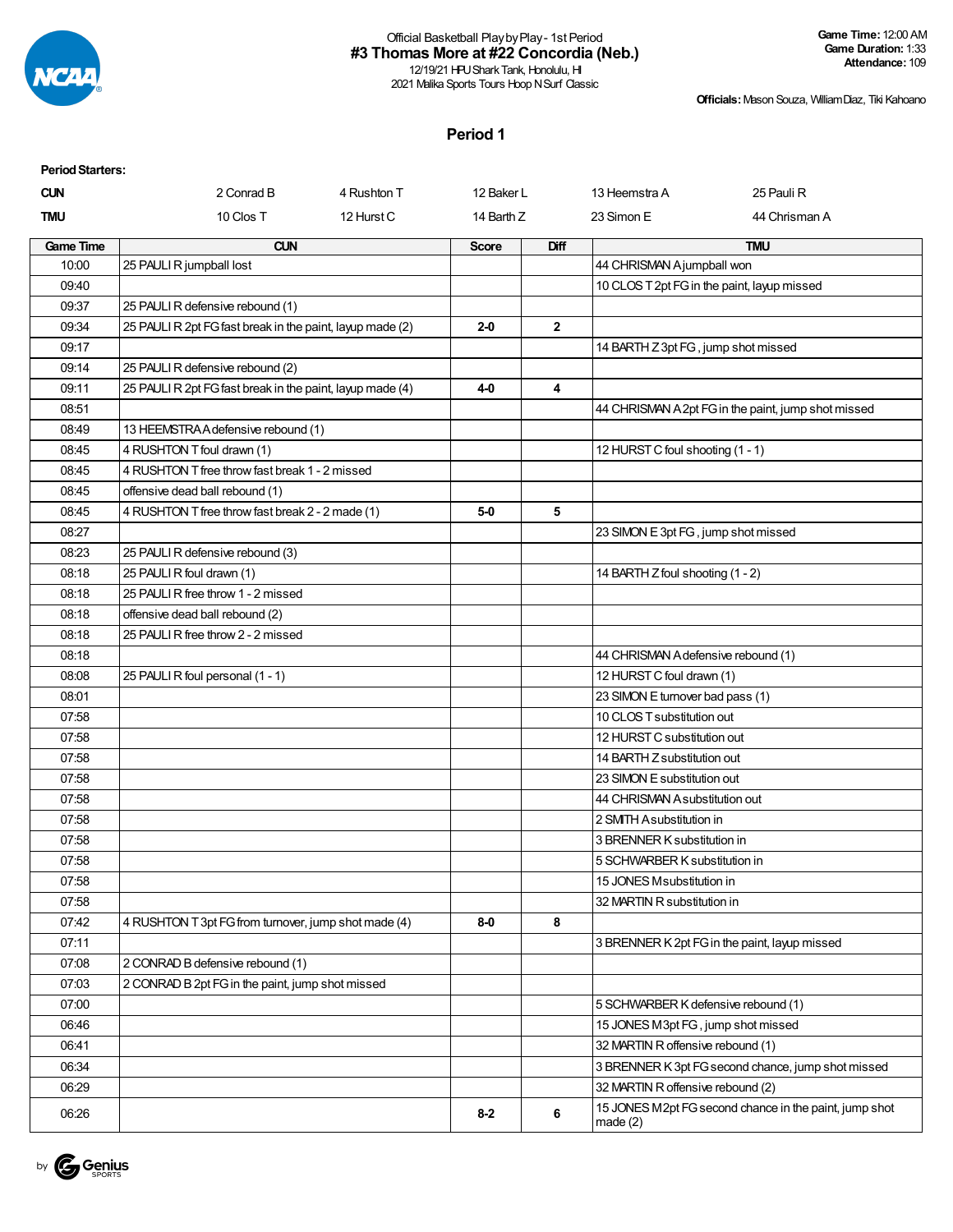

12/19/21 HPU Shark Tank, Honolulu, HI 2021 Malika Sports Tours Hoop N Surf Classic

| <b>Game Time</b> | <b>CUN</b>                                                  | <b>Score</b> | Diff | <b>TMU</b>                            |
|------------------|-------------------------------------------------------------|--------------|------|---------------------------------------|
| 06:26            |                                                             |              |      | 32 MARTIN R assist (1)                |
| 06:20            | 2 CONRAD B substitution out                                 |              |      |                                       |
| 06:20            | 4 RUSHTON T substitution out                                |              |      |                                       |
| 06:20            | 12 BAKER L substitution out                                 |              |      |                                       |
| 06:20            | 13 HEEMSTRA A substitution out                              |              |      |                                       |
| 06:20            | 25 PAULI R substitution out                                 |              |      |                                       |
| 06:20            | 00 TOOMEY M substitution in                                 |              |      |                                       |
| 06:20            | 3 FARRELL T substitution in                                 |              |      |                                       |
| 06:20            | 32 BRIGHAMK substitution in                                 |              |      |                                       |
| 06:20            | 35 POWELL S substitution in                                 |              |      |                                       |
| 06:20            | 42 LUEBBE K substitution in                                 |              |      |                                       |
| 06:09            | 3 FARRELL T 3pt FG, jump shot made (3)                      | $11-2$       | 9    |                                       |
| 06:09            | 42 LUEBBE K assist (1)                                      |              |      |                                       |
| 05:42            | 3 FARRELL T foul shooting (1 - 2)                           |              |      | 32 MARTIN R foul drawn (1)            |
| 05:42            |                                                             | $11-3$       | 8    | 32 MARTIN R free throw 1 - 2 made (1) |
| 05:42            |                                                             |              |      | 32 MARTIN R free throw 2 - 2 missed   |
| 05:42            | 35 POWELL S defensive rebound (1)                           |              |      |                                       |
| 05:32            | 00 TOOMEY M2pt FG in the paint, jump shot missed            |              |      |                                       |
| 05:30            | 42 LUEBBE K offensive rebound (1)                           |              |      |                                       |
| 05:28            | 42 LUEBBE K 2pt FG second chance in the paint, layup missed |              |      |                                       |
| 05:26            | 00 TOOMEY Moffensive rebound (1)                            |              |      |                                       |
| 05:24            | 32 BRIGHAMK 3pt FG second chance, jump shot made (3)        | 14-3         | 11   |                                       |
| 05:24            | 35 POWELL S assist (1)                                      |              |      |                                       |
| 05:08            | 3 FARRELL T foul personal (2 - 3)                           |              |      | 15 JONES Mfoul drawn (1)              |
| 05:08            |                                                             |              |      | 2 SMTH A3pt FG, jump shot missed      |
| 05:08            | 3 FARRELL T defensive rebound (1)                           |              |      |                                       |
| 05:08            | 35 POWELL S 2pt FG outside the paint, jump shot missed      |              |      |                                       |
| 05:06            |                                                             |              |      | 5 SCHWARBER K defensive rebound (2)   |
| 05:03            |                                                             | $14-6$       | 8    | 2 SMITH A 3pt FG, jump shot made (3)  |
| 05:03            |                                                             |              |      | 32 MARTIN R assist (2)                |
| 04:52            | 42 LUEBBE K foul drawn (1)                                  |              |      | 5 SCHWARBER K foul shooting (1 - 3)   |
| 04:52            | 00 TOOMEY M substitution out                                |              |      |                                       |
| 04:52            | 3 FARRELL T substitution out                                |              |      |                                       |
| 04:52            | 32 BRIGHAMK substitution out                                |              |      |                                       |
| 04:52            | 35 POWELL S substitution out                                |              |      |                                       |
| 04:52            | 2 CONRAD B substitution in                                  |              |      |                                       |
| 04:52            | 4 RUSHTON T substitution in                                 |              |      |                                       |
| 04:52            | 12 BAKER L substitution in                                  |              |      |                                       |
| 04:52            | 13 HEEMSTRAA substitution in                                |              |      |                                       |
| 04:52            |                                                             |              |      | 2 SMITH Asubstitution out             |
| 04:52            |                                                             |              |      | 4 SECRIST S substitution in           |
| 04:52            | 42 LUEBBE K free throw 1 - 2 made (1)                       | $15-6$       | 9    |                                       |
| 04:52            | 42 LUEBBE K free throw 2 - 2 missed                         |              |      |                                       |
| 04:51            |                                                             |              |      | 32 MARTIN R defensive rebound (3)     |
| 04:47            |                                                             | 15-9         | 6    | 15 JONES M3pt FG, jump shot made (5)  |
| 04:47            |                                                             |              |      | 5 SCHWARBER K assist (1)              |
| 04:32            | Timeout 30 Sec                                              |              |      |                                       |
| 04:32            | 42 LUEBBE K substitution out                                |              |      |                                       |
| 04:32            | 25 PAULI R substitution in                                  |              |      |                                       |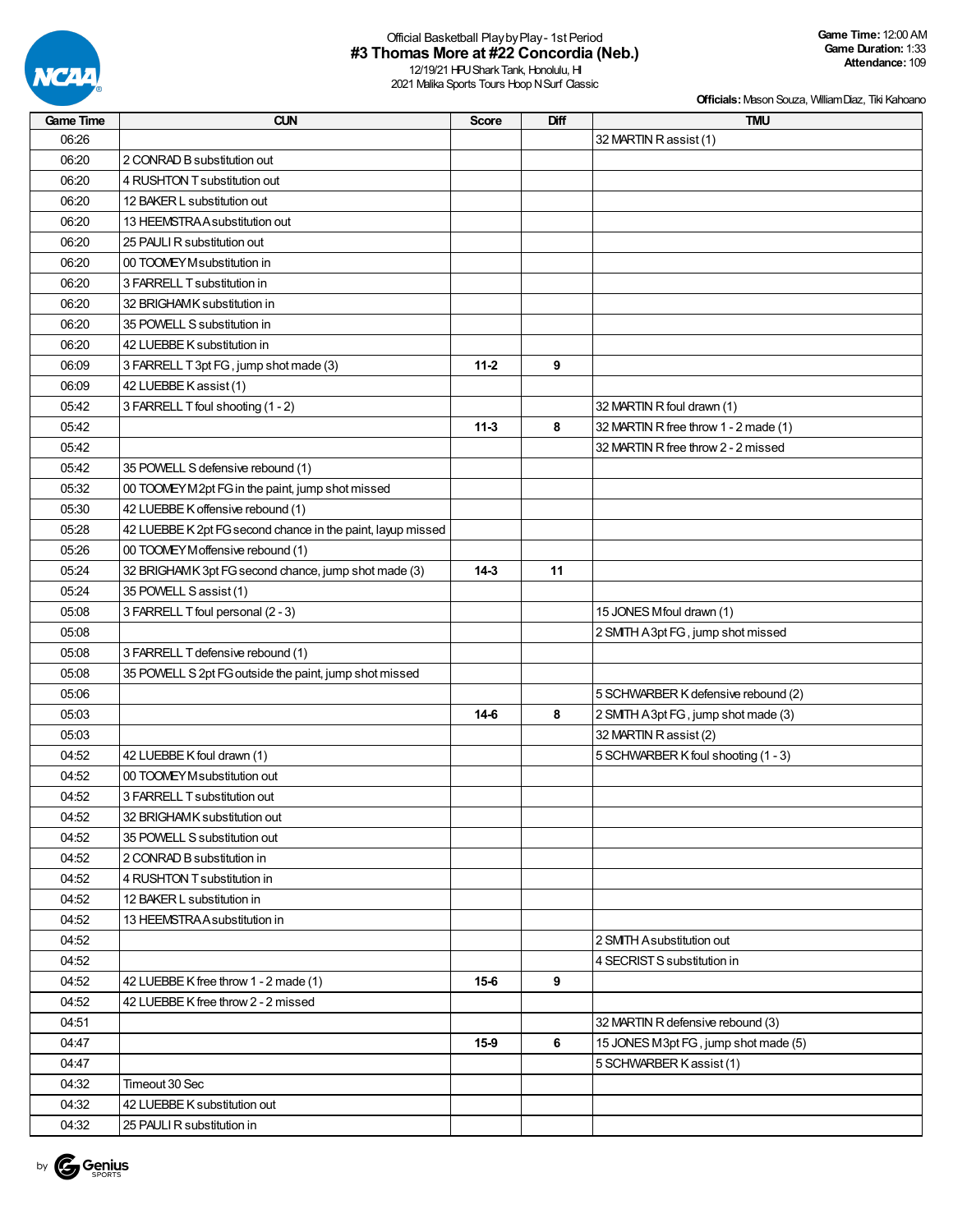

12/19/21 HPU Shark Tank, Honolulu, HI 2021 Malika Sports Tours Hoop N Surf Classic

| <b>Game Time</b> | <b>CUN</b>                                                                | <b>Score</b>         | Diff           | <b>TMU</b>                                                       |
|------------------|---------------------------------------------------------------------------|----------------------|----------------|------------------------------------------------------------------|
| 04:14            | 25 PAULI R 2pt FG in the paint, layup missed                              |                      |                |                                                                  |
| 04:12            |                                                                           |                      |                | 32 MARTIN R defensive rebound (4)                                |
| 03:57            |                                                                           |                      |                | 3 BRENNER K turnover travel (1)                                  |
| 03:47            | jump ball situation                                                       |                      |                |                                                                  |
| 03:36            | 4 RUSHTON T 2pt FG from turnover outside the paint, jump<br>shot missed   |                      |                |                                                                  |
| 03:32            |                                                                           |                      |                | 5 SCHWARBER K defensive rebound (3)                              |
| 03:32            | 25 PAULI R foul personal (2 - 4)                                          |                      |                | 5 SCHWARBER K foul drawn (1)                                     |
| 03:32            | 25 PAULI R substitution out                                               |                      |                |                                                                  |
| 03:32            | 00 TOOMEY Msubstitution in                                                |                      |                |                                                                  |
| 03:01            |                                                                           |                      |                | 4 SECRIST S turnover travel (1)                                  |
| 02:57            |                                                                           |                      |                | 3 BRENNER K substitution out                                     |
| 02:57            |                                                                           |                      |                | 2 SMITH Asubstitution in                                         |
| 02:50            | 12 BAKER L 3pt FG from turnover, jump shot made (3)                       | $18-9$               | 9              |                                                                  |
| 02:50            | 4 RUSHTON Tassist (1)                                                     |                      |                |                                                                  |
| 02:41            | 4 RUSHTON T foul drawn (2)                                                |                      |                | 15 JONES Mfoul offensive (1 - 4)                                 |
| 02:41            |                                                                           |                      |                | 15 JONES Mturnover offensive (1)                                 |
| 02:24            | 13 HEEMSTRAA2pt FG from turnover outside the paint, jump<br>shot made (2) | $20 - 9$             | 11             |                                                                  |
| 02:24            | 00 TOOMEY Massist (1)                                                     |                      |                |                                                                  |
| 02:14            |                                                                           |                      |                | 2 SMTH A3pt FG, jump shot missed                                 |
| 02:08            |                                                                           |                      |                | 32 MARTIN R offensive rebound (5)                                |
| 02:06            |                                                                           | 20-11                | 9              | 4 SECRIST S 2pt FG second chance in the paint, layup made<br>(2) |
| 01:53            | 13 HEEMSTRA A 2pt FG in the paint, layup blocked                          |                      |                |                                                                  |
| 01:53            |                                                                           |                      |                | 4 SECRIST S block (1)                                            |
| 01:47            |                                                                           |                      |                | 2 SMTH Adefensive rebound (1)                                    |
| 01:44            |                                                                           |                      |                | 2 SMTH A2pt FG in the paint, layup missed                        |
| 01:41            | 12 BAKER L defensive rebound (1)                                          |                      |                |                                                                  |
| 01:37            | 00 TOOMEY M turnover travel (1)                                           |                      |                |                                                                  |
| 01:37            |                                                                           |                      |                | 2 SMITH Asubstitution out                                        |
| 01:37            |                                                                           |                      |                | 5 SCHWARBER K substitution out                                   |
| 01:37            |                                                                           |                      |                | 15 JONES M substitution out                                      |
| 01:37            |                                                                           |                      |                | 32 MARTIN R substitution out                                     |
| 01:37            |                                                                           |                      |                | 10 CLOS T substitution in                                        |
| 01:37            |                                                                           |                      |                | 12 HURST C substitution in                                       |
| 01:37            |                                                                           |                      |                | 14 BARTH Z substitution in                                       |
| 01:37            |                                                                           |                      |                | 44 CHRISMAN A substitution in                                    |
| 01:23            | 00 TOOMEY Msteal (1)                                                      |                      |                | 4 SECRIST S turnover lost ball (2)                               |
| 01:12            | 2 CONRAD B 3pt FG from turnover, jump shot missed                         |                      |                |                                                                  |
| 01:08            |                                                                           |                      |                | 12 HURST C defensive rebound (1)                                 |
| 00:57            | 13 HEEMSTRA A foul personal (1 - 5)                                       |                      |                | 44 CHRISMAN A foul drawn (1)                                     |
| 00:57            |                                                                           | 20-12                | 8              | 44 CHRISMAN Afree throw 1 - 2 made (1)                           |
| 00:57            |                                                                           | $20-13$              | $\overline{7}$ | 44 CHRISMAN Afree throw 2 - 2 made (2)                           |
| 00:40            | 2 CONRAD B 2pt FG in the paint, layup made (2)                            | $22 - 13$            | 9              |                                                                  |
| 00:25            |                                                                           | $22 - 15$            | $\overline{7}$ | 14 BARTH Z 2pt FG in the paint, layup made (2)                   |
| 00:02            | 13 HEEMSTRAA2pt FG in the paint, layup blocked                            |                      |                |                                                                  |
| 00:02            |                                                                           |                      |                | 44 CHRISMAN Ablock (1)                                           |
| 00:01            |                                                                           |                      |                | 44 CHRISMAN A defensive rebound (2)                              |
|                  |                                                                           | <b>END OF PERIOD</b> |                |                                                                  |

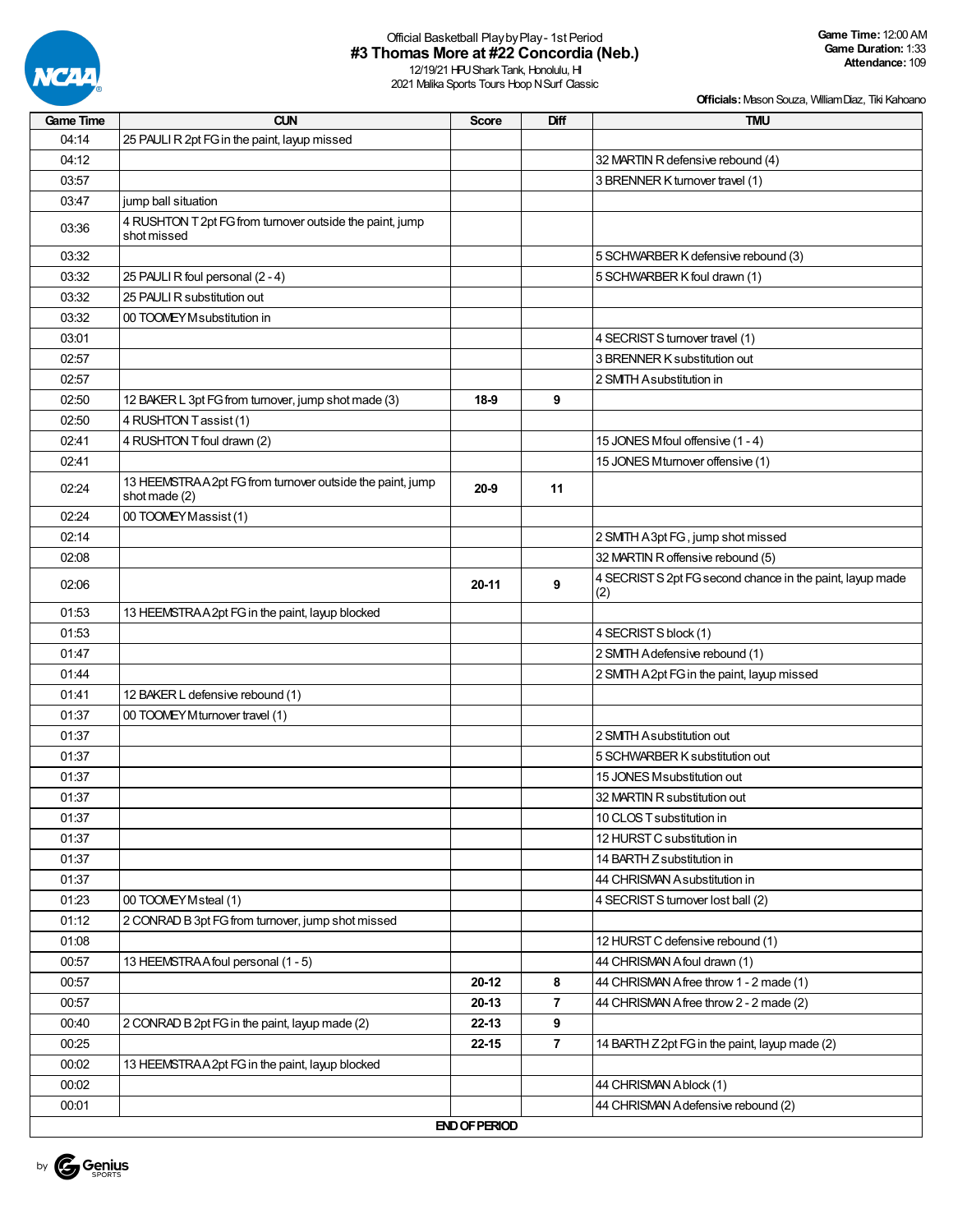12/19/21 HPU Shark Tank, Honolulu, HI 2021 Malika Sports Tours Hoop N Surf Classic



**Officials:** Mason Souza, William Diaz, Tiki Kahoano

|           |            |                      |      | Chronol. Massin Couza, Villiam Diaz, Tilly I failteath of |
|-----------|------------|----------------------|------|-----------------------------------------------------------|
| Game Time | <b>CUN</b> | Score                | Diff | <b>TMU</b>                                                |
|           |            | <b>CUN 22-15 TMU</b> |      |                                                           |



**VCAA**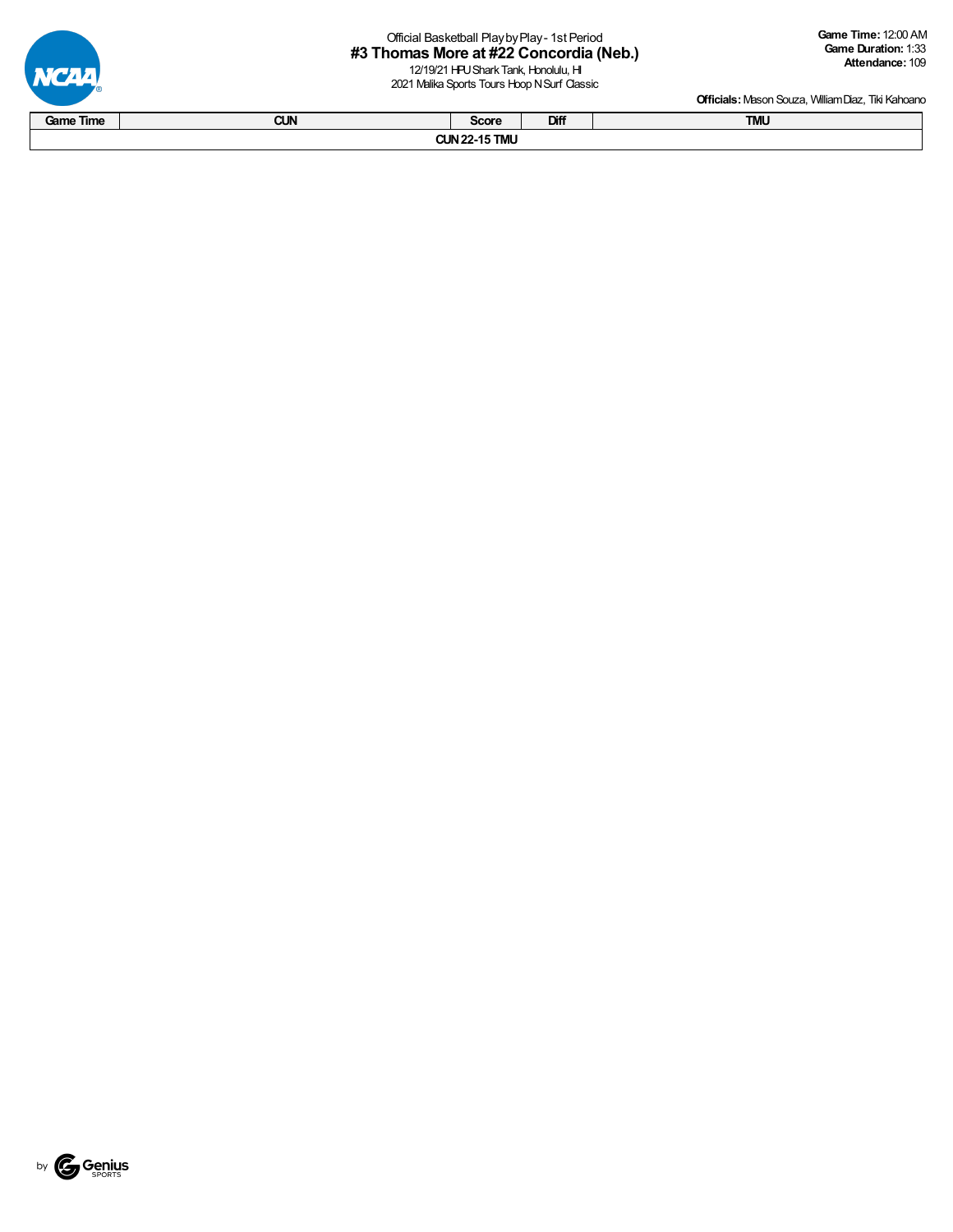

## Official Basketball BoxScore - 1st Period **#3 Thomas More at #22 Concordia (Neb.)**

12/19/21 HPU Shark Tank, Honolulu, HI 2021 Malika Sports Tours Hoop N Surf Classic

**FT%** 3-4 75%

**FT%** 3-4 75.0%

**Officials:**Mason Souza, WilliamDiaz, Tiki Kahoano

**Shooting By Period 1 st FG%** 5-15 33.3% **3PT%** 2-8 25.0%

**GMFG%** 5-15 33.3% **3PT%** 2-8 25.0%

Dead Ball Rebounds: 0, 0

#### **#3 ThomasMore - 15**

|                            |                                   | FG       | 3P      | FT      |                  |                |              |                 |                |              |                |     |          |                             |           | $+/-$         |
|----------------------------|-----------------------------------|----------|---------|---------|------------------|----------------|--------------|-----------------|----------------|--------------|----------------|-----|----------|-----------------------------|-----------|---------------|
|                            | Min                               | M-A      | $M-A$   | M-A     | <b>OR</b>        | DR.            | тот          | <b>PF</b>       | F <sub>D</sub> |              |                |     |          | <b>BS</b>                   | <b>BA</b> |               |
| Alexah Chrisman<br>F       | 03:39                             | $0 - 1$  | $0 - 0$ | $2 - 2$ | 0                | 2              | 2            | 0               |                | 2            | 0              | 0   | 0        |                             | 0         | $-3$          |
| <b>Taylor Clos</b><br>G    | 03:39                             | $0 - 1$  | $0-0$   | $0-0$   | $\Omega$         | $\Omega$       | $\Omega$     | $\Omega$        | 0              | 0            | 0              | 0   | 0        | $\Omega$                    | 0         | -3            |
| <b>Courtney Hurst</b><br>G | 03:39                             | $0 - 0$  |         | $0 - 0$ | 0                | 1              | 1            |                 | 1              | 0            | 0              | 0   |          | 0                           | 0         | $-3$          |
| Zoie Barth<br>G            | 03:39                             | $1 - 2$  | $0 - 1$ | $0-0$   | $\Omega$         | $\Omega$       | $\Omega$     | 1               | $\Omega$       | 2            | 0              | 0   | $\Omega$ | 0                           | 0         | -3            |
| <b>Emily Simon</b><br>G    | 02:02                             | $0 - 1$  | $0 - 1$ | $0-0$   | 0                | $\Omega$       | $\mathbf{0}$ | $\Omega$        | 0              | 0            | 0              |     | $\Omega$ | 0                           | 0         | -5            |
| Alex Smith                 | 04:26                             | $1 - 4$  | $1 - 3$ | $0-0$   | $\Omega$         | 1              | 1            | 0               | 0              | 3            | 0              | 0   | 0        | $\Omega$                    | 0         | -6            |
| <b>Kelly Brenner</b>       | 05:01                             | $0 - 2$  | $0 - 1$ | $0-0$   | $\Omega$         | $\Omega$       | $\Omega$     | $\Omega$        | 0              | 0            | 0              |     | 0        | 0                           | 0         | $-1$          |
| Kenzie Schwarber           | 06:21                             | $0 - 0$  | $0 - 0$ | $0 - 0$ | $\Omega$         | 3              | 3            | 1               | 1              | 0            |                | 0   |          | 0                           | 0         | $-4$          |
| Maggie Jones               | 06:21                             | $2 - 3$  | $1 - 2$ | $0-0$   | 0                | 0              | 0            | 1               | 1              | 5            | 0              |     | $\Omega$ | 0                           | 0         | -4            |
| <b>Rachel Martin</b>       | 06:21                             | $0 - 0$  | $0 - 0$ | $1 - 2$ | 3                | $\mathfrak{p}$ | 5            | 0               | 1              |              | $\overline{2}$ | 0   |          | $\Omega$                    | $\Omega$  | $-4$          |
| <b>Summer Secrist</b>      | 04:52                             | $1 - 1$  |         | $0-0$   | 0                | $\Omega$       | $\Omega$     | 0               | 0              | 2            | 0              | 2   | 0        |                             | 0         | 1             |
|                            |                                   |          |         |         | 0                | $\Omega$       | $\Omega$     |                 |                | 0            |                | 0   |          |                             |           |               |
|                            |                                   | $5 - 15$ | $2 - 8$ | $3 - 4$ | 3                | 9              | 12           | 4               | 5              | 15           | 3              | 5   |          | 2                           | U         | $-7$          |
|                            | NO. Name<br>Team<br><b>Totals</b> |          |         |         | $0-0$<br>$0 - 0$ |                |              | <b>Rebounds</b> |                | <b>Fouls</b> | <b>TP</b>      | AS. |          | <b>ST</b><br><b>TO</b><br>- | -         | <b>Blocks</b> |



**Technical Fouls:**NONE

|                         |                                   | FG          | 3P      | FT      |              |           |            |                 |                |              |             |                 |   |           |           | $+/-$         |
|-------------------------|-----------------------------------|-------------|---------|---------|--------------|-----------|------------|-----------------|----------------|--------------|-------------|-----------------|---|-----------|-----------|---------------|
|                         | Min                               | M-A         | M-A     | M-A     | <b>OR</b>    | <b>DR</b> | <b>TOT</b> | <b>PF</b>       | F <sub>D</sub> |              |             |                 |   | <b>BS</b> | <b>BA</b> |               |
| F<br>Abby Heemstra      | 08:32                             | $1 - 3$     | $0-0$   | $0-0$   | 0            |           |            |                 | 0              | 2            | 0           | 0               | 0 | 0         | 2         | 5             |
| <b>Rylee Pauli</b><br>F | 04:40                             | $2 - 3$     | $0 - 0$ | $0 - 2$ | $\Omega$     | 3         | 3          | 2               | 1              | 4            | 0           | 0               | 0 | 0         | $\Omega$  | 6             |
| <b>Bailey Conrad</b>    | 08:32                             | $1 - 3$     | $0 - 1$ | $0-0$   | $\Omega$     |           | 1          | $\Omega$        | 0              | 2            | $\Omega$    | 0               | 0 | 0         | $\Omega$  | 5             |
| Taysha Rushton          | 08:32                             | $1 - 2$     | $1 - 1$ | $1 - 2$ | $\mathbf{0}$ | $\Omega$  | $\Omega$   | $\Omega$        | $\overline{2}$ | 4            | 1           | 0               | 0 | 0         | $\Omega$  | 5             |
| Lauren Baker            | 08:32                             | $1 - 1$     | $1 - 1$ |         | $\Omega$     |           | 1          | 0               | $\Omega$       | 3            | $\Omega$    | 0               | 0 | 0         | $\Omega$  | 5             |
| Mackenzie Toomey        | 05:00                             | $0 - 1$     | $0-0$   | $0 - 0$ |              | $\Omega$  | 1          | $\Omega$        | $\Omega$       | $\Omega$     | и           |                 | 1 | 0         | $\Omega$  | 3             |
| <b>Taylor Farrell</b>   | 01:28                             | $1 - 1$     | $1 - 1$ | $0-0$   | 0            |           | 1          | 2               | $\Omega$       | 3            | $\mathbf 0$ | 0               | 0 | 0         | 0         | 2             |
| Kendal Brigham          | 01:28                             | $1 - 1$     | $1 - 1$ | $0 - 0$ | $\Omega$     | $\Omega$  | $\Omega$   | $\Omega$        | $\Omega$       | 3            | 0           | 0               | 0 | $\Omega$  | $\Omega$  | 2             |
| Sadie Powell            | 01:28                             | $0 - 1$     | $0-0$   | $0-0$   | $\Omega$     |           | 1          | 0               | 0              | 0            | 4           | 0               | 0 | 0         | 0         | 2             |
| Kayla Luebbe            | 01:48                             | $0 - 1$     | $0-0$   | $1 - 2$ |              | $\Omega$  | 1          | $\Omega$        | 1              |              | -1          | $\Omega$        | 0 | 0         | 0         | 0             |
|                         |                                   |             |         |         | 0            | $\Omega$  | 0          |                 |                | $\Omega$     |             | 0               |   |           |           |               |
|                         |                                   | $8 - 17$    | $4 - 5$ | $2-6$   | 2            | 8         | 10         | 5               | 4              | 22           | 4           |                 | 1 | $\Omega$  | 2         |               |
|                         | NO. Name<br>Team<br><b>Totals</b> | G<br>G<br>G |         |         | $0-0$        |           |            | <b>Rebounds</b> |                | <b>Fouls</b> |             | TP <sub>I</sub> |   | AS TO ST  |           | <b>Blocks</b> |

|         | <b>Shooting By Period</b> |       |
|---------|---------------------------|-------|
| 1st FG% | $8 - 17$                  | 47.1% |
| 3PT%    | 4-5                       | 80.0% |
| FT%     | 2-6                       | 33.3% |
| GM FG%  | $8 - 17$                  | 47.1% |
| 3PT%    | 45                        | 80.0% |
| FT%     | $2-6$                     | 33.3% |

Dead Ball Rebounds: 2, 0

|                         | <b>TMU</b>                                                                    | <b>CUN</b> |  |  |  |  |
|-------------------------|-------------------------------------------------------------------------------|------------|--|--|--|--|
| <b>Biggest lead</b>     | $0(1st10:00) 11(1st5:24) $                                                    |            |  |  |  |  |
| <b>Best Scoring Run</b> | 4 (1 $\frac{\text{st}}{\text{0.57}}$ ) 8 (1 $\frac{\text{st}}{\text{7.42}}$ ) |            |  |  |  |  |
| <b>Lead Changes</b>     |                                                                               |            |  |  |  |  |
| <b>Times Tied</b>       |                                                                               |            |  |  |  |  |
| <b>Time with Lead</b>   | 00:00<br>09:34                                                                |            |  |  |  |  |

| <b>Points from</b>   | <b>TMU CUN</b> |   |
|----------------------|----------------|---|
| <b>Turnovers</b>     | 0              | 8 |
| Paint                | հ              | 6 |
| <b>Second Chance</b> |                | 3 |
| <b>Fast Breaks</b>   |                | 5 |
| <b>Bench</b>         |                |   |

| <b>Period by Period Scoring</b> |                     |  |  |  |    |  |  |  |  |  |  |
|---------------------------------|---------------------|--|--|--|----|--|--|--|--|--|--|
|                                 | 1st 2nd 3rd 4th TOT |  |  |  |    |  |  |  |  |  |  |
| <b>TMU</b> 15 26 24 19 84       |                     |  |  |  |    |  |  |  |  |  |  |
| $CUN$ 22 14 20 11               |                     |  |  |  | 67 |  |  |  |  |  |  |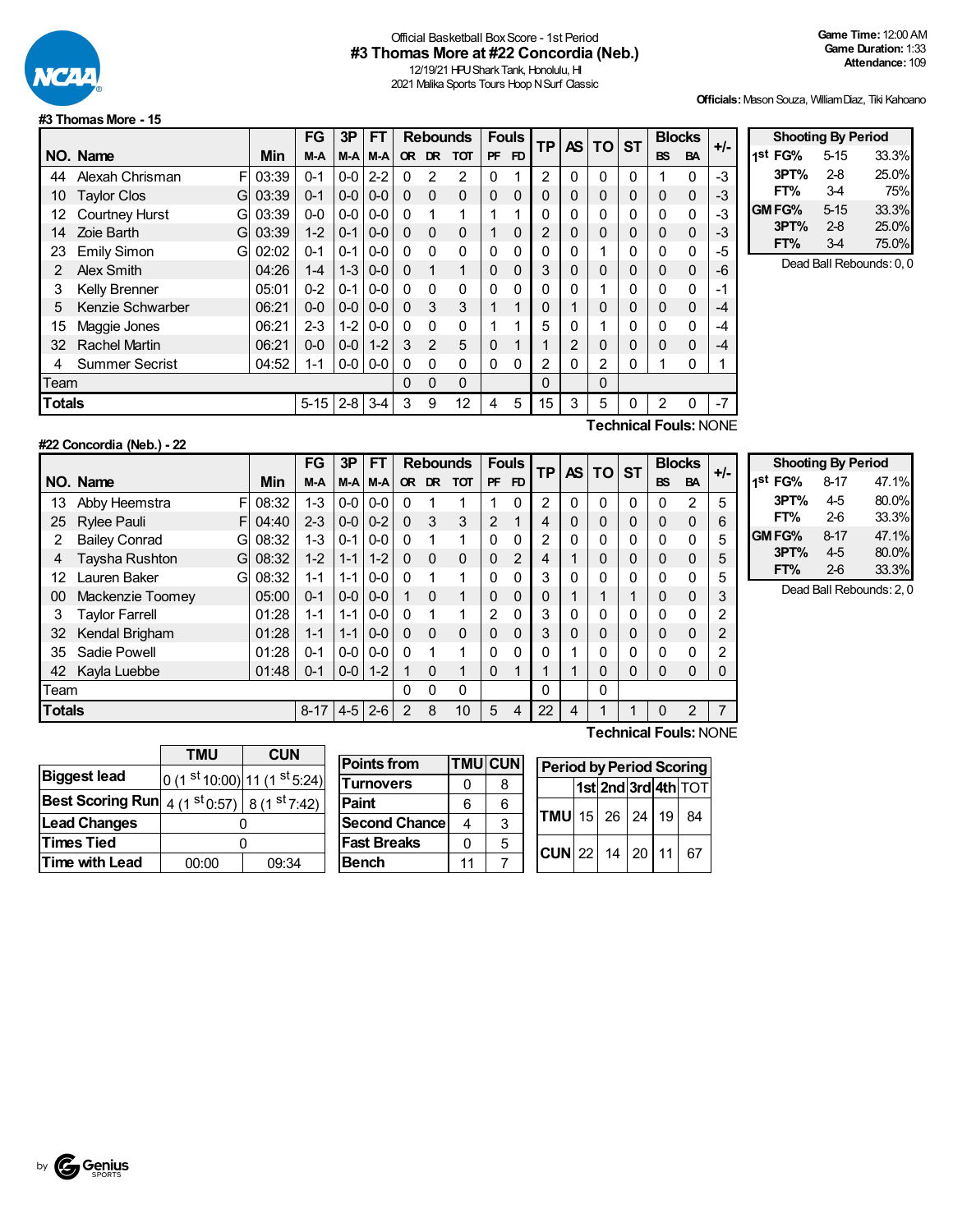

12/19/21 HPU Shark Tank, Honolulu, HI 2021 Malika Sports Tours Hoop N Surf Classic **Game Time:** 12:00 AM **Game Duration:** 1:33 **Attendance:** 109

**Officials:**Mason Souza, WilliamDiaz, Tiki Kahoano

## **Period 2**

| <b>Period Starters:</b> |                                                                |             |              |                |                                       |                                                             |
|-------------------------|----------------------------------------------------------------|-------------|--------------|----------------|---------------------------------------|-------------------------------------------------------------|
| <b>CUN</b>              | 00 Toomey M                                                    | 3 Farrell T | 32 Brigham K |                | 35 Powell S                           | 42 Luebbe K                                                 |
| <b>TMU</b>              | 10 Clos T                                                      | 12 Hurst C  | 14 Barth Z   |                | 23 Simon E                            | 44 Chrisman A                                               |
| <b>Game Time</b>        | <b>CUN</b>                                                     |             | <b>Score</b> | Diff           |                                       | <b>TMU</b>                                                  |
| 10:00                   | 2 CONRAD B substitution out                                    |             |              |                |                                       |                                                             |
| 10:00                   | 4 RUSHTON T substitution out                                   |             |              |                |                                       |                                                             |
| 10:00                   | 12 BAKER L substitution out                                    |             |              |                |                                       |                                                             |
| 10:00                   | 13 HEEMSTRA A substitution out                                 |             |              |                |                                       |                                                             |
| 10:00                   | 3 FARRELL T substitution in                                    |             |              |                |                                       |                                                             |
| 10:00                   | 32 BRIGHAMK substitution in                                    |             |              |                |                                       |                                                             |
| 10:00                   | 35 POWELL S substitution in                                    |             |              |                |                                       |                                                             |
| 10:00                   | 42 LUEBBE K substitution in                                    |             |              |                |                                       |                                                             |
| 10:00                   |                                                                |             |              |                | 4 SECRIST S substitution out          |                                                             |
| 10:00                   |                                                                |             |              |                | 23 SIMON E substitution in            |                                                             |
| 09:50                   |                                                                |             | $22 - 18$    | 4              | 12 HURST C 3pt FG, jump shot made (3) |                                                             |
| 09:50                   |                                                                |             |              |                | 10 CLOS Tassist (1)                   |                                                             |
| 09:35                   | 3 FARRELL T 3pt FG, jump shot missed                           |             |              |                |                                       |                                                             |
| 09:33                   |                                                                |             |              |                | 44 CHRISMAN A defensive rebound (3)   |                                                             |
| 09:26                   | 00 TOOMEY Mfoul shooting (1 - 1)                               |             |              |                | 14 BARTH Z foul drawn (1)             |                                                             |
| 09:26                   | 3 FARRELL T substitution out                                   |             |              |                |                                       |                                                             |
| 09:26                   | 4 RUSHTON T substitution in                                    |             |              |                |                                       |                                                             |
| 09:26                   |                                                                |             | 22-19        | 3              | 14 BARTH Z free throw 1 - 2 made (3)  |                                                             |
| 09:26                   |                                                                |             | 22-20        | $\overline{2}$ | 14 BARTH Z free throw 2 - 2 made (4)  |                                                             |
| 09:04                   | 35 POWELL S 2pt FG outside the paint, jump shot blocked        |             |              |                |                                       |                                                             |
| 09:04                   |                                                                |             |              |                | 23 SIMON E block (1)                  |                                                             |
| 08:59                   |                                                                |             |              |                | 44 CHRISMAN A defensive rebound (4)   |                                                             |
| 08:58                   | 35 POWELL S foul personal (1 - 2)                              |             |              |                | 44 CHRISMAN A foul drawn (2)          |                                                             |
| 08:57                   |                                                                |             |              |                | 12 HURST C 3pt FG, jump shot missed   |                                                             |
| 08:55                   | 35 POWELL S defensive rebound (2)                              |             |              |                |                                       |                                                             |
| 08:41                   | 4 RUSHTON T foul drawn (3)                                     |             |              |                | 14 BARTH Z foul personal (2 - 1)      |                                                             |
| 08:33                   | 42 LUEBBE K 3pt FG, jump shot made (4)                         |             | 25-20        | 5              |                                       |                                                             |
| 08:33                   | 00 TOOMEY Massist (2)                                          |             |              |                |                                       |                                                             |
| 08:19                   |                                                                |             | 25-23        | $\mathbf{2}$   | 14 BARTH Z 3pt FG, jump shot made (7) |                                                             |
| 08:19                   |                                                                |             |              |                | 44 CHRISMAN Aassist (1)               |                                                             |
| 08:06                   | 35 POWELL S turnover 3 seconds (1)                             |             |              |                |                                       |                                                             |
| 07:52                   |                                                                |             | 25-25        | $\mathbf 0$    | shot made (5)                         | 12 HURST C 2pt FG from turnover in the paint, floating jump |
| 07:39                   | 00 TOOMEY M3pt FG, jump shot missed                            |             |              |                |                                       |                                                             |
| 07:37                   | 4 RUSHTON T offensive rebound (1)                              |             |              |                |                                       |                                                             |
| 07:31                   | 32 BRIGHAMK 2pt FG second chance in the paint, layup<br>missed |             |              |                |                                       |                                                             |
| 07:28                   |                                                                |             |              |                | 12 HURST C defensive rebound (2)      |                                                             |
| 07:24                   |                                                                |             |              |                | 10 CLOS T 3pt FG, jump shot missed    |                                                             |
| 07:19                   | 35 POWELL S defensive rebound (3)                              |             |              |                |                                       |                                                             |
| 07:14                   | 35 POWELL S 2pt FG in the paint, layup missed                  |             |              |                |                                       |                                                             |
| 07:12                   |                                                                |             |              |                | 12 HURST C defensive rebound (3)      |                                                             |
| 07:08                   |                                                                |             | 25-27        | $-2$           |                                       | 23 SIMON E 2pt FG fast break in the paint, layup made (2)   |
| 07:08                   |                                                                |             |              |                | 10 CLOS Tassist (2)                   |                                                             |

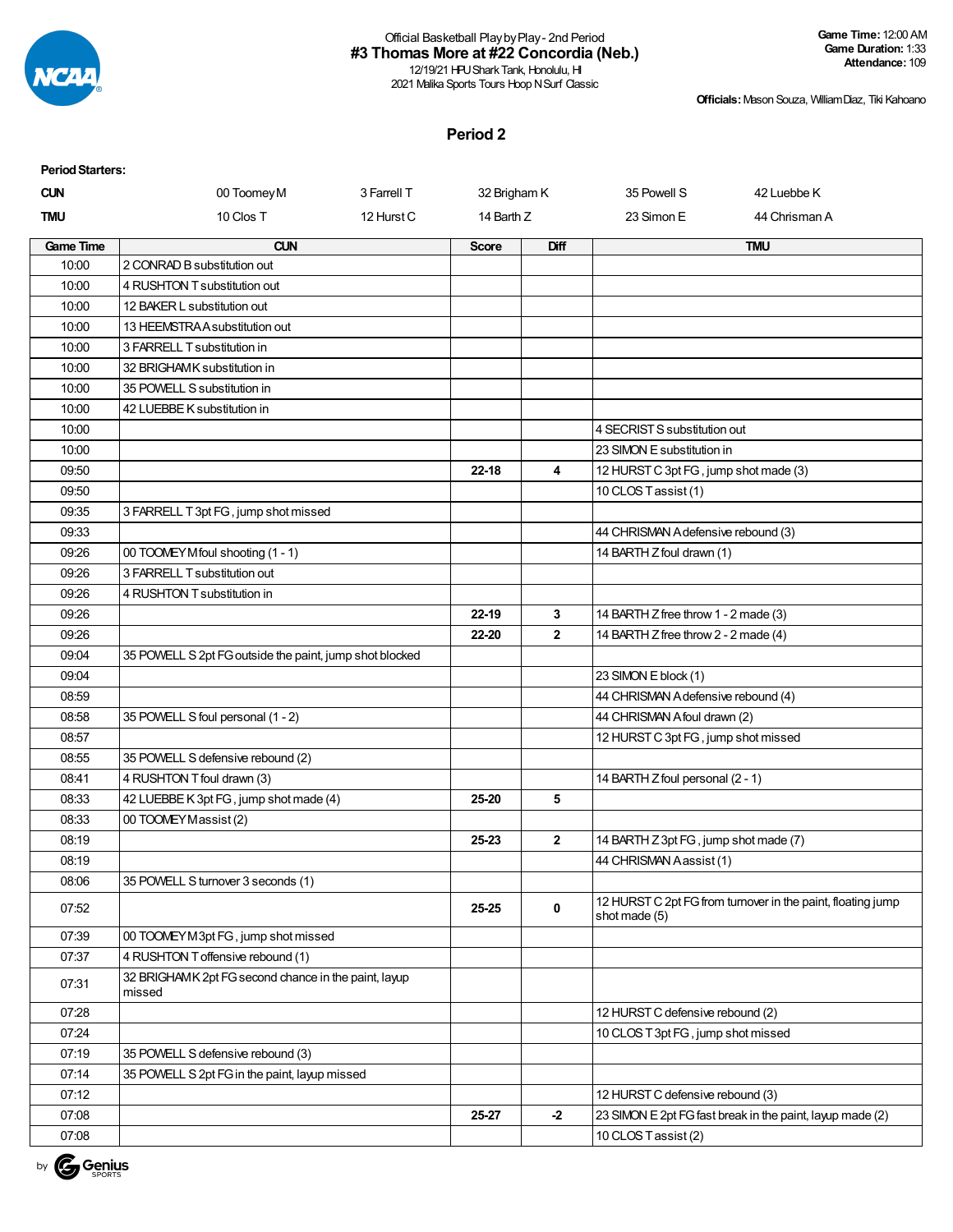

| <b>Game Time</b> | <b>CUN</b>                                                | <b>Score</b> | Diff         | <b>TMU</b>                                          |
|------------------|-----------------------------------------------------------|--------------|--------------|-----------------------------------------------------|
| 06:52            | 4 RUSHTON T foul drawn (4)                                |              |              | 23 SIMON E foul personal (1 - 2)                    |
| 06:52            | 00 TOOMEY Msubstitution out                               |              |              |                                                     |
| 06:52            | 32 BRIGHAMK substitution out                              |              |              |                                                     |
| 06:52            | 35 POWELL S substitution out                              |              |              |                                                     |
| 06:52            | 42 LUEBBE K substitution out                              |              |              |                                                     |
| 06:52            | 2 CONRAD B substitution in                                |              |              |                                                     |
| 06:52            | 12 BAKER L substitution in                                |              |              |                                                     |
| 06:52            | 13 HEEMSTRAA substitution in                              |              |              |                                                     |
| 06:52            | 25 PAULI R substitution in                                |              |              |                                                     |
| 06:50            | 4 RUSHTON T foul drawn (5)                                |              |              | 10 CLOS T foul personal (1 - 3)                     |
| 06:44            | 4 RUSHTON T 3pt FG, jump shot missed                      |              |              |                                                     |
| 06:42            |                                                           |              |              | 23 SIMON E defensive rebound (1)                    |
| 06:37            |                                                           |              |              | 10 CLOS T 2pt FG in the paint, jump shot missed     |
| 06:34            | 13 HEEMSTRA A defensive rebound (2)                       |              |              |                                                     |
| 06:29            | 13 HEEMSTRAA2pt FG in the paint, layup missed             |              |              |                                                     |
| 06:27            |                                                           |              |              | 14 BARTH Z defensive rebound (1)                    |
| 06:20            |                                                           |              |              | 23 SIMON E turnover travel (2)                      |
| 06:09            | 2 CONRAD B 3pt FG from turnover, jump shot made (5)       | 28-27        | 1            |                                                     |
| 06:09            | 4 RUSHTON Tassist (2)                                     |              |              |                                                     |
| 05:53            |                                                           |              |              | 44 CHRISMAN A 2pt FG in the paint, jump shot missed |
| 05:50            | 13 HEEMSTRA A defensive rebound (3)                       |              |              |                                                     |
| 05:44            | 4 RUSHTON T 2pt FG in the paint, layup missed             |              |              |                                                     |
| 05:42            |                                                           |              |              | 44 CHRISMAN A defensive rebound (5)                 |
| 05:33            |                                                           |              |              | 12 HURST C 3pt FG, jump shot missed                 |
| 05:32            | defensive rebound (16)                                    |              |              |                                                     |
| 05:32            |                                                           |              |              | 10 CLOS T substitution out                          |
| 05:32            |                                                           |              |              | 44 CHRISMAN A substitution out                      |
| 05:32            |                                                           |              |              | 2 SMITH Asubstitution in                            |
| 05:32            |                                                           |              |              | 32 MARTIN R substitution in                         |
| 05:16            | 12 BAKER L 2pt FG in the paint, floating jump shot missed |              |              |                                                     |
| 05:14            |                                                           |              |              | 2 SMTH Adefensive rebound (2)                       |
| 05:03            |                                                           |              |              | 12 HURST C 2pt FG in the paint, layup blocked       |
| 05:03            | 12 BAKER L block (1)                                      |              |              |                                                     |
| 05:00            | 25 PAULI R defensive rebound (4)                          |              |              |                                                     |
| 04:57            | 25 PAULI R foul drawn (2)                                 |              |              | 32 MARTIN R foul shooting (1 - 4)                   |
| 04:57            | 25 PAULI R free throw fast break 1 - 2 missed             |              |              |                                                     |
| 04:57            | offensive dead ball rebound (3)                           |              |              |                                                     |
| 04:57            | 25 PAULI R free throw fast break 2 - 2 made (5)           | 29-27        | $\mathbf{2}$ |                                                     |
| 04:46            |                                                           |              |              | 14 BARTH Z turnover lost ball (1)                   |
| 04:46            |                                                           |              |              | 12 HURST C substitution out                         |
| 04:46            |                                                           |              |              | 23 SIMON E substitution out                         |
| 04:46            |                                                           |              |              | 3 BRENNER K substitution in                         |
| 04:46            |                                                           |              |              | 4 SECRIST S substitution in                         |
| 04:26            | 13 HEEMSTRAA3pt FG from turnover, jump shot missed        |              |              |                                                     |
| 04:23            |                                                           |              |              | 4 SECRIST S defensive rebound (1)                   |
| 04:14            |                                                           | 29-29        | 0            | 4 SECRIST S 2pt FG in the paint, layup made (4)     |
| 04:07            | 25 PAULI R 2pt FG in the paint, layup missed              |              |              |                                                     |
| 04:04            |                                                           |              |              | 4 SECRIST S defensive rebound (2)                   |
| 03:53            |                                                           | 29-31        | $-2$         | 4 SECRIST S 2pt FG in the paint, jump shot made (6) |

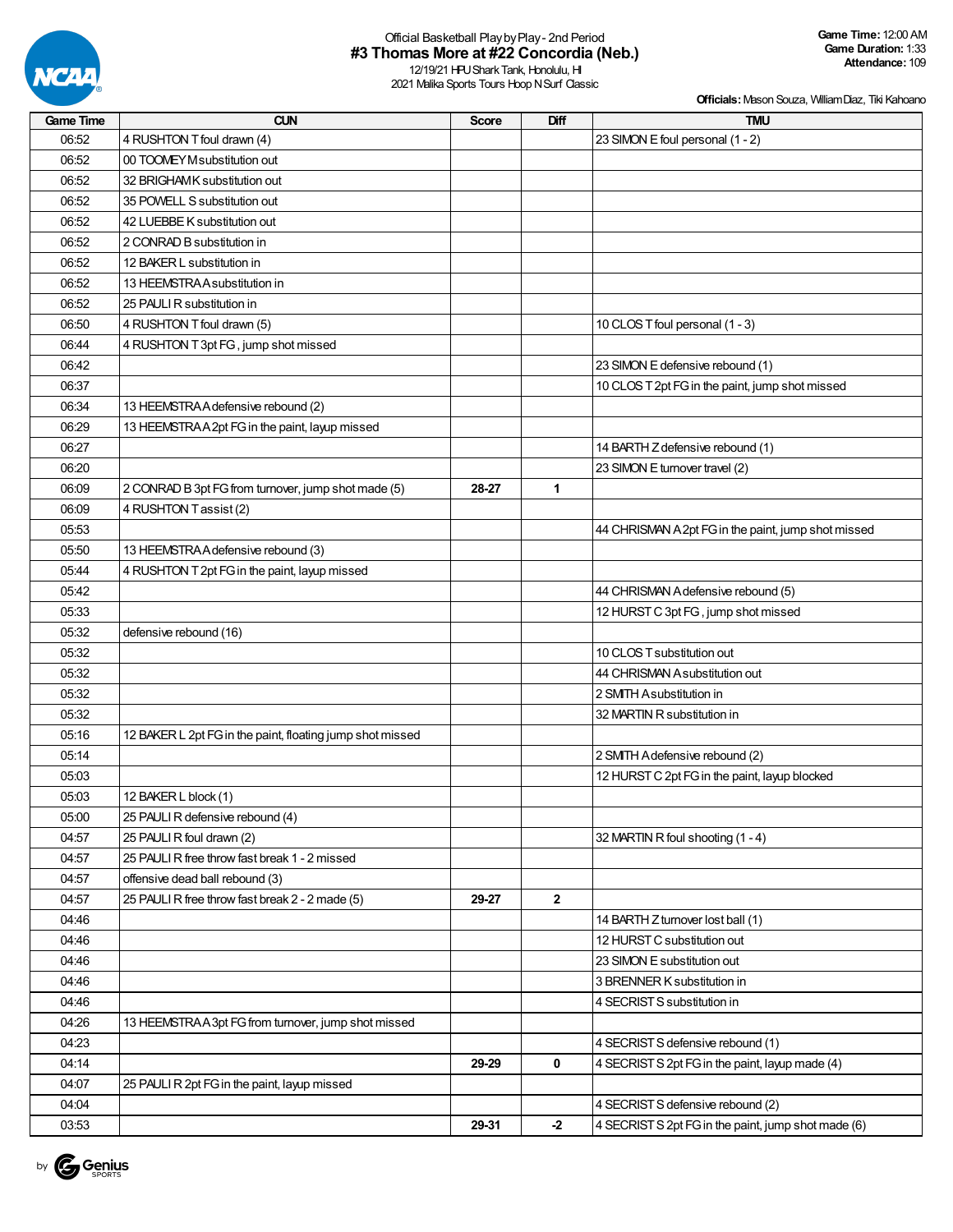

| Game Time | <b>CUN</b>                                                   | <b>Score</b> | Diff                     | <b>TMU</b>                                      |
|-----------|--------------------------------------------------------------|--------------|--------------------------|-------------------------------------------------|
| 03:39     | 2 CONRAD B foul drawn (1)                                    |              |                          | 32 MARTIN R foul shooting (2 - 5)               |
| 03:39     | 12 BAKER L substitution out                                  |              |                          |                                                 |
| 03:39     | 13 HEEMSTRA A substitution out                               |              |                          |                                                 |
| 03:39     | 00 TOOMEY M substitution in                                  |              |                          |                                                 |
| 03:39     | 35 POWELL S substitution in                                  |              |                          |                                                 |
| 03:39     | 2 CONRAD B free throw 1 - 2 missed                           |              |                          |                                                 |
| 03:39     | offensive dead ball rebound (4)                              |              |                          |                                                 |
| 03:39     | 2 CONRAD B free throw 2 - 2 made (6)                         | 30-31        | -1                       |                                                 |
| 03:39     | 2 CONRAD B substitution out                                  |              |                          |                                                 |
| 03:39     | 32 BRIGHAMK substitution in                                  |              |                          |                                                 |
| 03:21     |                                                              | 30-34        | -4                       | 2 SMITH A 3pt FG, jump shot made (6)            |
| 03:21     |                                                              |              |                          | 32 MARTIN R assist (3)                          |
| 03:12     | 4 RUSHTON T 3pt FG, jump shot missed                         |              |                          |                                                 |
| 03:08     |                                                              |              |                          | 14 BARTH Z defensive rebound (2)                |
| 03:03     |                                                              |              |                          | 4 SECRIST S turnover lost ball (3)              |
| 03:03     |                                                              |              |                          | 14 BARTH Z substitution out                     |
| 03:03     |                                                              |              |                          | 32 MARTIN R substitution out                    |
| 03:03     |                                                              |              |                          | 5 SCHWARBER K substitution in                   |
| 03:03     |                                                              |              |                          | 15 JONES Msubstitution in                       |
| 02:39     | 35 POWELL S 2pt FG from turnover in the paint, floating jump | 32-34        |                          |                                                 |
|           | shot made (2)                                                |              | $-2$                     |                                                 |
| 02:24     |                                                              |              |                          | 5 SCHWARBER K 2pt FG in the paint, layup missed |
| 02:24     |                                                              |              |                          | 5 SCHWARBER K offensive rebound (4)             |
| 02:24     | 35 POWELL S foul shooting (2 - 3)                            |              |                          | 5 SCHWARBER K foul drawn (2)                    |
| 02:24     |                                                              |              |                          | 5 SCHWARBER K free throw 1 - 2 missed           |
| 02:24     |                                                              |              |                          | offensive dead ball rebound (1)                 |
| 02:24     |                                                              |              |                          | 5 SCHWARBER K free throw 2 - 2 missed           |
| 02:17     |                                                              |              |                          | offensive rebound (25)                          |
| 02:12     | 00 TOOMEY Mfoul personal (2 - 4)                             |              |                          | 5 SCHWARBER K foul drawn (3)                    |
| 02:09     |                                                              |              |                          | 2 SMTH A 3pt FG second chance, jump shot missed |
| 02:04     | 00 TOOMEY M defensive rebound (2)                            |              |                          |                                                 |
| 01:55     | 4 RUSHTON T 2pt FG in the paint, layup made (6)              | 34-34        | 0                        |                                                 |
| 01:38     |                                                              | 34-37        | $-3$                     | 5 SCHWARBER K 3pt FG, jump shot made (3)        |
| 01:38     |                                                              |              |                          | 3 BRENNER K assist (1)                          |
| 01:29     | 32 BRIGHAMK 3pt FG, jump shot missed                         |              |                          |                                                 |
| 01:26     |                                                              |              |                          | 4 SECRIST S defensive rebound (3)               |
| 01:09     |                                                              | 34-39        | -5                       | 4 SECRIST S 2pt FG in the paint, layup made (8) |
| 00:57     | 25 PAULI R foul drawn (3)                                    |              |                          | 5 SCHWARBER K foul shooting (2 - 6)             |
| 00:57     | 00 TOOMEY M substitution out                                 |              |                          |                                                 |
| 00:57     | 32 BRIGHAM K substitution out                                |              |                          |                                                 |
| 00:57     | 35 POWELL S substitution out                                 |              |                          |                                                 |
| 00:57     | 2 CONRAD B substitution in                                   |              |                          |                                                 |
| 00:57     | 12 BAKER L substitution in                                   |              |                          |                                                 |
| 00:57     | 42 LUEBBE K substitution in                                  |              |                          |                                                 |
| 00:57     |                                                              |              |                          | 2 SMITH Asubstitution out                       |
| 00:57     |                                                              |              |                          | 5 SCHWARBER K substitution out                  |
| 00:57     |                                                              |              |                          | 23 SIMON E substitution in                      |
| 00:57     |                                                              |              |                          | 44 CHRISMAN Asubstitution in                    |
| 00:57     | 25 PAULI R free throw 1 - 2 made (6)                         | 35-39        | $\overline{\mathcal{A}}$ |                                                 |

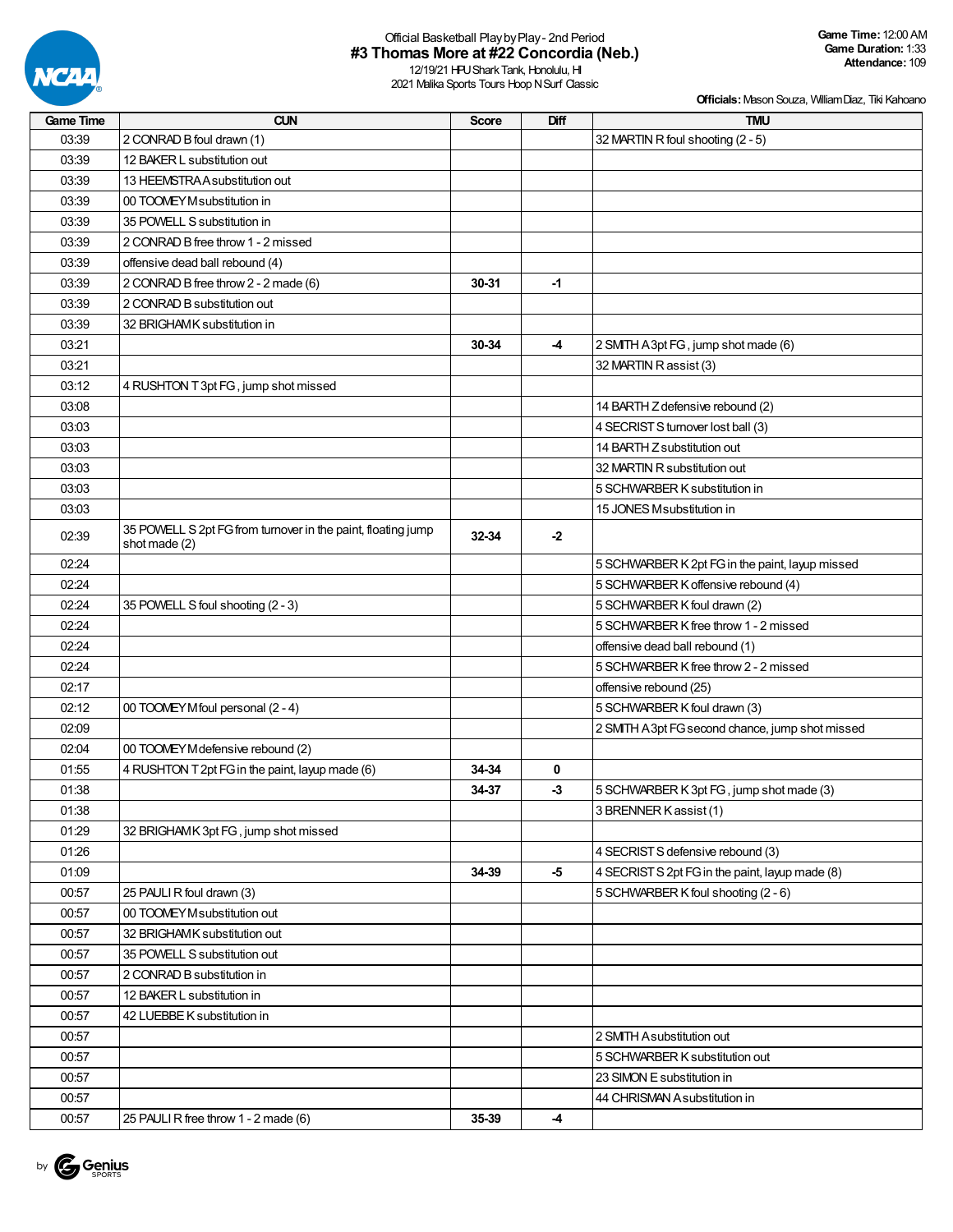

12/19/21 HPU Shark Tank, Honolulu, HI 2021 Malika Sports Tours Hoop N Surf Classic

| <b>Game Time</b>     | <b>CUN</b>                           | <b>Score</b> | Diff | <b>TMU</b>                                              |  |  |  |  |  |
|----------------------|--------------------------------------|--------------|------|---------------------------------------------------------|--|--|--|--|--|
| 00:57                | 25 PAULI R free throw 2 - 2 made (7) | 36-39        | $-3$ |                                                         |  |  |  |  |  |
| 00:57                | 25 PAULI R substitution out          |              |      |                                                         |  |  |  |  |  |
| 00:57                | 32 BRIGHAMK substitution in          |              |      |                                                         |  |  |  |  |  |
| 00:57                | 3 BRENNER K substitution out         |              |      |                                                         |  |  |  |  |  |
| 00:57                |                                      |              |      | 23 SIMON E substitution out                             |  |  |  |  |  |
| 00:57                |                                      |              |      | 12 HURST C substitution in                              |  |  |  |  |  |
| 00:57                |                                      |              |      | 14 BARTH Z substitution in                              |  |  |  |  |  |
| 00:50                |                                      | 36-41<br>-5  |      | 14 BARTH Z 2pt FG outside the paint, jump shot made (9) |  |  |  |  |  |
| 00:03                | turnover shot clock (3)              |              |      |                                                         |  |  |  |  |  |
| <b>END OF PERIOD</b> |                                      |              |      |                                                         |  |  |  |  |  |
|                      | <b>CUN 36-41 TMU</b>                 |              |      |                                                         |  |  |  |  |  |

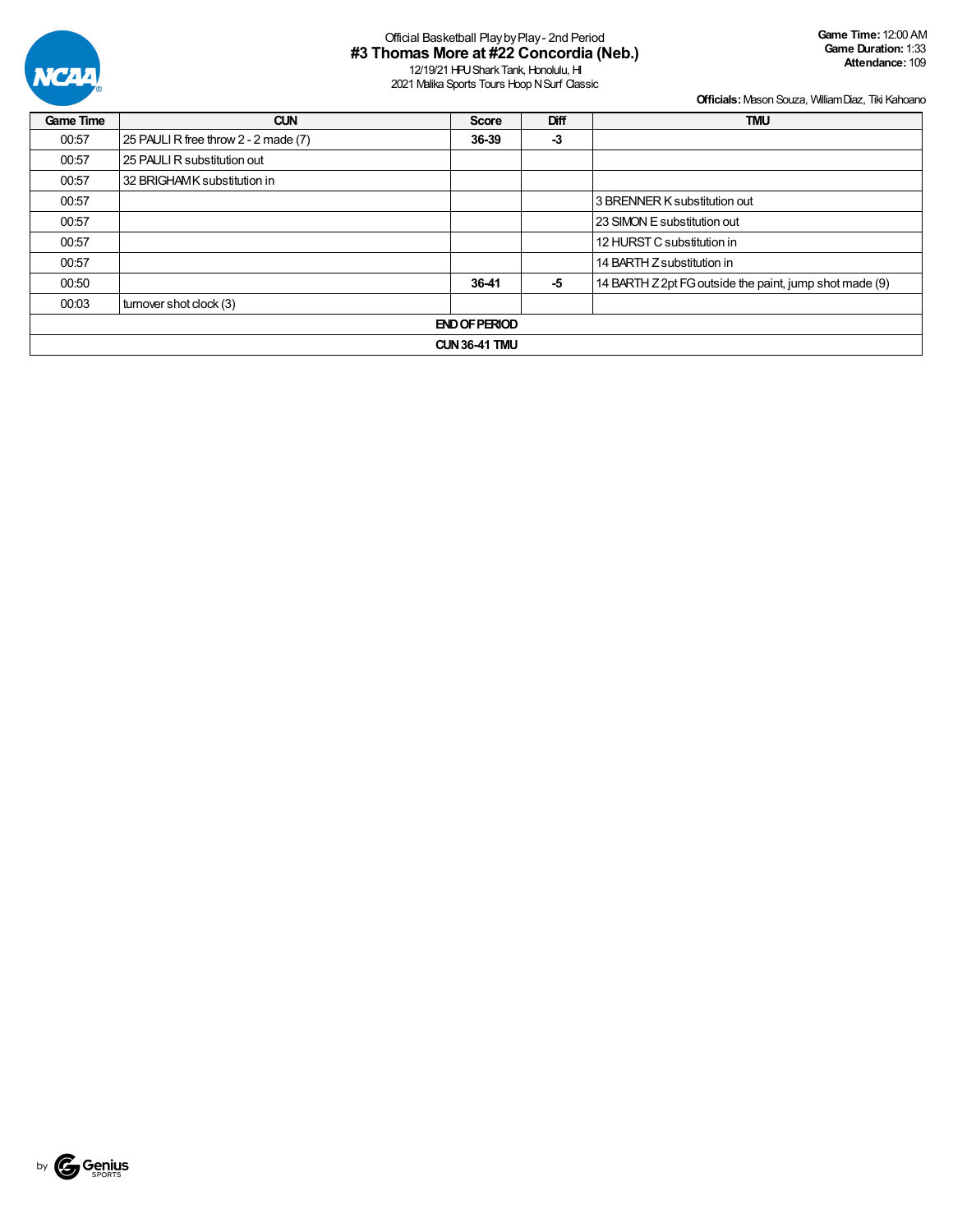

### Official Basketball BoxScore - 2nd Period **#3 Thomas More at #22 Concordia (Neb.)**

12/19/21 HPU Shark Tank, Honolulu, HI 2021 Malika Sports Tours Hoop N Surf Classic

**FT%** 2-4 50%

**FT%** 2-4 50.0%

**Officials:**Mason Souza, WilliamDiaz, Tiki Kahoano

**Shooting By Period 2 nd FG%** 10-18 55.6% **3PT%** 4-8 50.0%

**GMFG%** 10-18 55.6% **3PT%** 4-8 50.0%

Dead Ball Rebounds: 1, 0

#### **#3 ThomasMore - 26**

|               |                            |            | FG        | 3P      | FT      |              |                | <b>Rebounds</b> |           | <b>Fouls</b>   | ΤP             | <b>AS</b> | <b>TO</b>   | <b>ST</b> | <b>Blocks</b> |           | +/- |
|---------------|----------------------------|------------|-----------|---------|---------|--------------|----------------|-----------------|-----------|----------------|----------------|-----------|-------------|-----------|---------------|-----------|-----|
|               | NO. Name                   | <b>Min</b> | M-A       | M-A     | M-A     | <b>OR</b>    | DR             | <b>TOT</b>      | <b>PF</b> | FD             |                |           |             |           | <b>BS</b>     | <b>BA</b> |     |
| 44            | Alexah Chrisman<br>FI      | 05:25      | $0 - 1$   | $0-0$   | $0-0$   | 0            | 3              | 3               | 0         |                | 0              |           | 0           | 0         | 0             | 0         | 6   |
| 10            | <b>Taylor Clos</b><br>Gl   | 04:28      | $0 - 2$   | $0 - 1$ | $0-0$   | $\Omega$     | $\Omega$       | $\mathbf 0$     |           | $\mathbf 0$    | 0              | 2         | 0           | 0         | $\mathbf 0$   | 0         | 6   |
| 12            | <b>Courtney Hurst</b><br>G | 06:11      | $2 - 5$   | $1 - 3$ | $0 - 0$ | $\mathbf{0}$ | $\overline{2}$ | $\overline{2}$  | $\Omega$  | 0              | 5              | 0         | $\Omega$    | 0         | $\mathbf{0}$  |           | 7   |
| 14            | Zoie Barth<br>G            | 07:54      | $2 - 2$   | $1 - 1$ | $2 - 2$ | $\Omega$     | $\overline{2}$ | 2               |           | 1              | 7              | 0         | 1           | 0         | $\Omega$      | $\Omega$  | 13  |
| 23            | <b>Emily Simon</b><br>G    | 05:14      | $1 - 1$   | $0-0$   | $0-0$   | $\Omega$     | 1              | 1               |           | 0              | $\overline{2}$ | 0         | 1           | 0         |               | 0         | 3   |
| 2             | Alex Smith                 | 04:35      | $1 - 2$   | $1 - 2$ | $0 - 0$ | $\Omega$     | $\mathbf{1}$   | 1               | $\Omega$  | $\Omega$       | 3              | 0         | 0           | 0         | 0             | 0         | 6   |
| 32            | <b>Rachel Martin</b>       | 02:29      | $0-0$     | $0-0$   | $0-0$   | $\mathbf{0}$ | $\Omega$       | $\mathbf{0}$    | 2         | 0              | 0              |           | 0           | 0         | $\Omega$      | $\Omega$  | 5   |
| 3             | <b>Kelly Brenner</b>       | 03:49      | $0-0$     | $0-0$   | $0 - 0$ | $\Omega$     | $\Omega$       | $\Omega$        | $\Omega$  | 0              | 0              |           | 0           | 0         | 0             | $\Omega$  | 5   |
| 4             | <b>Summer Secrist</b>      | 04:46      | $3 - 3$   | $0-0$   | $0 - 0$ | $\Omega$     | 3              | 3               | $\Omega$  | 0              | 6              | 0         | 1           | 0         | 0             | 0         | 7   |
| 5             | Kenzie Schwarber           | 02:06      | $1 - 2$   | $1 - 1$ | $0 - 2$ |              | $\Omega$       | 1               |           | $\overline{2}$ | 3              | 0         | 0           | 0         | 0             | $\Omega$  |     |
| 15            | Maggie Jones               | 03:03      | 0-0       | $0-0$   | $0-0$   | $\mathbf{0}$ | $\Omega$       | 0               | 0         | 0              | 0              | 0         | 0           | 0         | 0             | 0         |     |
| Team          |                            |            |           |         |         |              | 0              | 1               |           |                | 0              |           | $\mathbf 0$ |           |               |           |     |
| <b>Totals</b> |                            |            | $10 - 18$ | 4-8     | $2 - 4$ | 2            | 12             | 14              | 6         | 4              | 26             | 5         | 3           | 0         |               |           | 12  |

#### **#22 Concordia (Neb.) - 14**

**Technical Fouls:**NONE

|        |                             |       | FG       | 3P      | FТ      |              |           | <b>Rebounds</b> |          | <b>Fouls</b> | <b>TP</b> | AS I           | TO ST           |              | <b>Blocks</b> |              | $+/-$    |  |
|--------|-----------------------------|-------|----------|---------|---------|--------------|-----------|-----------------|----------|--------------|-----------|----------------|-----------------|--------------|---------------|--------------|----------|--|
|        | NO. Name                    | Min   | $M-A$    | $M-A$   | $M-A$   | <b>OR</b>    | <b>DR</b> | <b>TOT</b>      | PF       | <b>FD</b>    |           |                |                 |              | <b>BS</b>     | <b>BA</b>    |          |  |
| 13     | FI<br>Abby Heemstra         | 03:13 | $0 - 2$  | $0 - 1$ | $0-0$   | $\Omega$     | 2         | $\overline{2}$  | 0        | $\Omega$     | $\Omega$  | $\mathbf{0}$   | 0               | $\mathbf{0}$ | 0             | $\mathbf 0$  | 0        |  |
| 25     | <b>Rylee Pauli</b><br>FI    | 05:55 | $0 - 1$  | $0 - 0$ | $3 - 4$ | $\Omega$     | 1         | $\mathbf{1}$    | $\Omega$ | 2            | 3         |                | 0               | 0            | 0             | 0            | $-1$     |  |
|        | <b>Bailey Conrad</b><br>Gl  | 04:10 | $1 - 1$  | 1-1     | $1 - 2$ | $\mathbf{0}$ | $\Omega$  | 0               | $\Omega$ |              | 4         | $\Omega$       |                 | 0            | 0             | 0            |          |  |
| 4      | <b>Taysha Rushton</b><br>Gl | 09:26 | $1 - 4$  | $0 - 2$ | $0-0$   |              | $\Omega$  | $\mathbf{1}$    | $\Omega$ | 3            | 2         |                |                 | 0            | 0             | 0            | -9       |  |
| 12     | Lauren Baker<br>Gl          | 04:10 | $0 - 1$  | $0-0$   | $0 - 0$ | 0            | $\Omega$  | 0               | 0        | 0            |           |                | 0               | 0            |               | 0            | 0        |  |
| 3      | <b>Taylor Farrell</b>       | 00:34 | $0 - 1$  | $0 - 1$ | $0 - 0$ | $\Omega$     | $\Omega$  | 0               | $\Omega$ | 0            |           |                |                 | 0            | 0             | 0            | -3       |  |
| 32     | Kendal Brigham              | 06:47 | $0 - 2$  | $0 - 1$ | $0-0$   | $\Omega$     | $\Omega$  | 0               | $\Omega$ | 0            |           | 0              |                 | 0            | 0             | 0            | $-15$    |  |
| 35     | Sadie Powell                | 05:50 | $1 - 3$  | $0 - 0$ | $0 - 0$ | $\Omega$     | 2         | $\overline{2}$  | 2        | $\Omega$     | 2         |                |                 | 0            | 0             | $\mathbf{1}$ | $-12$    |  |
| 42     | Kayla Luebbe                | 04:05 | $1 - 1$  | 1-1     | $0-0$   | $\Omega$     | $\Omega$  | 0               | $\Omega$ | 0            | 3         |                |                 | 0            | 0             | 0            | -9       |  |
| 00     | Mackenzie Toomey            | 05:50 | $0 - 1$  | $0 - 1$ | $0-0$   | $\Omega$     | 1         | 1               | 2        | $\Omega$     |           |                | 0               | 0            | 0             | 0            | $-12$    |  |
| Team   |                             |       |          |         |         | 0            |           | 1               |          |              | $\Omega$  |                |                 |              |               |              |          |  |
| Totals |                             |       | $4 - 17$ | $2 - 8$ | $4-6$   |              |           | 8               | 4        | 6            | 14        | $\overline{2}$ | 2               | 0            |               |              | $-12$    |  |
|        |                             |       |          |         |         |              |           |                 |          |              |           |                | アントレッシュ にっぽんしょう |              |               |              | $\cdots$ |  |

| <b>Shooting By Period</b> |          |       |  |  |  |  |  |  |  |
|---------------------------|----------|-------|--|--|--|--|--|--|--|
| 2 <sup>nd</sup> FG%       | $4 - 17$ | 23.5% |  |  |  |  |  |  |  |
| 3PT%                      | $2-8$    | 25.0% |  |  |  |  |  |  |  |
| FT%                       | 46       | 66.7% |  |  |  |  |  |  |  |
| GM FG%                    | 4-17     | 23.5% |  |  |  |  |  |  |  |
| 3PT%                      | $2 - 8$  | 25.0% |  |  |  |  |  |  |  |
| FT%                       | 4-6      | 66.7% |  |  |  |  |  |  |  |

Dead Ball Rebounds: 2, 0

|                                                                             | <b>TMU</b> | <b>CUN</b>                                        |  |  |  |
|-----------------------------------------------------------------------------|------------|---------------------------------------------------|--|--|--|
| <b>Biggest lead</b>                                                         |            | 5 (2 <sup>nd</sup> 1:09) 5 (2 <sup>nd</sup> 8:33) |  |  |  |
| <b>Best Scoring Run</b> $ 7 (2 \text{ nd } 7:08) $ 4 (2 <sup>nd</sup> 4:57) |            |                                                   |  |  |  |
| <b>Lead Changes</b>                                                         |            |                                                   |  |  |  |
| <b>Times Tied</b>                                                           |            |                                                   |  |  |  |
| <b>Time with Lead</b>                                                       | 04:35      | 03:53                                             |  |  |  |

| <b>Points from</b>   |    | <b>TMU CUN</b> |
|----------------------|----|----------------|
| <b>Turnovers</b>     | 2  | 5              |
| Paint                | 10 |                |
| <b>Second Chance</b> |    | በ              |
| <b>Fast Breaks</b>   | 2  |                |
| <b>Bench</b>         | 12 | 5              |

| <b>Period by Period Scoring</b> |  |  |  |  |                     |  |  |  |  |  |
|---------------------------------|--|--|--|--|---------------------|--|--|--|--|--|
|                                 |  |  |  |  | 1st 2nd 3rd 4th TOT |  |  |  |  |  |
| <b>TMU</b> 15 26 24 19 84       |  |  |  |  |                     |  |  |  |  |  |
| $ CUN $ 22   14   20   11       |  |  |  |  | 67                  |  |  |  |  |  |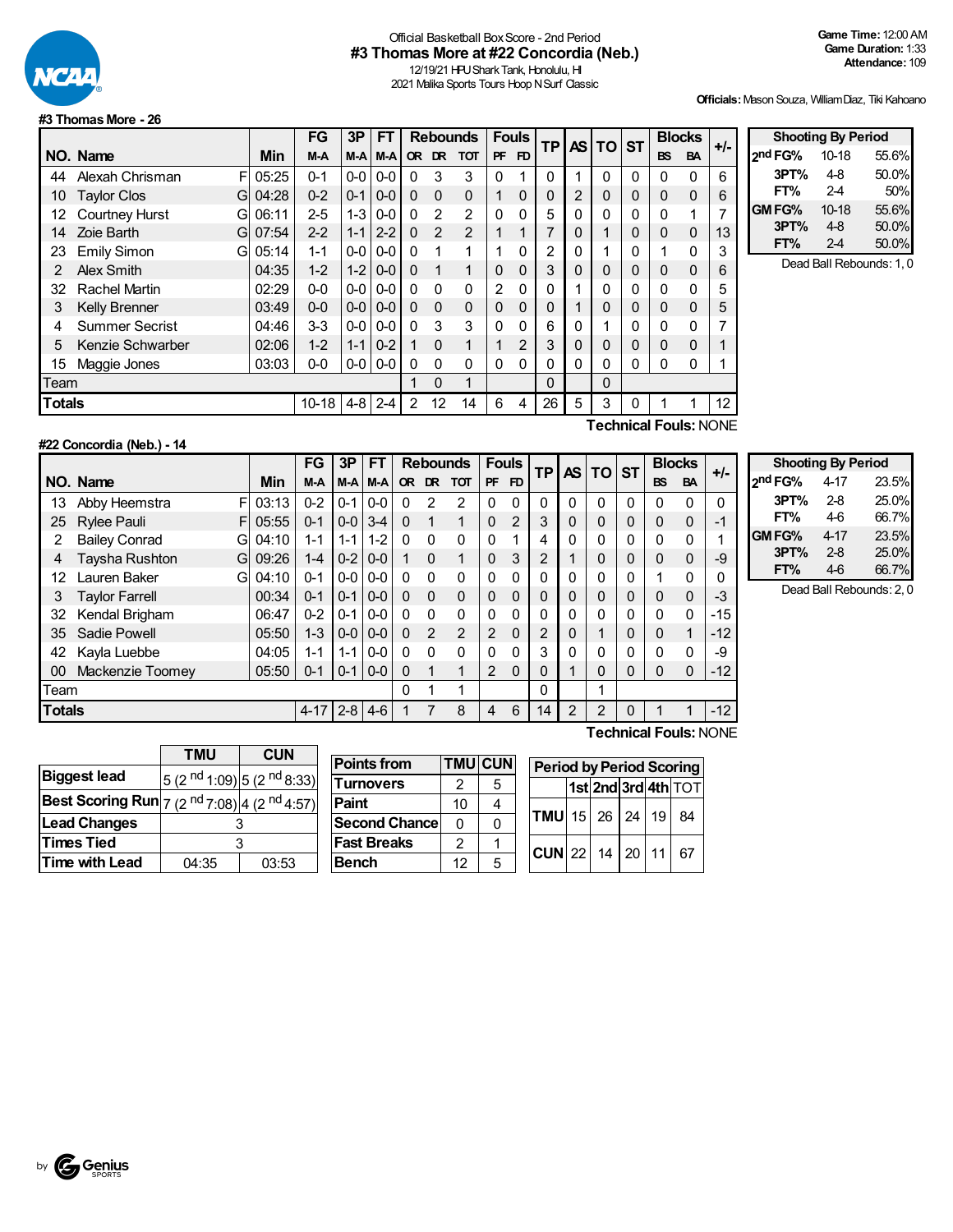

## Official Basketball Box Score - First Half **#3 Thomas More at #22 Concordia (Neb.)**

12/19/21 HPU Shark Tank, Honolulu, HI 2021 Malika Sports Tours Hoop N Surf Classic

**Officials:**Mason Souza, WilliamDiaz, Tiki Kahoano

#### **#3 ThomasMore - 41**

|               |                            |            | FG        | 3P       | FT      | <b>Rebounds</b> |                | <b>Fouls</b>   |                | <b>TP</b>      |    | <b>AS TO ST</b> |          | <b>Blocks</b> |                       | +/-       |    |
|---------------|----------------------------|------------|-----------|----------|---------|-----------------|----------------|----------------|----------------|----------------|----|-----------------|----------|---------------|-----------------------|-----------|----|
|               | NO. Name                   | <b>Min</b> | M-A       | M-A      | M-A     | <b>OR</b>       | DR.            | <b>TOT</b>     | <b>PF</b>      | FD.            |    |                 |          |               | <b>BS</b>             | <b>BA</b> |    |
| 44            | Alexah Chrisman<br>F       | 09:04      | $0 - 2$   | $0 - 0$  | $2 - 2$ | 0               | 5              | 5              | 0              | $\overline{2}$ | 2  |                 | $\Omega$ | 0             |                       | 0         | 3  |
| 10            | <b>Taylor Clos</b><br>G    | 08:07      | $0 - 3$   | $0 - 1$  | $0 - 0$ | $\Omega$        | $\Omega$       | $\Omega$       |                | 0              | 0  | 2               | 0        | 0             | 0                     | 0         | 3  |
| 12            | <b>Courtney Hurst</b><br>G | 09:50      | $2 - 5$   | $1 - 3$  | $0 - 0$ | $\Omega$        | 3              | 3              |                | 1              | 5  | 0               | O        | 0             | 0                     | 1         |    |
| 14            | Zoie Barth<br>G            | 11:33      | $3-4$     | $1 - 2$  | $2 - 2$ | $\Omega$        | $\overline{2}$ | $\overline{2}$ | 2              |                | 9  | 0               |          | 0             | 0                     | 0         | 10 |
| 23            | <b>Emily Simon</b><br>G    | 07:16      | $1 - 2$   | $0 - 1$  | $0-0$   | $\Omega$        | 1              | 1              |                | 0              | 2  | $\Omega$        | 2        | 0             |                       | 0         | -2 |
| 2             | Alex Smith                 | 09:01      | $2-6$     | $2 - 5$  | $0-0$   | $\mathbf{0}$    | 2              | $\overline{2}$ | $\Omega$       | 0              | 6  | 0               | 0        | 0             | 0                     | 0         | 0  |
| 3             | Kelly Brenner              | 08:50      | $0 - 2$   | $0 - 1$  | $0 - 0$ | $\Omega$        | 0              | $\Omega$       | 0              | 0              | 0  |                 |          | 0             | 0                     | 0         |    |
| 5             | Kenzie Schwarber           | 08:27      | $1 - 2$   | $1 - 1$  | $0 - 2$ |                 | 3              | $\overline{4}$ | $\overline{2}$ | 3              | 3  |                 | 0        | 0             | 0                     | 0         | -3 |
| 15            | Maggie Jones               | 09:24      | $2 - 3$   | $1 - 2$  | $0-0$   | $\Omega$        | 0              | 0              |                | 4              | 5  | 0               |          | 0             | 0                     | 0         | -3 |
| 32            | <b>Rachel Martin</b>       | 08:50      | $0 - 0$   | $0 - 0$  | $1 - 2$ | 3               | $\mathfrak{p}$ | 5              | 2              |                |    | 3               | 0        | 0             | 0                     | 0         |    |
| 4             | <b>Summer Secrist</b>      | 09:38      | $4 - 4$   | $0-0$    | $0-0$   | 0               | 3              | 3              | 0              | 0              | 8  | 0               | 3        | 0             |                       | 0         | 8  |
| Team          |                            |            |           |          |         | 1               | $\Omega$       | 1              |                |                | 0  |                 | $\Omega$ |               |                       |           |    |
| <b>Totals</b> |                            |            | $15 - 33$ | $6 - 16$ | $5 - 8$ | 5               | 21             | 26             | 10             | 9              | 41 | 8               | 8        | 0             | 3                     |           | 5  |
|               |                            |            |           |          |         |                 |                |                |                |                |    |                 |          |               | Technical Faula: NONE |           |    |

|                         |                     | <b>Shooting By Period</b> |                          |  |  |  |  |  |  |  |  |  |  |  |
|-------------------------|---------------------|---------------------------|--------------------------|--|--|--|--|--|--|--|--|--|--|--|
| I-                      | 1 <sup>st</sup> FG% | $5 - 15$                  | 33.3%                    |  |  |  |  |  |  |  |  |  |  |  |
| $\overline{\mathbf{3}}$ | 3PT%                | $2 - 8$                   | 25.0%                    |  |  |  |  |  |  |  |  |  |  |  |
| 3                       | FT%                 | $3-4$                     | 75%                      |  |  |  |  |  |  |  |  |  |  |  |
| 4                       | 2 <sup>nd</sup> FG% | $10-18$                   | 55.6%                    |  |  |  |  |  |  |  |  |  |  |  |
| 0                       | 3PT%                | $4 - 8$                   | 50.0%                    |  |  |  |  |  |  |  |  |  |  |  |
| $\overline{c}$          | FT%                 | $2-4$                     | 50%                      |  |  |  |  |  |  |  |  |  |  |  |
| C                       | <b>GM FG%</b>       | 15-33                     | 45.5%                    |  |  |  |  |  |  |  |  |  |  |  |
| 4                       | 3PT%                | 6-16                      | 37.5%                    |  |  |  |  |  |  |  |  |  |  |  |
| 3                       | FT%                 | $5-8$                     | 62.5%                    |  |  |  |  |  |  |  |  |  |  |  |
| c                       |                     |                           | Dead Ball Rebounds: 1, 0 |  |  |  |  |  |  |  |  |  |  |  |

# **#22 Concordia (Neb.) - 36**

**Technical Fouls:**NONE

|               |                           |       | FG                | 3P      | FТ      | <b>Rebounds</b> |          | <b>Fouls</b> |                | <b>TP</b> |    | <b>ASITOIST</b> |   |     | <b>Blocks</b> | +/-       |                             |
|---------------|---------------------------|-------|-------------------|---------|---------|-----------------|----------|--------------|----------------|-----------|----|-----------------|---|-----|---------------|-----------|-----------------------------|
|               | NO. Name                  | Min   | M-A               | M-A     | M-A     |                 | OR DR    | тот          |                | PF FD     |    |                 |   |     | <b>BS</b>     | <b>BA</b> |                             |
| 13            | F<br>Abby Heemstra        | 11:45 | $1 - 5$           | $0 - 1$ | $0 - 0$ | 0               | 3        | 3            |                | 0         | 2  | 0               | 0 | 0   | $\mathbf{0}$  | 2         | 5                           |
| 25            | <b>Rylee Pauli</b><br>F   | 10:35 | $2 - 4$           | $0 - 0$ | $3-6$   | $\Omega$        | 4        | 4            | 2              | 3         | 7  | 0               | 0 | 0   | 0             | 0         | 5                           |
| 2             | <b>Bailey Conrad</b><br>G | 12:42 | $2 - 4$           | $1 - 2$ | $1 - 2$ | $\Omega$        |          | 1            | 0              |           | 6  | 0               | 0 | 0   | 0             | 0         | 6                           |
|               | Taysha Rushton<br>G       | 17:58 | $2-6$             | $1 - 3$ | $1 - 2$ |                 | $\Omega$ | 1            | $\Omega$       | 5         | 6  | $\overline{2}$  | 0 | 0   | $\Omega$      | 0         | -4                          |
| 12            | Lauren Baker<br>G         | 12:42 | $1 - 2$           | $1 - 1$ | $0 - 0$ | $\Omega$        |          | 1            | 0              | 0         | 3  | 0               | 0 | 0   |               | 0         | 5                           |
| 00            | Mackenzie Toomey          | 10:50 | $0 - 2$           | $0 - 1$ | $0 - 0$ |                 |          | 2            | 2              | $\Omega$  | 0  | 2               |   |     | 0             | 0         | -9                          |
| 3             | <b>Taylor Farrell</b>     | 02:02 | $1-2$             | $1 - 2$ | $0 - 0$ | $\Omega$        |          | 1            | $\overline{2}$ | $\Omega$  | 3  | 0               | 0 | 0   | 0             | $\Omega$  | -1                          |
| 32            | Kendal Brigham            | 08:15 | $1 - 3$           | $1 - 2$ | $0 - 0$ | $\mathbf{0}$    | $\Omega$ | $\mathbf 0$  | 0              | $\Omega$  | 3  | 0               | 0 | 0   | 0             | $\Omega$  | $-13$                       |
| 35            | Sadie Powell              | 07:18 | $1 - 4$           | $0-0$   | $0 - 0$ | $\Omega$        | 3        | 3            | $\overline{2}$ | $\Omega$  | 2  |                 | 4 | 0   | $\Omega$      | 1         | $-10$                       |
| 42            | Kayla Luebbe              | 05:53 | $1 - 2$           | $1 - 1$ | $1 - 2$ |                 | $\Omega$ | 1            | $\Omega$       |           | 4  |                 | 0 | 0   | $\Omega$      | $\Omega$  | -9                          |
| Team          |                           |       |                   |         |         | $\Omega$        |          | 1            |                |           | 0  |                 | 1 |     |               |           |                             |
| <b>Totals</b> |                           |       | $12-34$ 6-13 6-12 |         |         | 3               | 15       | 18           | 9              | 10        | 36 | 6               | 3 |     |               | 3         | $-5$                        |
|               |                           |       |                   |         |         |                 |          |              |                |           |    |                 | — | . . | - -           |           | $\sim$ $\sim$ $\sim$ $\sim$ |

|                     | <b>Shooting By Period</b> |       |
|---------------------|---------------------------|-------|
| 1 <sup>st</sup> FG% | $8 - 17$                  | 47.1% |
| 3PT%                | 45                        | 80.0% |
| FT%                 | 2-6                       | 33.3% |
| 2nd FG%             | 4-17                      | 23.5% |
| 3PT%                | $2-8$                     | 25.0% |
| FT%                 | 4-6                       | 66.7% |
| GM FG%              | 12-34                     | 35.3% |
| 3PT%                | $6 - 13$                  | 46.2% |
| FT%                 | $6 - 12$                  | 50.0% |

Dead Ball Rebounds: 4, 0

|                                                                           | <b>TMU</b> | <b>CUN</b>                                         |  |  |  |  |
|---------------------------------------------------------------------------|------------|----------------------------------------------------|--|--|--|--|
| <b>Biggest lead</b>                                                       |            | 5 (2 <sup>nd</sup> 1:09) 11 (1 <sup>st</sup> 5:24) |  |  |  |  |
| <b>Best Scoring Run</b> $ 7 (2 \text{ nd } 9.26)  8 (1 \text{ st } 7.42)$ |            |                                                    |  |  |  |  |
| <b>Lead Changes</b>                                                       |            |                                                    |  |  |  |  |
| <b>Times Tied</b>                                                         |            |                                                    |  |  |  |  |
| <b>Time with Lead</b>                                                     | 04:35      | 13:37                                              |  |  |  |  |

| <b>Points from</b>   |    | <b>TMU CUN</b> |
|----------------------|----|----------------|
| <b>Turnovers</b>     | 2  | 13             |
| Paint                | 16 | 10             |
| <b>Second Chance</b> | 4  | 3              |
| <b>Fast Breaks</b>   | 2  | 6              |
| <b>Bench</b>         | 23 | 12             |

| <b>Period by Period Scoring</b> |  |  |                     |  |  |
|---------------------------------|--|--|---------------------|--|--|
|                                 |  |  | 1st 2nd 3rd 4th TOT |  |  |
| <b>TMU</b> 15 26 24 19 84       |  |  |                     |  |  |
| $CUN$ 22 14 20 11               |  |  | 67                  |  |  |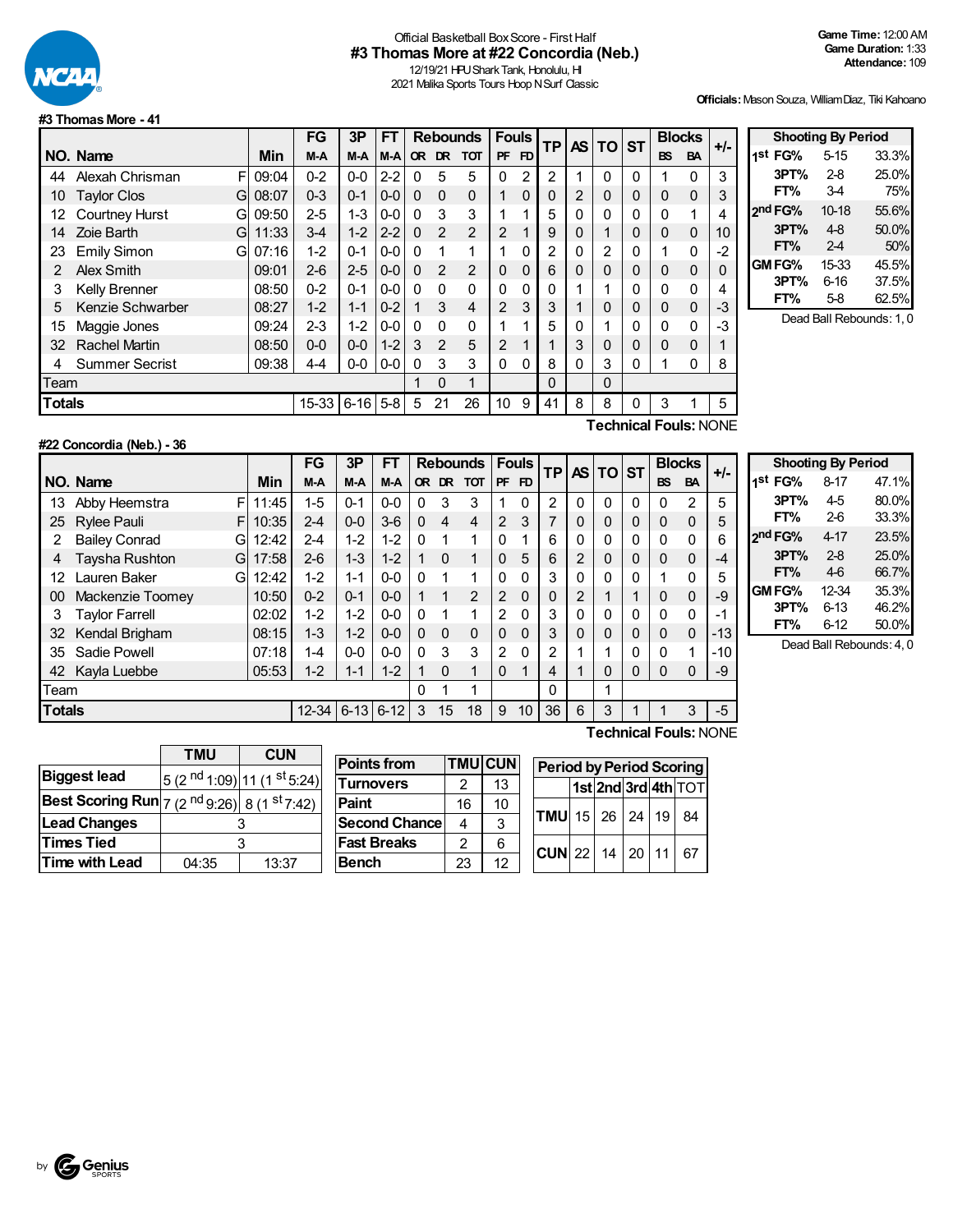

12/19/21 HPU Shark Tank, Honolulu, HI 2021 Malika Sports Tours Hoop N Surf Classic

**Officials:**Mason Souza, WilliamDiaz, Tiki Kahoano

#### **Period 3**

| <b>Period Starters:</b> |                                                             |             |              |                |                                                |                                                          |
|-------------------------|-------------------------------------------------------------|-------------|--------------|----------------|------------------------------------------------|----------------------------------------------------------|
| <b>CUN</b>              | 2 Conrad B                                                  | 4 Rushton T | 12 Baker L   |                | 13 Heemstra A                                  | 25 Pauli R                                               |
| <b>TMU</b>              | 10 Clos T                                                   | 12 Hurst C  | 14 Barth Z   |                | 23 Simon E                                     | 44 Chrisman A                                            |
| <b>Game Time</b>        | <b>CUN</b>                                                  |             | <b>Score</b> | <b>Diff</b>    |                                                | <b>TMU</b>                                               |
| 10:00                   | 32 BRIGHAMK substitution out                                |             |              |                |                                                |                                                          |
| 10:00                   | 42 LUEBBE K substitution out                                |             |              |                |                                                |                                                          |
| 10:00                   | 13 HEEMSTRAA substitution in                                |             |              |                |                                                |                                                          |
| 10:00                   | 25 PAULI R substitution in                                  |             |              |                |                                                |                                                          |
| 10:00                   |                                                             |             |              |                | 4 SECRIST S substitution out                   |                                                          |
| 10:00                   |                                                             |             |              |                | 15 JONES M substitution out                    |                                                          |
| 10:00                   |                                                             |             |              |                | 10 CLOS T substitution in                      |                                                          |
| 10:00                   |                                                             |             |              |                | 23 SIMON E substitution in                     |                                                          |
| 09:51                   | 12 BAKER L 3pt FG, jump shot made (6)                       |             | 39-41        | $-2$           |                                                |                                                          |
| 09:51                   | 4 RUSHTON Tassist (3)                                       |             |              |                |                                                |                                                          |
| 09:21                   |                                                             |             |              |                | 10 CLOS T 3pt FG, jump shot missed             |                                                          |
| 09:21                   | defensive rebound (19)                                      |             |              |                |                                                |                                                          |
| 08:58                   | 25 PAULI R foul drawn (4)                                   |             |              |                | 44 CHRISMAN Afoul shooting (1 - 1)             |                                                          |
| 08:58                   | 25 PAULI R free throw 1 - 2 made (8)                        |             | 40-41        | -1             |                                                |                                                          |
| 08:58                   | 25 PAULI R free throw 2 - 2 made (9)                        |             | 41-41        | 0              |                                                |                                                          |
| 08:31                   | 25 PAULI R steal (1)                                        |             |              |                | 14 BARTH Z turnover lost ball (2)              |                                                          |
| 08:23                   | 4 RUSHTON T 2pt FG from turnover in the paint, layup missed |             |              |                |                                                |                                                          |
| 08:23                   | 25 PAULI R offensive rebound (5)                            |             |              |                |                                                |                                                          |
| 08:23                   | 25 PAULI R foul drawn (5)                                   |             |              |                | 44 CHRISMAN Afoul shooting (2 - 2)             |                                                          |
| 08:23                   | 25 PAULI R free throw 1 - 2 made (10)                       |             | 42-41        | 1              |                                                |                                                          |
| 08:23                   | 25 PAULI R free throw 2 - 2 made (11)                       |             | 43-41        | $\overline{2}$ |                                                |                                                          |
| 08:07                   |                                                             |             |              |                | 12 HURST C 3pt FG, jump shot missed            |                                                          |
| 08:04                   | 2 CONRAD B defensive rebound (2)                            |             |              |                |                                                |                                                          |
| 07:51                   | 2 CONRAD B 3pt FG, jump shot missed                         |             |              |                |                                                |                                                          |
| 07:51                   | offensive rebound (22)                                      |             |              |                |                                                |                                                          |
| 07:49                   | 4 RUSHTON T 3pt FG second chance, jump shot made (9)        |             | 46-41        | 5              |                                                |                                                          |
| 07:49                   | 25 PAULI R assist (1)                                       |             |              |                |                                                |                                                          |
| 07:36                   |                                                             |             |              |                | 12 HURST C 3pt FG, jump shot missed            |                                                          |
| 07:32                   |                                                             |             |              |                | 44 CHRISMAN A offensive rebound (6)            |                                                          |
| 07:24                   |                                                             |             | 46-43        | 3              | (7)                                            | 12 HURST C 2pt FG second chance in the paint, layup made |
| 07:24                   |                                                             |             |              |                | 23 SIMON E assist (1)                          |                                                          |
| 07:00                   | 13 HEEMSTRAA2pt FG in the paint, layup made (4)             |             | 48-43        | 5              |                                                |                                                          |
| 07:00                   | 2 CONRAD B assist (1)                                       |             |              |                |                                                |                                                          |
| 06:48                   |                                                             |             | 48-45        | $\mathbf{3}$   | 23 SIMON E 2pt FG in the paint, layup made (4) |                                                          |
| 06:48                   |                                                             |             |              |                | 44 CHRISMAN Aassist (2)                        |                                                          |
| 06:48                   | 13 HEEMSTRA A foul shooting (2 - 1)                         |             |              |                | 23 SIMON E foul drawn (1)                      |                                                          |
| 06:48                   |                                                             |             |              |                | 10 CLOS T substitution out                     |                                                          |
| 06:48                   |                                                             |             |              |                | 32 MARTIN R substitution in                    |                                                          |
| 06:48                   |                                                             |             | 48-46        | $\overline{2}$ | 23 SIMON E free throw 1 - 1 made (5)           |                                                          |
| 06:30                   | 13 HEEMSTRAA2pt FG in the paint, layup missed               |             |              |                |                                                |                                                          |
| 06:30                   | 13 HEEMSTRA A offensive rebound (4)                         |             |              |                |                                                |                                                          |
| 06:30                   | 13 HEEMSTRA A foul drawn (1)                                |             |              |                | 23 SIMON E foul shooting (2 - 3)               |                                                          |

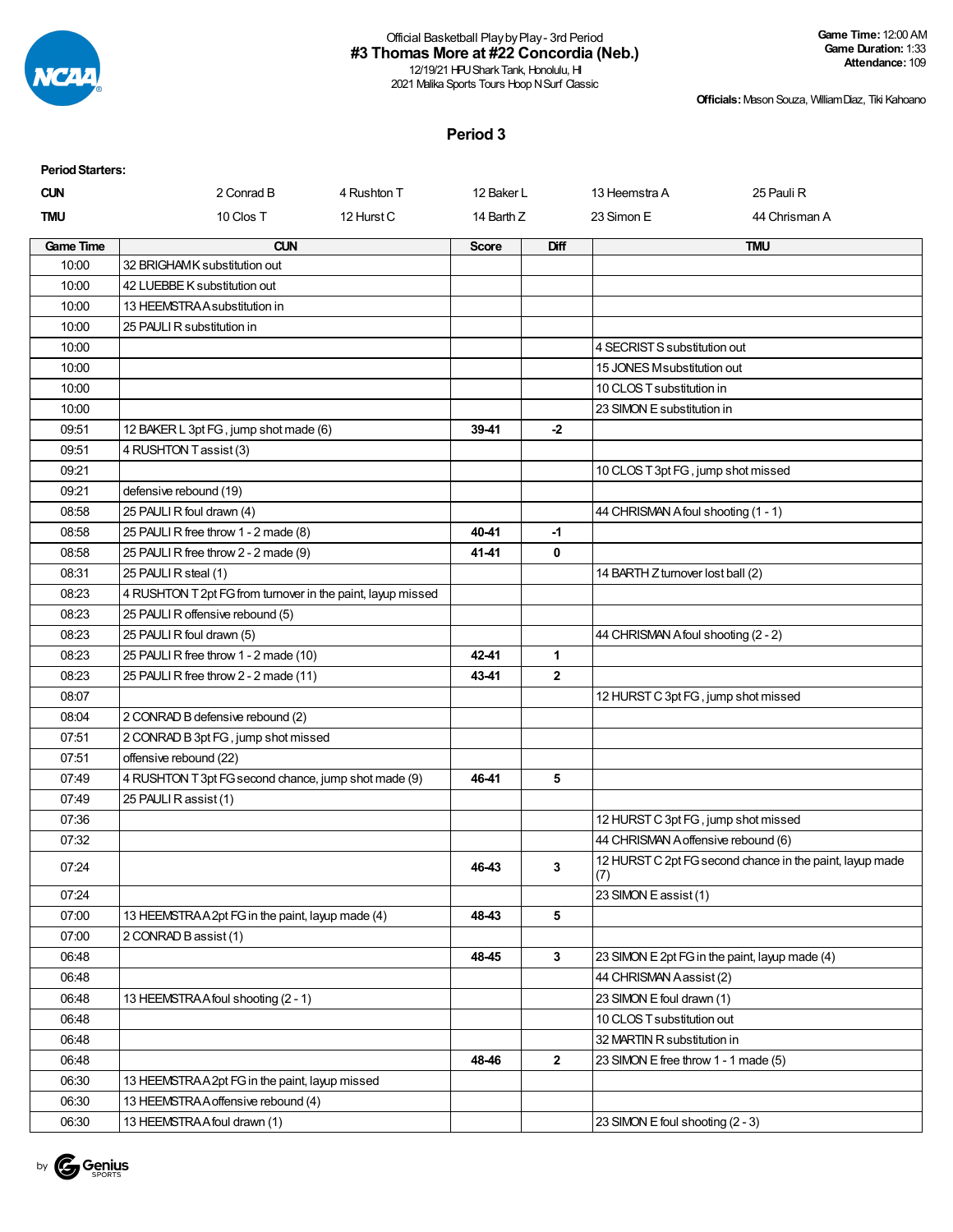

| <b>Game Time</b> | <b>CUN</b>                                      | <b>Score</b> | Diff         | <b>TMU</b>                                                                     |
|------------------|-------------------------------------------------|--------------|--------------|--------------------------------------------------------------------------------|
| 06:30            |                                                 |              |              | 44 CHRISMAN A substitution out                                                 |
| 06:30            |                                                 |              |              | 2 SMITH Asubstitution in                                                       |
| 06:30            | 13 HEEMSTRA A free throw 1 - 2 missed           |              |              |                                                                                |
| 06:30            | offensive dead ball rebound (5)                 |              |              |                                                                                |
| 06:30            | 13 HEEMSTRA A free throw 2 - 2 missed           |              |              |                                                                                |
| 06:29            |                                                 |              |              | 23 SIMON E defensive rebound (2)                                               |
| 06:20            |                                                 |              |              | 2 SMTH A 3pt FG, jump shot missed                                              |
| 06:15            |                                                 |              |              | 32 MARTIN R offensive rebound (6)                                              |
| 06:13            |                                                 |              |              | 12 HURST C 3pt FG second chance, jump shot missed                              |
| 06:07            |                                                 |              |              | 23 SIMON E offensive rebound (3)                                               |
| 06:04            |                                                 |              |              | 32 MARTIN R 3pt FG second chance, jump shot missed                             |
| 05:58            |                                                 |              |              | 12 HURST C offensive rebound (4)                                               |
| 05:55            |                                                 | 48-48        | 0            | 23 SIMON E 2pt FG second chance in the paint, layup made (7)                   |
| 05:55            |                                                 |              |              | 12 HURST C assist (1)                                                          |
| 05:53            | Timeout 30 Sec                                  |              |              |                                                                                |
| 05:53            | 2 CONRAD B substitution out                     |              |              |                                                                                |
| 05:53            | 4 RUSHTON T substitution out                    |              |              |                                                                                |
| 05:53            | 12 BAKER L substitution out                     |              |              |                                                                                |
| 05:53            | 13 HEEMSTRA A substitution out                  |              |              |                                                                                |
| 05:53            | 25 PAULI R substitution out                     |              |              |                                                                                |
| 05:53            | 00 TOOMEY M substitution in                     |              |              |                                                                                |
| 05:53            | 3 FARRELL T substitution in                     |              |              |                                                                                |
| 05:53            | 32 BRIGHAMK substitution in                     |              |              |                                                                                |
| 05:53            | 35 POWELL S substitution in                     |              |              |                                                                                |
| 05:53            | 42 LUEBBE K substitution in                     |              |              |                                                                                |
| 05:40            | 42 LUEBBE K 2pt FG in the paint, layup made (6) | 50-48        | $\mathbf{2}$ |                                                                                |
| 05:40            | 00 TOOMEY Massist (3)                           |              |              |                                                                                |
| 05:13            |                                                 |              |              | 32 MARTIN R 3pt FG, jump shot missed                                           |
| 05:09            | 00 TOOMEY M defensive rebound (3)               |              |              |                                                                                |
| 05:03            | 00 TOOMEY Mturnover lost ball (2)               |              |              | 2 SMTH Asteal (1)                                                              |
| 04:56            | 32 BRIGHAMK steal (1)                           |              |              | 14 BARTH Z turnover bad pass (3)                                               |
| 04:49            | 35 POWELL S turnover lost ball (2)              |              |              | 14 BARTH Z steal (1)                                                           |
| 04:43            |                                                 | 50-50        | 0            | 12 HURST C 2pt FG fast break from turnover in the paint, layup<br>made(9)      |
| 04:43            |                                                 |              |              | 23 SIMON E assist (2)                                                          |
| 04:32            | 35 POWELL S turnover bad pass (3)               |              |              |                                                                                |
| 04:32            |                                                 |              |              | 14 BARTH Z substitution out                                                    |
| 04:32            |                                                 |              |              | 4 SECRIST S substitution in                                                    |
| 04:14            |                                                 | 50-52        | $-2$         | 23 SIMON E 2pt FG from turnover in the paint, turnaround jump<br>shot made (9) |
| 04:14            |                                                 |              |              | 12 HURST C assist (2)                                                          |
| 04:02            | 42 LUEBBE K 3pt FG, jump shot missed            |              |              |                                                                                |
| 04:00            |                                                 |              |              | 4 SECRIST S defensive rebound (4)                                              |
| 03:51            |                                                 |              |              | 2 SMTH A 2pt FG in the paint, layup blocked                                    |
| 03:51            | 42 LUEBBE K block (1)                           |              |              |                                                                                |
| 03:48            | 35 POWELL S defensive rebound (4)               |              |              |                                                                                |
| 03:46            | 35 POWELL S turnover lost ball (4)              |              |              | 32 MARTIN R steal (1)                                                          |
| 03:46            | 35 POWELL S foul personal (3 - 2)               |              |              | 32 MARTIN R foul drawn (2)                                                     |
| 03:46            | 00 TOOMEY Msubstitution out                     |              |              |                                                                                |
| 03:46            | 3 FARRELL T substitution out                    |              |              |                                                                                |

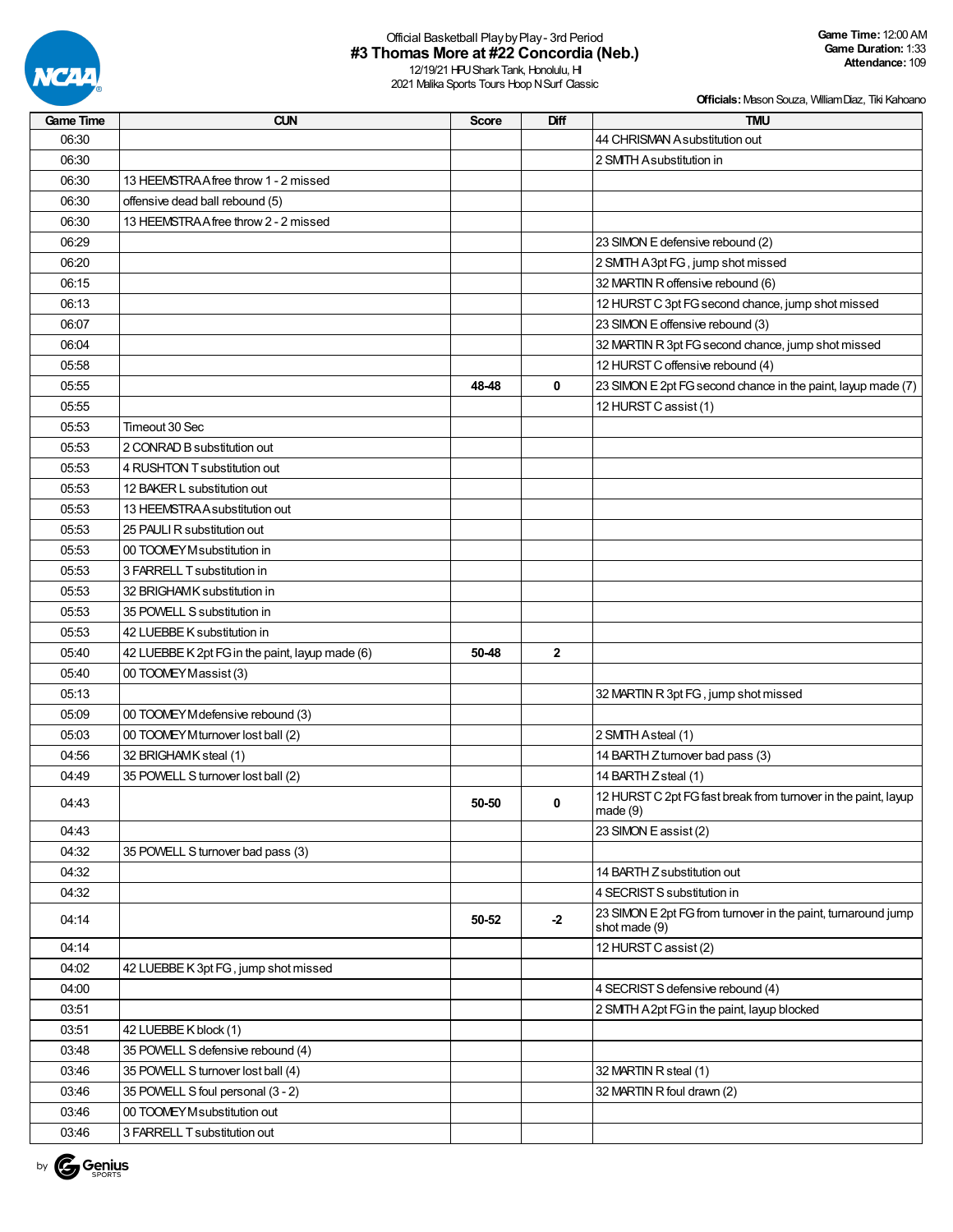

12/19/21 HPU Shark Tank, Honolulu, HI 2021 Malika Sports Tours Hoop N Surf Classic

| <b>Game Time</b> | <b>CUN</b>                                      | <b>Score</b> | Diff  | <b>TMU</b>                                                                   |
|------------------|-------------------------------------------------|--------------|-------|------------------------------------------------------------------------------|
| 03:46            | 32 BRIGHAMK substitution out                    |              |       |                                                                              |
| 03:46            | 35 POWELL S substitution out                    |              |       |                                                                              |
| 03:46            | 42 LUEBBE K substitution out                    |              |       |                                                                              |
| 03:46            | 2 CONRAD B substitution in                      |              |       |                                                                              |
| 03:46            | 4 RUSHTON T substitution in                     |              |       |                                                                              |
| 03:46            | 12 BAKER L substitution in                      |              |       |                                                                              |
| 03:46            | 13 HEEMSTRA A substitution in                   |              |       |                                                                              |
| 03:46            | 25 PAULI R substitution in                      |              |       |                                                                              |
| 03:46            |                                                 |              |       | 12 HURST C substitution out                                                  |
| 03:46            |                                                 |              |       | 3 BRENNER K substitution in                                                  |
| 03:41            |                                                 |              |       | 4 SECRIST S 2pt FG from turnover in the paint, layup missed                  |
| 03:38            |                                                 |              |       | 2 SMTH A offensive rebound (3)                                               |
| 03:32            |                                                 | 50-55        | $-5$  | 2 SMTH A 3pt FG from turnover second chance, jump shot<br>made(9)            |
| 03:32            |                                                 |              |       | 23 SIMON E assist (3)                                                        |
| 03:13            | 25 PAULI R 2pt FG in the paint, layup made (13) | 52-55        | $-3$  |                                                                              |
| 02:55            | 13 HEEMSTRA A foul personal (3 - 3)             |              |       | 23 SIMON E foul drawn (2)                                                    |
| 02:55            | 13 HEEMSTRA A substitution out                  |              |       |                                                                              |
| 02:55            | 35 POWELL S substitution in                     |              |       |                                                                              |
| 02:46            |                                                 |              |       | 23 SIMON E 3pt FG, jump shot missed                                          |
| 02:43            |                                                 |              |       | 4 SECRIST S offensive rebound (5)                                            |
| 02:37            | 2 CONRAD B foul shooting (1 - 4)                |              |       | 4 SECRIST S foul drawn (1)                                                   |
| 02:37            |                                                 |              |       | 23 SIMON E substitution out                                                  |
| 02:37            |                                                 |              |       | 15 JONES M substitution in                                                   |
| 02:37            |                                                 | 52-56        | -4    | 4 SECRIST S free throw 1 - 2 made (9)                                        |
| 02:37            |                                                 | 52-57        | -5    | 4 SECRIST S free throw 2 - 2 made (10)                                       |
| 02:19            | 25 PAULI R foul offensive (3 - 5)               |              |       | 32 MARTIN R foul drawn (3)                                                   |
| 02:19            | 25 PAULI R turnover offensive (1)               |              |       |                                                                              |
| 01:55            |                                                 | 52-60        | -8    | 15 JONES M3pt FG from turnover, jump shot made (8)                           |
| 01:55            |                                                 |              |       | 4 SECRIST S assist (1)                                                       |
| 01:41            | 2 CONRAD B turnover lost ball (1)               |              |       | 2 SMITH Asteal (2)                                                           |
| 01:36            |                                                 | 52-62        | $-10$ | 15 JONES M2pt FG fast break from turnover in the paint, layup<br>made $(10)$ |
| 01:36            |                                                 |              |       | 2 SMITH Aassist (1)                                                          |
| 01:26            | 4 RUSHTON T foul drawn (6)                      |              |       | 3 BRENNER K foul shooting (1 - 4)                                            |
| 01:26            |                                                 |              |       | 2 SMITH Asubstitution out                                                    |
| 01:26            |                                                 |              |       | 44 CHRISMAN Asubstitution in                                                 |
| 01:26            | 4 RUSHTON T free throw 1 - 2 made (10)          | 53-62        | -9    |                                                                              |
| 01:26            | 4 RUSHTON T free throw 2 - 2 missed             |              |       |                                                                              |
| 01:25            |                                                 |              |       | 4 SECRIST S defensive rebound (6)                                            |
| 01:18            |                                                 |              |       | 3 BRENNER K 3pt FG, jump shot missed                                         |
| 01:13            | 4 RUSHTON T defensive rebound (2)               |              |       |                                                                              |
| 01:04            | 25 PAULI R 2pt FG in the paint, layup made (15) | 55-62        | $-7$  |                                                                              |
| 01:04            | 12 BAKER L assist (1)                           |              |       |                                                                              |
| 01:04            | 25 PAULI R foul drawn (6)                       |              |       | 3 BRENNER K foul shooting (2 - 5)                                            |
| 01:04            | 25 PAULI R free throw 1 - 1 made (16)           | 56-62        | -6    |                                                                              |
| 01:04            | Timeout 30 Sec                                  |              |       |                                                                              |
| 00:51            |                                                 | 56-65        | -9    | 3 BRENNER K 3pt FG, jump shot made (3)                                       |
| 00:51            |                                                 |              |       | 15 JONES Massist (1)                                                         |
| 00:35            | 2 CONRAD B 3pt FG, jump shot missed             |              |       |                                                                              |

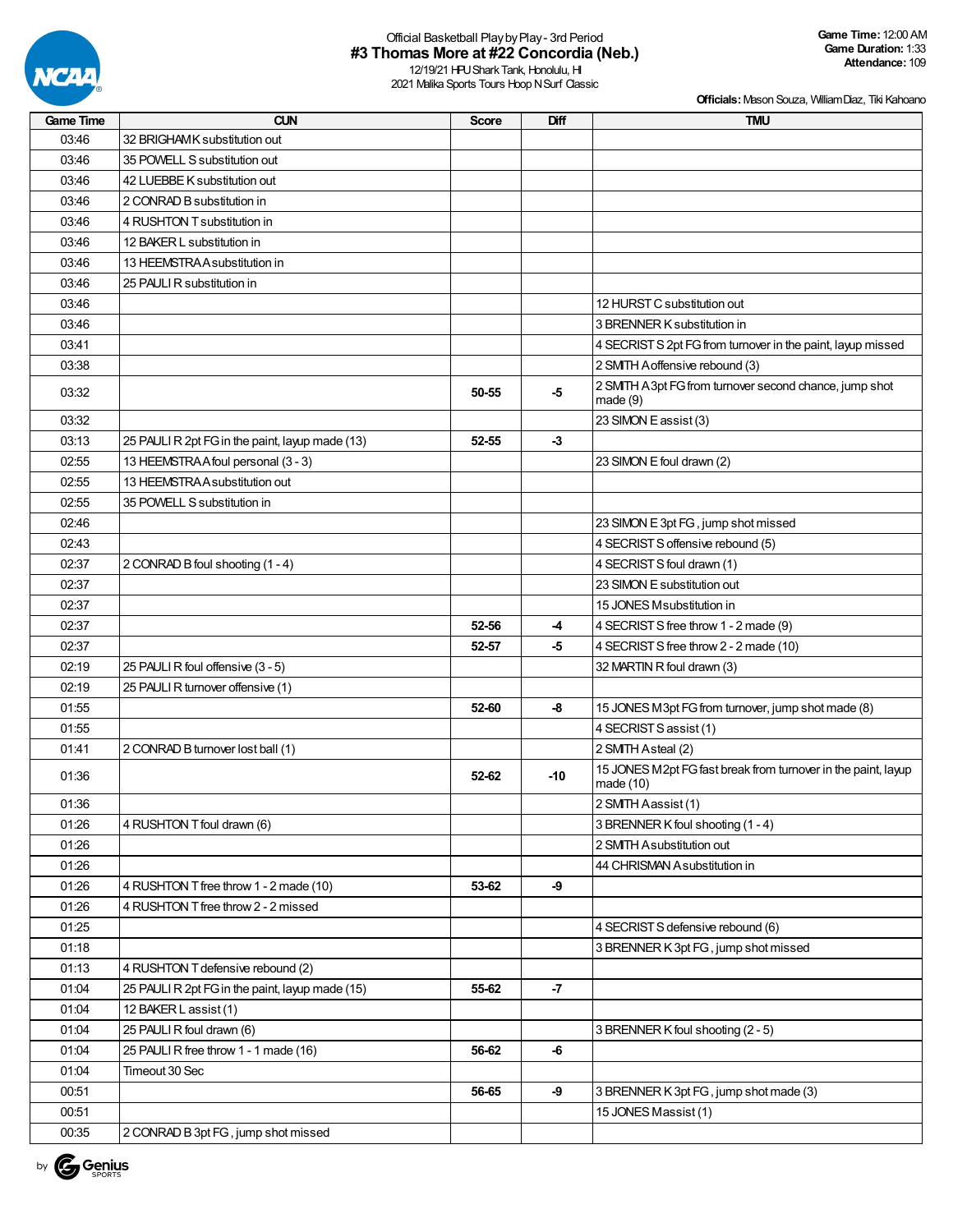

| <b>Game Time</b> | <b>CUN</b>                  | <b>Score</b> | Diff | <b>TMU</b>                                     |  |  |  |  |  |  |  |  |
|------------------|-----------------------------|--------------|------|------------------------------------------------|--|--|--|--|--|--|--|--|
| 00:33            |                             |              |      | 3 BRENNER K defensive rebound (1)              |  |  |  |  |  |  |  |  |
| 00:09            |                             |              |      | 3 BRENNER K 2pt FG in the paint, layup blocked |  |  |  |  |  |  |  |  |
| 00:09            | 25 PAULI R block (1)        |              |      |                                                |  |  |  |  |  |  |  |  |
| 00:09            | defensive rebound (27)      |              |      |                                                |  |  |  |  |  |  |  |  |
| 00:09            | 2 CONRAD B substitution out |              |      |                                                |  |  |  |  |  |  |  |  |
| 00:09            | 3 FARRELL T substitution in |              |      |                                                |  |  |  |  |  |  |  |  |
|                  | <b>END OF PERIOD</b>        |              |      |                                                |  |  |  |  |  |  |  |  |
|                  | <b>CUN 56-65 TMU</b>        |              |      |                                                |  |  |  |  |  |  |  |  |

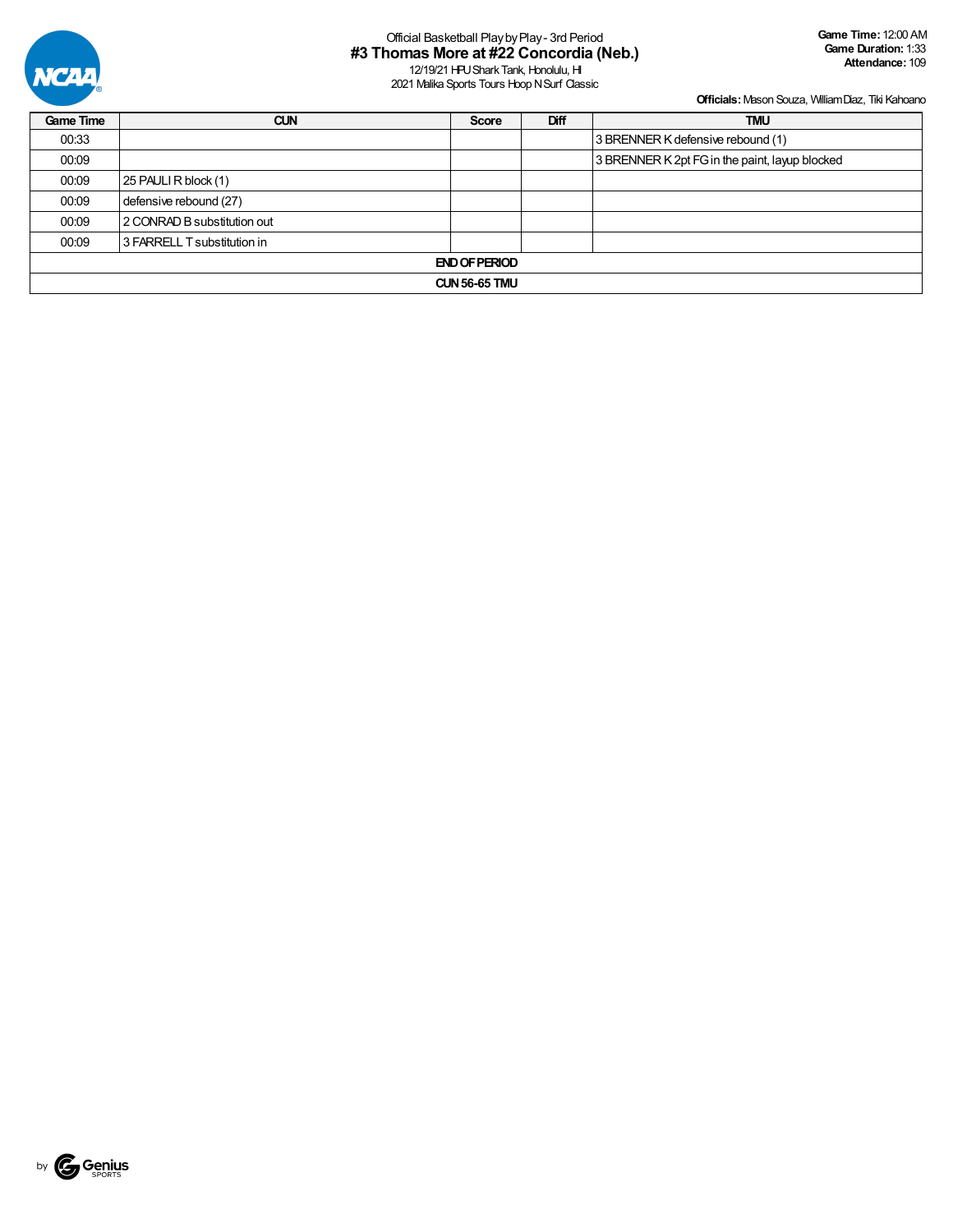

## Official Basketball BoxScore - 3rd Period **#3 Thomas More at #22 Concordia (Neb.)**

12/19/21 HPU Shark Tank, Honolulu, HI 2021 Malika Sports Tours Hoop N Surf Classic

**Officials:**Mason Souza, WilliamDiaz, Tiki Kahoano

#### **#3 ThomasMore - 24**

|                           |                            |       | FG      | 3P       | <b>FT</b> |              | <b>Rebounds</b> |            | <b>Fouls</b> |          | <b>TP</b> | AS I     | TOI      | <b>ST</b> | <b>Blocks</b> |             | $+/-$ |
|---------------------------|----------------------------|-------|---------|----------|-----------|--------------|-----------------|------------|--------------|----------|-----------|----------|----------|-----------|---------------|-------------|-------|
|                           | NO. Name                   | Min   | M-A     | M-A      | M-A       | <b>OR</b>    | <b>DR</b>       | <b>TOT</b> | <b>PF</b>    | FD       |           |          |          |           | <b>BS</b>     | <b>BA</b>   |       |
| 44                        | Alexah Chrisman<br>FI      | 04:56 | $0-0$   | $0-0$    | $0-0$     |              | $\Omega$        | 1          | 2            | $\Omega$ | 0         |          | $\Omega$ | 0         | 0             | 0           | -8    |
| 10                        | <b>Taylor Clos</b><br>Gl   | 03:12 | $0 - 1$ | $0 - 1$  | $0-0$     | $\mathbf{0}$ | $\Omega$        | 0          | $\Omega$     | $\Omega$ | 0         | 0        | 0        | 0         | 0             | $\mathbf 0$ | -8    |
| 12                        | <b>Courtney Hurst</b><br>G | 06:14 | $2 - 5$ | $0 - 3$  | $0-0$     |              | $\Omega$        | 1          | 0            | $\Omega$ | 4         | 2        | 0        | 0         | 0             | $\mathbf 0$ | -3    |
| 14                        | Zoie Barth<br>Gl           | 05:28 | $0 - 0$ | $0 - 0$  | $0 - 0$   | $\Omega$     | $\Omega$        | 0          | $\Omega$     | $\Omega$ | 0         | 0        | 2        |           | 0             | $\mathbf 0$ | -5    |
| 23                        | <b>Emily Simon</b><br>G    | 07:23 | $3 - 4$ | $0 - 1$  | $1 - 1$   | 1            | 1               | 2          |              | 2        | 7         | 3        | 0        | 0         | 0             | 0           | $-2$  |
| 32                        | <b>Rachel Martin</b>       | 06:48 | $0 - 2$ | $0 - 2$  | $0-0$     | 1            | $\Omega$        | 1          | $\Omega$     | 2        | 0         | 0        | 0        |           | 0             | $\mathbf 0$ | 12    |
| 2                         | Alex Smith                 | 05:04 | $1 - 3$ | $1 - 2$  | $0-0$     | 1            | $\Omega$        | 1          | $\Omega$     | $\Omega$ | 3         |          | 0        | 2         | 0             | 1           | 12    |
| 4                         | <b>Summer Secrist</b>      | 04:32 | $0 - 1$ | $0-0$    | $2 - 2$   |              | $\overline{2}$  | 3          | $\Omega$     | 1        | 2         |          | 0        | 0         | 0             | 0           | 9     |
| 3                         | <b>Kelly Brenner</b>       | 03:46 | $1 - 3$ | $1 - 2$  | $0-0$     | $\Omega$     | 1               | 1          | 2            | $\Omega$ | 3         | $\Omega$ | 0        | 0         | 0             | 1           |       |
| 15                        | Maggie Jones               | 02:37 | $2 - 2$ | $1 - 1$  | $0-0$     | $\Omega$     | $\Omega$        | 0          | 0            | $\Omega$ | 5         |          | 0        | 0         | 0             | 0           | 6     |
| Team                      |                            |       |         |          |           | 0            | 0               | 0          |              |          | 0         |          | 0        |           |               |             |       |
| <b>Totals</b><br>$9 - 21$ |                            |       |         | $3 - 12$ | $3-3$     | 6            | 4               | 10         | 5            | 5        | 24        | 9        | 2        | 4         | 0             | 2           | 4     |
|                           | Technical Fouls∙ NONF      |       |         |          |           |              |                 |            |              |          |           |          |          |           |               |             |       |

| <b>Shooting By Period</b> |          |        |  |  |  |  |  |  |  |  |  |
|---------------------------|----------|--------|--|--|--|--|--|--|--|--|--|
| 3rd FG%                   | $9 - 21$ | 42.9%  |  |  |  |  |  |  |  |  |  |
| 3PT%                      | $3-12$   | 25.0%  |  |  |  |  |  |  |  |  |  |
| FT%                       | 33       | 100%   |  |  |  |  |  |  |  |  |  |
| GM FG%                    | $9 - 21$ | 42.9%  |  |  |  |  |  |  |  |  |  |
| 3PT%                      | $3-12$   | 25.0%  |  |  |  |  |  |  |  |  |  |
| FT%                       | $3-3$    | 100.0% |  |  |  |  |  |  |  |  |  |

Dead Ball Rebounds: 0, 0

## **#22 Concordia (Neb.) - 20**

**Technical Fouls:**NONE

|               |                           |       | FG       | 3P              | FТ              | <b>Rebounds</b> |                | <b>Fouls</b> |          | TP        | <b>AS</b>      | <b>TO</b> | <b>ST</b> | <b>Blocks</b> |                | +/-       |      |
|---------------|---------------------------|-------|----------|-----------------|-----------------|-----------------|----------------|--------------|----------|-----------|----------------|-----------|-----------|---------------|----------------|-----------|------|
|               | NO. Name                  | Min   | M-A      |                 | M-A M-A         | <b>OR</b>       | DR.            | <b>TOT</b>   | PF       | <b>FD</b> |                |           |           |               | <b>BS</b>      | <b>BA</b> |      |
| 13            | Abby Heemstra<br>FI       | 04:58 | $1 - 2$  | $0-0$           | $0 - 2$         |                 | $\Omega$       | 1            | 2        |           | $\overline{2}$ | 0         | 0         | 0             | 0              | $\Omega$  | 4    |
| 25            | <b>Rylee Pauli</b><br>FI  | 07:53 | $2 - 2$  |                 | $0 - 0$ 5-5     |                 | $\Omega$       |              | 1        | 3         | 9              |           |           |               | 1              | 0         | $-2$ |
| 2             | <b>Bailey Conrad</b><br>G | 07:43 | $0 - 2$  | $0 - 2$         | $0-0$           | $\Omega$        | 1              | 1            | 1        | 0         | O              |           |           | 0             | $\mathbf{0}$   | 0         | $-2$ |
| 4             | Taysha Rushton<br>G       | 07:53 | $1 - 2$  | $1 - 1$         | $1 - 2$         | $\Omega$        |                |              | $\Omega$ |           | 4              |           | 0         | 0             | $\overline{0}$ | $\Omega$  | $-2$ |
| 12            | Lauren Baker<br>G         | 07:53 | $1 - 1$  | $1 - 1$         | $0-0$           | $\Omega$        | $\Omega$       | 0            | 0        | $\Omega$  | 3              |           | 0         | 0             | $\mathbf 0$    | 0         | $-2$ |
| 00            | Mackenzie Toomey          | 02:07 | $0 - 0$  |                 | $0 - 0 1 0 - 0$ | $\Omega$        | 1              | 1            | $\Omega$ | $\Omega$  | 0              |           |           | 0             | $\overline{0}$ | $\Omega$  | $-2$ |
| 3             | <b>Taylor Farrell</b>     | 02:17 | $0 - 0$  |                 | $0 - 0 0 - 0$   | $\Omega$        | $\Omega$       | 0            | 0        | 0         |                | 0         | 0         | 0             | $\mathbf 0$    | 0         | $-2$ |
| 32            | Kendal Brigham            | 02:07 | $0 - 0$  |                 | $0 - 0 1 0 - 0$ | $\Omega$        | $\Omega$       | $\Omega$     | $\Omega$ | $\Omega$  | $\Omega$       | 0         | 0         |               | 0              | $\Omega$  | $-2$ |
| 35            | Sadie Powell              | 05:02 | $0-0$    | $0 - 0 1 0 - 0$ |                 | $\Omega$        |                |              | 1        | 0         | 0              | 0         | 3         | 0             | $\mathbf{0}$   | 0         | -8   |
| 42            | Kayla Luebbe              | 02:07 | $1 - 2$  |                 | $0 - 1$   0-0   | 0               | $\Omega$       | 0            | $\Omega$ | $\Omega$  | $\overline{2}$ | 0         | 0         | 0             | 1              | $\Omega$  | $-2$ |
| Team          |                           |       |          |                 |                 |                 | $\mathfrak{p}$ | 3            |          |           | $\Omega$       |           | 0         |               |                |           |      |
| <b>Totals</b> |                           |       | $6 - 11$ | $2 - 5$ 6-9     |                 | 3               | 6              | 9            | 5        | 5         | 20             | 5         | 6         | 2             | 2              | 0         | -4   |
|               |                           |       |          |                 |                 |                 |                |              |          |           |                |           | -         |               |                |           |      |

| <b>Shooting By Period</b> |          |       |  |  |  |  |  |  |  |  |
|---------------------------|----------|-------|--|--|--|--|--|--|--|--|
| 3rd FG%                   | 6-11     | 54.5% |  |  |  |  |  |  |  |  |
| 3PT%                      | $2-5$    | 40.0% |  |  |  |  |  |  |  |  |
| FT%                       | 69       | 66.7% |  |  |  |  |  |  |  |  |
| GM FG%                    | $6 - 11$ | 54.5% |  |  |  |  |  |  |  |  |
| 3PT%                      | $2-5$    | 40.0% |  |  |  |  |  |  |  |  |
| FT%                       | 6-9      | 66.7% |  |  |  |  |  |  |  |  |

Dead Ball Rebounds: 1, 0

|                                                                                               | <b>TMU</b>                                         | <b>CUN</b> |
|-----------------------------------------------------------------------------------------------|----------------------------------------------------|------------|
| <b>Biggest lead</b>                                                                           | 10 (3 <sup>rd</sup> 1:36) 5 (3 <sup>rd</sup> 7:49) |            |
| <b>Best Scoring Run</b> $\left 7\right\rangle (3^{rd}3:32)\left 10\right\rangle (3^{rd}7:49)$ |                                                    |            |
| <b>Lead Changes</b>                                                                           |                                                    |            |
| <b>Times Tied</b>                                                                             | 3                                                  |            |
| Time with Lead                                                                                | 05:07                                              | 03:25      |

| <b>Points from</b> |    | <b>TMU CUN</b> | Period     |
|--------------------|----|----------------|------------|
| <b>Turnovers</b>   | 12 | 2              |            |
| Paint              | 12 | 8              |            |
| Second Chance      | 9  | 5              | <b>TMU</b> |
| <b>Fast Breaks</b> |    |                | $\cdot$    |
| <b>Bench</b>       | 13 | 2              | <b>CUN</b> |

| JΝ |                                | <b>Period by Period Scoring</b> |  |  |  |                     |  |  |  |  |  |  |
|----|--------------------------------|---------------------------------|--|--|--|---------------------|--|--|--|--|--|--|
|    |                                |                                 |  |  |  | 1st 2nd 3rd 4th TOT |  |  |  |  |  |  |
|    | $TMU$ 15 26 24 19 84           |                                 |  |  |  |                     |  |  |  |  |  |  |
|    | $ CUN $ 22   14   20   11   67 |                                 |  |  |  |                     |  |  |  |  |  |  |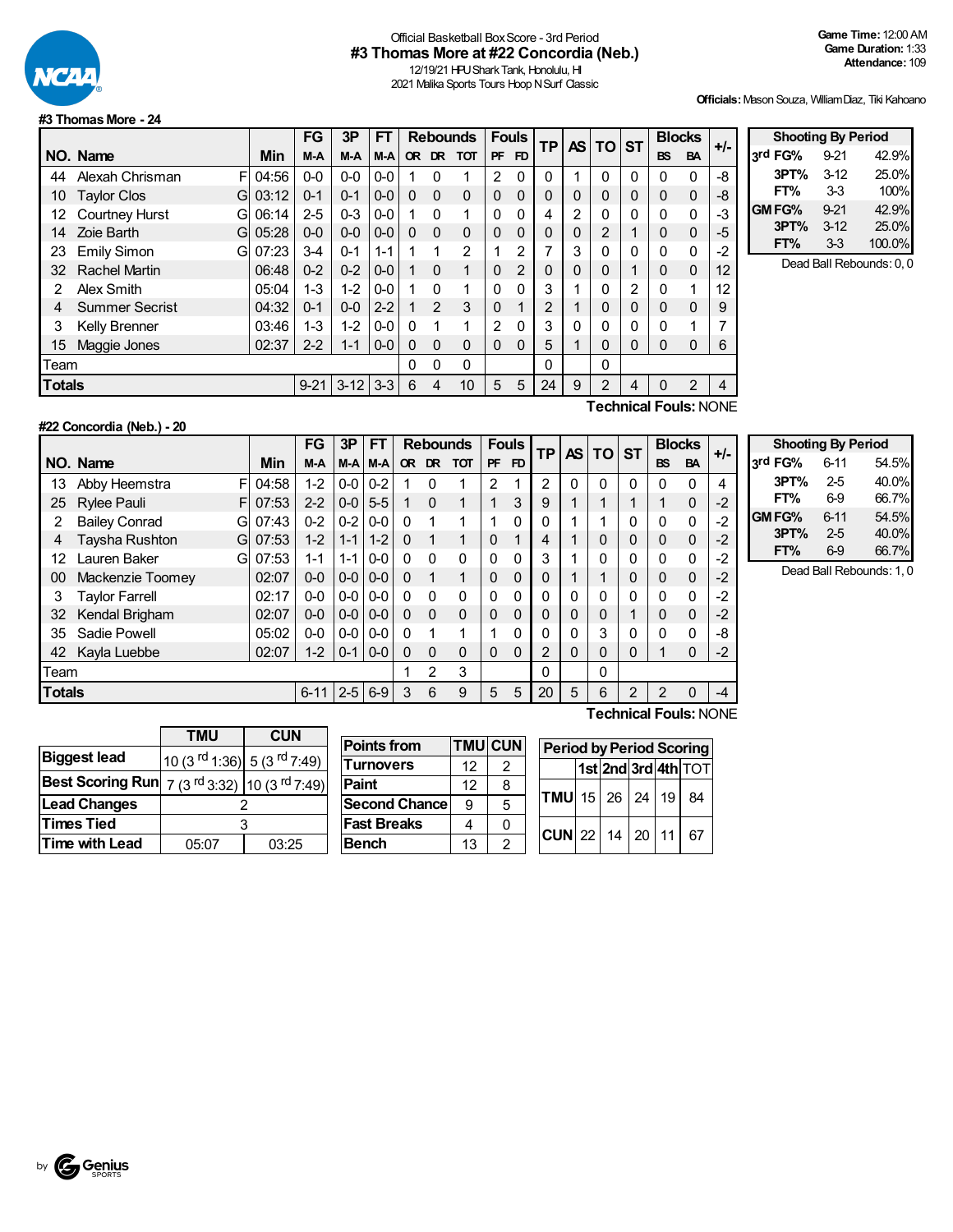

12/19/21 HPU Shark Tank, Honolulu, HI 2021 Malika Sports Tours Hoop N Surf Classic

**Officials:**Mason Souza, WilliamDiaz, Tiki Kahoano

### **Period 4**

| <b>Period Starters:</b> |                                                            |              |            |                                        |                                                          |
|-------------------------|------------------------------------------------------------|--------------|------------|----------------------------------------|----------------------------------------------------------|
| <b>CUN</b>              | 2 Conrad B<br>4 Rushton T                                  | 12 Baker L   |            | 25 Pauli R                             | 35 Powell S                                              |
| <b>TMU</b>              | 4 Secrist S<br>14 Barth Z                                  |              | 15 Jones M | 32 Martin R                            | 44 Chrisman A                                            |
| <b>Game Time</b>        | <b>CUN</b>                                                 | <b>Score</b> | Diff       |                                        | <b>TMU</b>                                               |
| 10:00                   | 3 FARRELL T substitution out                               |              |            |                                        |                                                          |
| 10:00                   | 2 CONRAD B substitution in                                 |              |            |                                        |                                                          |
| 10:00                   |                                                            |              |            | 3 BRENNER K substitution out           |                                                          |
| 10:00                   |                                                            |              |            | 14 BARTH Z substitution in             |                                                          |
| 09:57                   | 4 RUSHTON T foul personal (1 - 1)                          |              |            | 14 BARTH Z foul drawn (2)              |                                                          |
| 09:48                   |                                                            |              |            | 15 JONES M3pt FG, jump shot missed     |                                                          |
| 09:45                   | defensive rebound (28)                                     |              |            |                                        |                                                          |
| 09:45                   |                                                            |              |            | 32 MARTIN R substitution out           |                                                          |
| 09:45                   |                                                            |              |            | 12 HURST C substitution in             |                                                          |
| 09:27                   | 25 PAULI R 2pt FG outside the paint, jump shot missed      |              |            |                                        |                                                          |
| 09:19                   | 12 BAKER L offensive rebound (2)                           |              |            |                                        |                                                          |
| 09:19                   | 12 BAKER L 2pt FG second chance in the paint, layup missed |              |            |                                        |                                                          |
| 09:15                   |                                                            |              |            | 4 SECRIST S defensive rebound (7)      |                                                          |
| 09:10                   |                                                            | 56-67        | -11        |                                        | 14 BARTH Z 2pt FG in the paint, layup made (11)          |
| 08:53                   | 25 PAULI R 2pt FG in the paint, layup missed               |              |            |                                        |                                                          |
| 08:50                   |                                                            |              |            | 4 SECRIST S defensive rebound (8)      |                                                          |
| 08:38                   | 2 CONRAD B foul personal (2 - 2)                           |              |            | 44 CHRISMAN A foul drawn (3)           |                                                          |
| 08:38                   | 2 CONRAD B substitution out                                |              |            |                                        |                                                          |
| 08:38                   | 12 BAKER L substitution out                                |              |            |                                        |                                                          |
| 08:38                   | 35 POWELL S substitution out                               |              |            |                                        |                                                          |
| 08:38                   | 00 TOOMEY M substitution in                                |              |            |                                        |                                                          |
| 08:38                   | 13 HEEMSTRA A substitution in                              |              |            |                                        |                                                          |
| 08:38                   | 32 BRIGHAMK substitution in                                |              |            |                                        |                                                          |
| 08:36                   |                                                            |              |            |                                        | 44 CHRISMAN A 2pt FG outside the paint, jump shot missed |
| 08:31                   | defensive rebound (30)                                     |              |            |                                        |                                                          |
| 08:07                   | 4 RUSHTON T foul drawn (7)                                 |              |            | 15 JONES Mfoul personal (2 - 1)        |                                                          |
| 08:07                   |                                                            |              |            | 4 SECRIST S substitution out           |                                                          |
| 08:07                   |                                                            |              |            | 5 SCHWARBER K substitution in          |                                                          |
| 07:49                   | 4 RUSHTON T 3pt FG, jump shot made (13)                    | 59-67        | -8         |                                        |                                                          |
| 07:32                   |                                                            |              |            |                                        | 5 SCHWARBER K 2pt FG outside the paint, jump shot missed |
| 07:30                   | 32 BRIGHAMK defensive rebound (1)                          |              |            |                                        |                                                          |
| 07:23                   | 13 HEEMSTRAA2pt FG in the paint, layup missed              |              |            |                                        |                                                          |
| 07:21                   |                                                            |              |            | 44 CHRISMAN A defensive rebound (7)    |                                                          |
| 07:13                   |                                                            | 59-70        | $-11$      | 12 HURST C 3pt FG, jump shot made (12) |                                                          |
| 07:13                   |                                                            |              |            | 14 BARTH Z assist (1)                  |                                                          |
| 07:02                   | 4 RUSHTON T 2pt FG in the paint, layup missed              |              |            |                                        |                                                          |
| 07:00                   |                                                            |              |            | 44 CHRISMAN A defensive rebound (8)    |                                                          |
| 06:48                   |                                                            | 59-73        | $-14$      | 14 BARTH Z 3pt FG, jump shot made (14) |                                                          |
| 06:48                   |                                                            |              |            | 12 HURST C assist (3)                  |                                                          |
| 06:42                   | Timeout 60 Sec                                             |              |            |                                        |                                                          |
| 06:42                   | 13 HEEMSTRA A substitution out                             |              |            |                                        |                                                          |
| 06:42                   | 35 POWELL S substitution in                                |              |            |                                        |                                                          |
| 06:30                   | 32 BRIGHAMK 3pt FG, jump shot missed                       |              |            |                                        |                                                          |

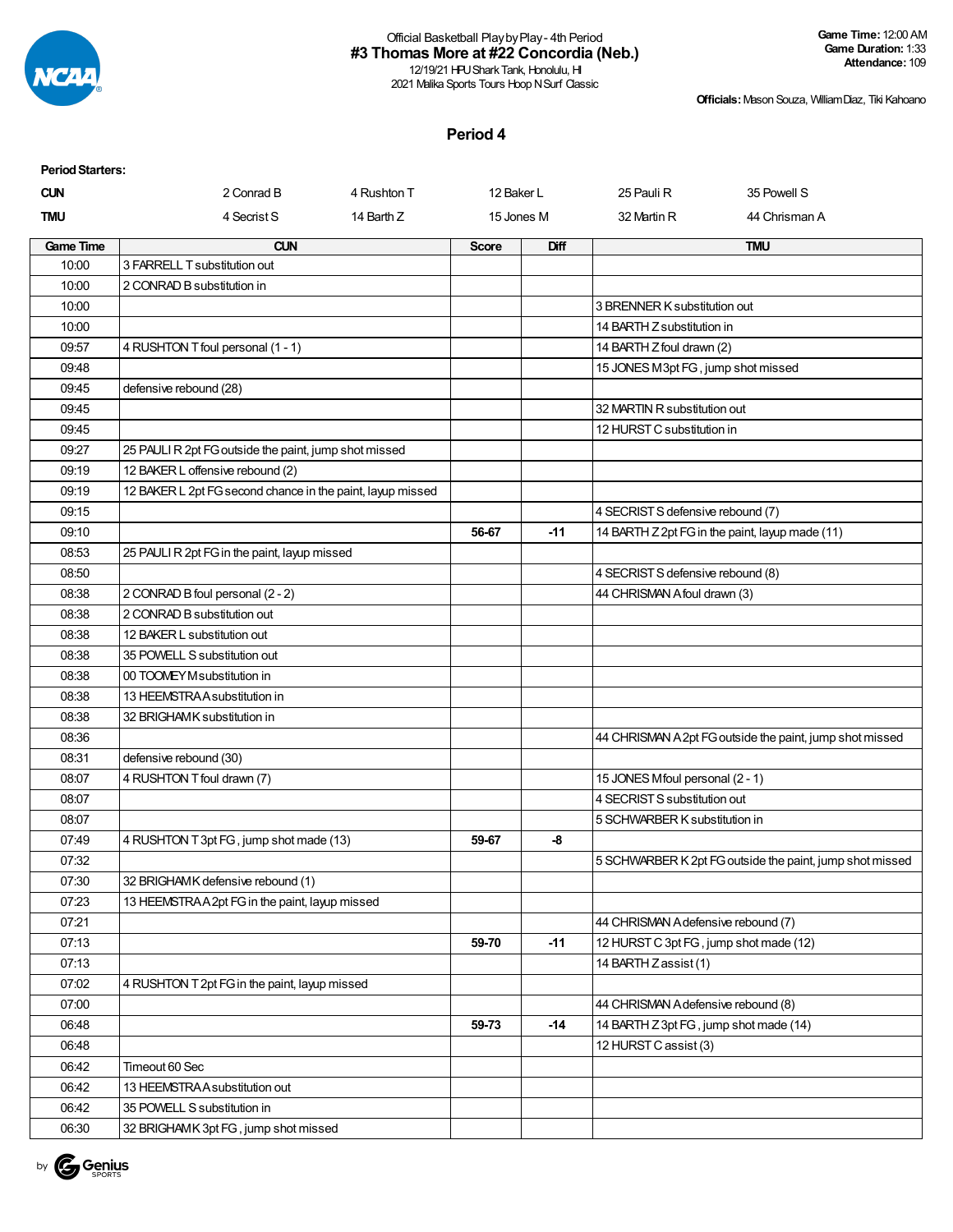

12/19/21 HPU Shark Tank, Honolulu, HI 2021 Malika Sports Tours Hoop N Surf Classic

| <b>Game Time</b> | <b>CUN</b>                                                 | <b>Score</b> | Diff  | <b>TMU</b>                                                 |
|------------------|------------------------------------------------------------|--------------|-------|------------------------------------------------------------|
| 06:27            | 00 TOOMEY Moffensive rebound (4)                           |              |       |                                                            |
| 06:27            | jump ball situation                                        |              |       |                                                            |
| 06:23            | 35 POWELL S foul offensive (4 - 3)                         |              |       | 15 JONES Mfoul drawn (2)                                   |
| 06:23            | 35 POWELL S turnover offensive (5)                         |              |       |                                                            |
| 06:11            |                                                            |              |       | 14 BARTH Z turnover bad pass (4)                           |
| 05:50            | 32 BRIGHAMK foul drawn (1)                                 |              |       | 5 SCHWARBER K foul shooting (3 - 2)                        |
| 05:50            | 32 BRIGHAMK free throw 1 - 2 missed                        |              |       |                                                            |
| 05:50            | offensive dead ball rebound (6)                            |              |       |                                                            |
| 05:50            | 32 BRIGHAMK free throw 2 - 2 made (4)                      | 60-73        | $-13$ |                                                            |
| 05:29            |                                                            |              |       | 12 HURST C 3pt FG, jump shot missed                        |
| 05:24            | defensive rebound (33)                                     |              |       |                                                            |
| 05:06            | 4 RUSHTON T 3pt FG, jump shot missed                       |              |       |                                                            |
| 05:06            | 25 PAULI R offensive rebound (6)                           |              |       |                                                            |
| 05:06            | 25 PAULI R foul drawn (7)                                  |              |       | 5 SCHWARBER K foul personal (4 - 3)                        |
| 05:04            | 00 TOOMEY Mfoul drawn (1)                                  |              |       | 14 BARTH Z foul shooting (3 - 4)                           |
| 05:04            | 00 TOOMEY Mfree throw 1 - 2 missed                         |              |       |                                                            |
| 05:04            | offensive dead ball rebound (7)                            |              |       |                                                            |
| 05:04            | 00 TOOMEY Mfree throw 2 - 2 made (1)                       | 61-73        | $-12$ |                                                            |
| 05:04            |                                                            |              |       | 5 SCHWARBER K substitution out                             |
| 05:04            |                                                            |              |       | 44 CHRISMAN A substitution out                             |
| 05:04            |                                                            |              |       |                                                            |
|                  |                                                            |              |       | 2 SMITH Asubstitution in                                   |
| 05:04            |                                                            |              |       | 23 SIMON E substitution in                                 |
| 04:42            |                                                            | 61-75        | $-14$ | 2 SMTH A 2pt FG in the paint, layup made (11)              |
| 04:42            |                                                            |              |       | 12 HURST C assist (4)                                      |
| 04:22            | 4 RUSHTON T 2pt FG in the paint, floating jump shot missed |              |       |                                                            |
| 04:19            |                                                            |              |       | 23 SIMON E defensive rebound (4)                           |
| 04:11            |                                                            |              |       | 2 SMTH A3pt FG, jump shot missed                           |
| 04:06            |                                                            |              |       | offensive rebound (42)                                     |
| 04:06            | 00 TOOMEY M substitution out                               |              |       |                                                            |
| 04:06            | 32 BRIGHAMK substitution out                               |              |       |                                                            |
| 04:06            | 2 CONRAD B substitution in                                 |              |       |                                                            |
| 04:06            | 12 BAKER L substitution in                                 |              |       |                                                            |
| 04:00            |                                                            |              |       | 23 SIMON E turnover travel (3)                             |
| 03:40            | 12 BAKER L turnover out of bounds (1)                      |              |       |                                                            |
| 03:30            | 12 BAKER L foul shooting (1 - 4)                           |              |       | 12 HURST C foul drawn (2)                                  |
| 03:30            |                                                            | 61-76        | $-15$ | 12 HURST C free throw 1 - 2 made (13)                      |
| 03:30            |                                                            | 61-77        | -16   | 12 HURST C free throw 2 - 2 made (14)                      |
| 03:30            |                                                            |              |       | 15 JONES M substitution out                                |
| 03:30            |                                                            |              |       | 10 CLOS T substitution in                                  |
| 03:14            | 35 POWELL S 3pt FG, jump shot missed                       |              |       |                                                            |
| 03:12            |                                                            |              |       | 2 SMITH Adefensive rebound (4)                             |
| 03:07            |                                                            | 61-79        | $-18$ | 23 SIMON E 2pt FG fast break in the paint, layup made (11) |
| 03:07            |                                                            |              |       | 12 HURST C assist (5)                                      |
| 02:55            | 2 CONRAD B turnover bad pass (2)                           |              |       |                                                            |
| 02:55            | 2 CONRAD B substitution out                                |              |       |                                                            |
| 02:55            | 4 RUSHTON T substitution out                               |              |       |                                                            |
| 02:55            | 12 BAKER L substitution out                                |              |       |                                                            |
| 02:55            | 25 PAULI R substitution out                                |              |       |                                                            |
| 02:55            | 35 POWELL S substitution out                               |              |       |                                                            |

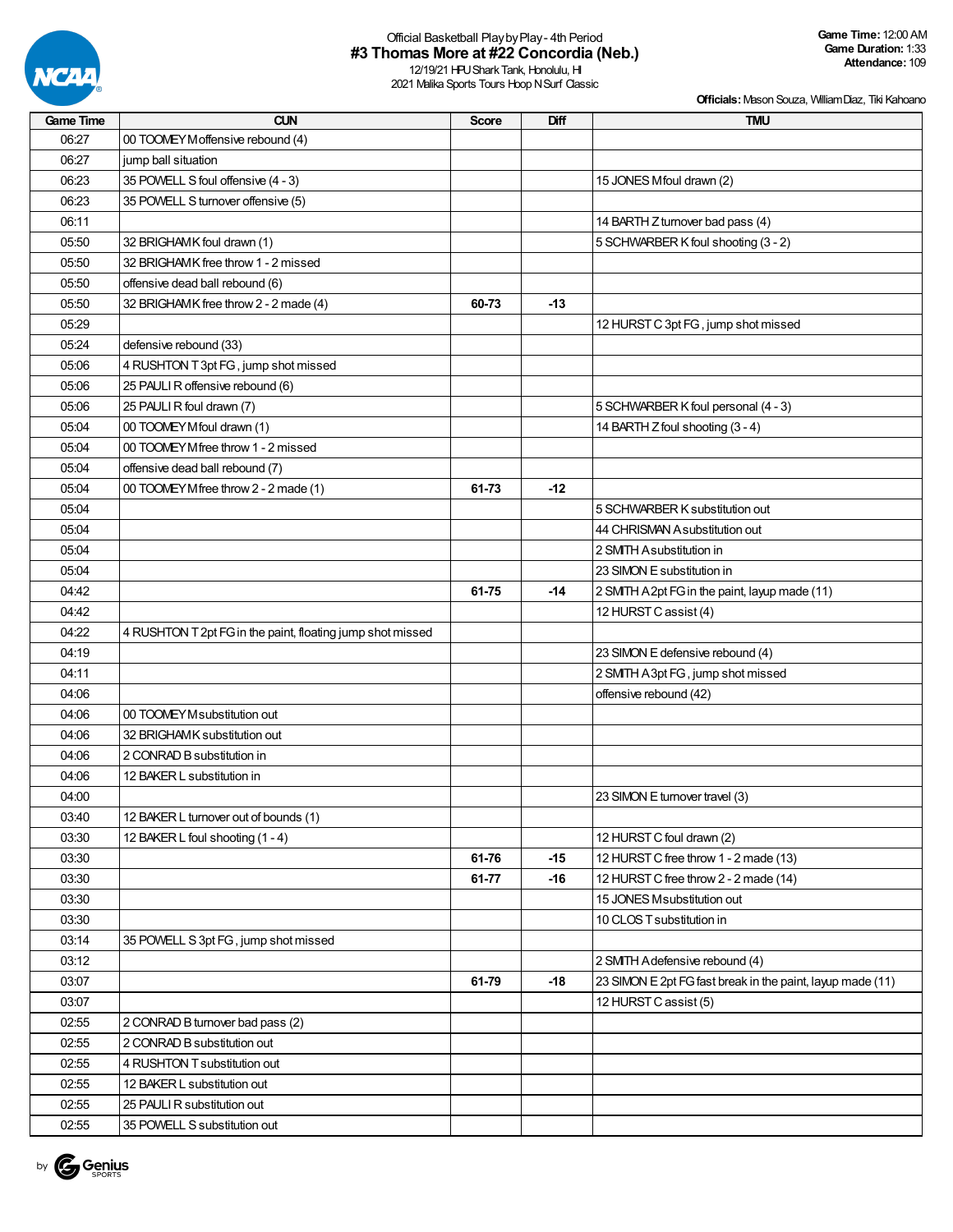

12/19/21 HPU Shark Tank, Honolulu, HI 2021 Malika Sports Tours Hoop N Surf Classic

| <b>Game Time</b> | <b>CUN</b>                                       | <b>Score</b>         | Diff  | <b>TMU</b>                             |
|------------------|--------------------------------------------------|----------------------|-------|----------------------------------------|
| 02:55            | 00 TOOMEY M substitution in                      |                      |       |                                        |
| 02:55            | 3 FARRELL T substitution in                      |                      |       |                                        |
| 02:55            | 13 HEEMSTRAA substitution in                     |                      |       |                                        |
| 02:55            | 32 BRIGHAMK substitution in                      |                      |       |                                        |
| 02:55            | 42 LUEBBE K substitution in                      |                      |       |                                        |
| 02:55            |                                                  |                      |       | 12 HURST C substitution out            |
| 02:55            |                                                  |                      |       | 14 BARTH Z substitution out            |
| 02:55            |                                                  |                      |       | 3 BRENNER K substitution in            |
| 02:55            |                                                  |                      |       | 42 WHITEMAN S substitution in          |
| 02:39            | 13 HEEMSTRA A foul shooting (4 - 5)              |                      |       | 23 SIMON E foul drawn (3)              |
| 02:39            |                                                  |                      |       | 23 SIMON E free throw 1 - 2 missed     |
| 02:39            |                                                  |                      |       | offensive dead ball rebound (2)        |
| 02:39            |                                                  | 61-80                | $-19$ | 23 SIMON E free throw 2 - 2 made (12)  |
| 02:22            | 00 TOOMEY Mturnover bad pass (3)                 |                      |       | 2 SMTH Asteal (3)                      |
| 02:01            | 3 FARRELL T foul personal (3 - 6)                |                      |       | 10 CLOS T foul drawn (1)               |
| 02:01            |                                                  |                      |       | 10 CLOS T free throw 1 - 2 missed      |
| 02:01            |                                                  |                      |       | offensive dead ball rebound (3)        |
| 02:01            |                                                  | 61-81                | $-20$ | 10 CLOS T free throw 2 - 2 made (1)    |
| 02:01            |                                                  |                      |       | 10 CLOS T substitution out             |
| 02:01            |                                                  |                      |       | 23 SIMON E substitution out            |
| 02:01            |                                                  |                      |       | 20 VICKERS M substitution in           |
| 02:01            |                                                  |                      |       | 25 EVANS H substitution in             |
| 01:56            | 42 LUEBBE K 2pt FG in the paint, layup made (8)  | 63-81                | $-18$ |                                        |
| 01:56            | 3 FARRELL Tassist (1)                            |                      |       |                                        |
| 01:47            |                                                  | 63-84                | $-21$ | 20 VICKERS M3pt FG, jump shot made (3) |
| 01:47            |                                                  |                      |       | 25 EVANS H assist (1)                  |
| 01:34            | 32 BRIGHAMK 3pt FG, jump shot missed             |                      |       |                                        |
| 01:31            |                                                  |                      |       | 2 SMTH Adefensive rebound (5)          |
| 01:14            |                                                  |                      |       | 25 EVANS H 3pt FG, jump shot missed    |
| 01:12            | 13 HEEMSTRA A defensive rebound (5)              |                      |       |                                        |
| 00:58            | 00 TOOMEY M3pt FG, jump shot made (4)            | 66-84                | $-18$ |                                        |
| 00:58            | 32 BRIGHAMK assist (1)                           |                      |       |                                        |
| 00:38            |                                                  |                      |       | 20 VICKERS Mturnover travel (1)        |
| 00:32            | 42 LUEBBE K foul drawn (2)                       |                      |       | 2 SMTH Afoul shooting (1 - 5)          |
| 00:32            | 42 LUEBBE K free throw fast break 1 - 2 missed   |                      |       |                                        |
| 00:32            | offensive dead ball rebound (8)                  |                      |       |                                        |
| 00:32            | 42 LUEBBE K free throw fast break 2 - 2 made (9) | 67-84                | $-17$ |                                        |
| 00:18            |                                                  |                      |       | 20 VICKERS M3pt FG, jump shot missed   |
| 00:16            | 3 FARRELL T defensive rebound (2)                |                      |       |                                        |
|                  |                                                  | <b>END OF GAME</b>   |       |                                        |
|                  |                                                  | <b>CUN 67-84 TMU</b> |       |                                        |

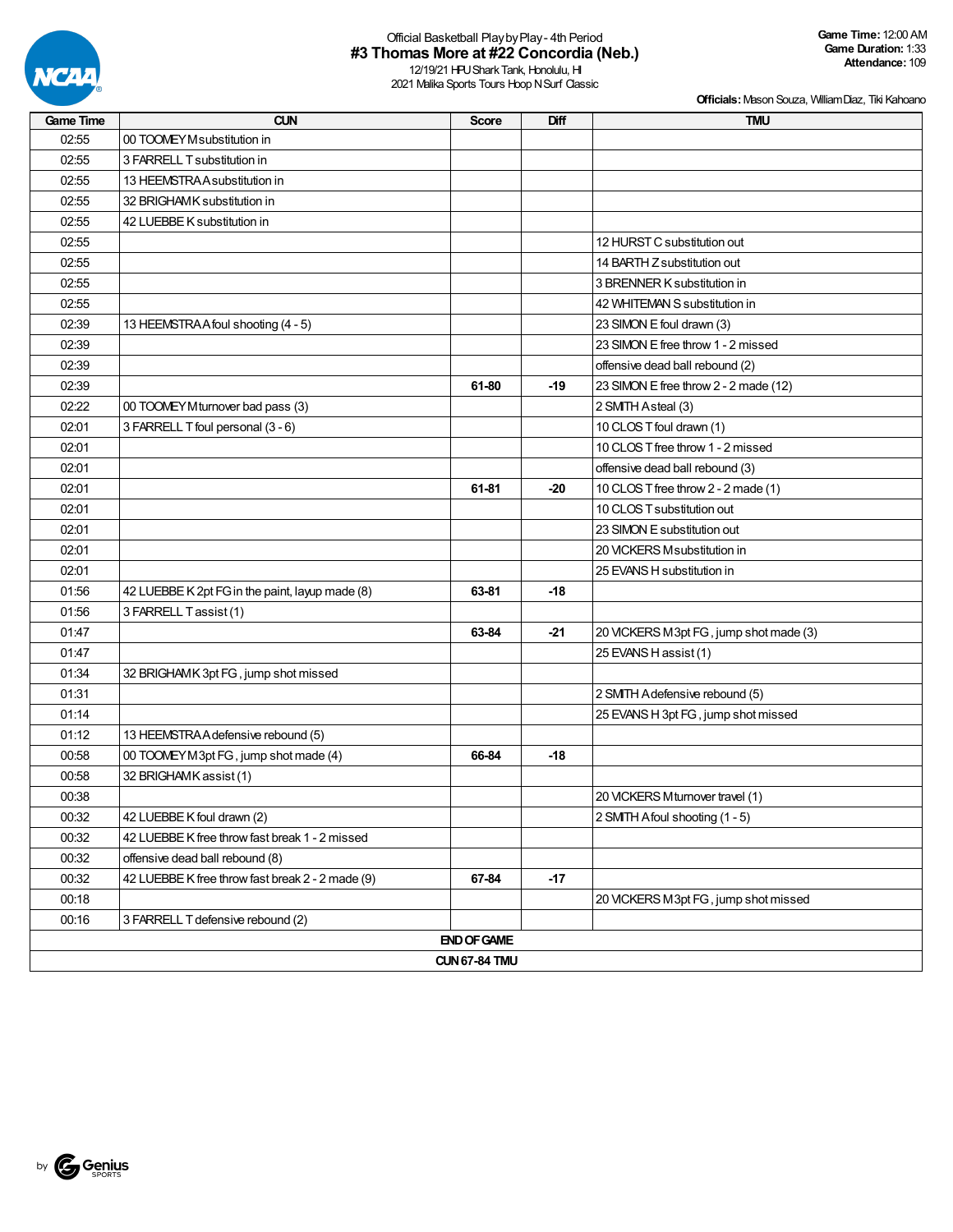

## Official Basketball BoxScore - 4th Period **#3 Thomas More at #22 Concordia (Neb.)**

12/19/21 HPU Shark Tank, Honolulu, HI 2021 Malika Sports Tours Hoop N Surf Classic

**Officials:**Mason Souza, WilliamDiaz, Tiki Kahoano

**Shooting By Period 4 th FG%** 6-13 46.2% **3PT%** 3-8 37.5% **FT%** 4-6 66.7%

#### **#3 ThomasMore - 19**

|               |                            |       | <b>FG</b>      | 3P          | FТ      |              |                | <b>Rebounds</b> |                | <b>Fouls</b> | <b>TP</b> |   | AS TO                     | <b>ST</b> | <b>Blocks</b> |              | $+/-$                         |                     | <b>Shooting By Period</b> |                        |
|---------------|----------------------------|-------|----------------|-------------|---------|--------------|----------------|-----------------|----------------|--------------|-----------|---|---------------------------|-----------|---------------|--------------|-------------------------------|---------------------|---------------------------|------------------------|
|               | NO. Name                   | Min   | M-A            | $M-A$ $M-A$ |         |              |                | OR DR TOT       | <b>PF</b>      | <b>FD</b>    |           |   |                           |           | <b>BS</b>     | <b>BA</b>    |                               | 4 <sup>th</sup> FG% | 6-13                      | 46.2%                  |
| 44            | Alexah Chrisman            | 04:56 | $0 - 1$        | $0-0$       | $0 - 0$ | 0            | 2              | 2               | 0              |              | 0         | 0 | $\Omega$                  | 0         | 0             | 0            | 3                             | 3PT%                | $3-8$                     | 37.5%                  |
| 10            | <b>Taylor Clos</b><br>G    | 01:29 | $0-0$          | $0 - 0$     | $1 - 2$ | $\Omega$     | $\mathbf{0}$   | $\mathbf 0$     | 0              |              |           | 0 | 0                         | 0         | 0             | $\mathbf{0}$ | 4                             | FT%                 | 46                        | 66.7%                  |
| 12            | <b>Courtney Hurst</b><br>G | 06:50 | $1 - 2$        | $1-2$       | $2 - 2$ | $\Omega$     | $\mathbf{0}$   | 0               | 0              |              | 5         | 3 | 0                         | 0         | 0             | 0            | 9                             | <b>GM FG%</b>       | 6-13                      | 46.2%                  |
| 14            | Zoie Barth<br>G            | 07:05 | $2 - 2$        | $1 - 1$     | $0 - 0$ | $\Omega$     | $\overline{0}$ | $\mathbf 0$     |                |              | 5         |   |                           | 0         | 0             | 0            | 9                             | 3PT%                | $3-8$                     | 37.5%                  |
| 23            | <b>Emily Simon</b><br>G    | 03:03 | $1 - 1$        | $0-0$       | $1 - 2$ | $\mathbf{0}$ |                |                 | 0              |              | 3         | 0 |                           | 0         | 0             | 0            | 8                             | FT%                 | 46                        | 66.7%                  |
|               | <b>Summer Secrist</b>      | 01:53 | $0-0$          | $0-0$       | $0 - 0$ | $\Omega$     | 2              | 2               | 0              | 0            | 0         | 0 | 0                         | 0         | 0             | $\mathbf{0}$ | 2                             |                     |                           | Dead Ball Rebounds: 2, |
| 15            | Maggie Jones               | 06:30 | $0 - 1$        | 0-1         | $0-0$   | $\Omega$     | $\mathbf{0}$   | 0               |                |              | 0         | 0 | 0                         | 0         | 0             | 0            |                               |                     |                           |                        |
| 32            | Rachel Martin              | 00:15 | $0-0$          | $0-0$       | $0 - 0$ | $\Omega$     | $\Omega$       | 0               | 0              | $\mathbf 0$  | 0         | 0 | 0                         | 0         | 0             | $\mathbf{0}$ | 0                             |                     |                           |                        |
| 5.            | Kenzie Schwarber           | 03:03 | $0 - 1$        | $0-0$       | $0 - 0$ | $\Omega$     | $\mathbf{0}$   | 0               | $\overline{2}$ | 0            | 0         | 0 | 0                         | 0         | 0             | 0            |                               |                     |                           |                        |
| 2             | Alex Smith                 | 05:04 | $1 - 2$        | $0 - 1$     | $0 - 0$ | $\Omega$     | 2              | 2               |                | $\mathbf 0$  | 2         | 0 | 0                         |           | 0             | $\mathbf{0}$ | 5                             |                     |                           |                        |
| 3             | Kelly Brenner              | 02:55 | $0-0$          | $0-0$       | $0-0$   | $\Omega$     | $\mathbf{0}$   | 0               | 0              | 0            | 0         | 0 | 0                         | 0         | 0             | 0            | -1                            |                     |                           |                        |
| 42            | Sammi Whiteman             | 02:55 | $0-0$          | $0-0$       | $0 - 0$ | $\Omega$     | $\Omega$       | $\mathbf{0}$    | 0              | 0            | 0         | 0 | 0                         | 0         | 0             | 0            | -1                            |                     |                           |                        |
| 20            | <b>Mattison Vickers</b>    | 02:01 | $1 - 2$        | $1-2$       | $0-0$   | $\mathbf{0}$ | $\mathbf{0}$   | 0               | 0              | 0            | 3         | 0 |                           | 0         | 0             | 0            | -3                            |                     |                           |                        |
| 25            | <b>Heaven Evans</b>        | 02:01 | $0 - 1$        | $0 - 1$     | $0-0$   | 0            | $\Omega$       | $\mathbf 0$     | 0              | $\Omega$     | 0         |   | 0                         | 0         | 0             | 0            | -3                            |                     |                           |                        |
| Team          |                            |       |                |             |         |              | 0              |                 |                |              | 0         |   | $\Omega$                  |           |               |              |                               |                     |                           |                        |
| <b>Totals</b> |                            |       | $6-13$ 3-8 4-6 |             |         |              |                | 8               | 5              | 6            | 19        | 5 | 3                         |           | 0             | $\Omega$     | 8                             |                     |                           |                        |
|               |                            |       |                |             |         |              |                |                 |                |              |           |   | marked the control of the |           |               |              | $-1$ Fig. $-1$ $-1$ $-1$ $-1$ |                     |                           |                        |

## **#22 Concordia (Neb.) - 11**

**Technical Fouls:**NONE

|               |                           |       | <b>FG</b> | 3P      | FТ              | <b>Rebounds</b> |          | <b>Fouls</b> |           | <b>TP</b>      | <b>AS</b> | TO.      | <b>ST</b> |          | <b>Blocks</b> | +/-       |      |
|---------------|---------------------------|-------|-----------|---------|-----------------|-----------------|----------|--------------|-----------|----------------|-----------|----------|-----------|----------|---------------|-----------|------|
|               | NO. Name                  | Min   | M-A       |         | M-A M-A         | <b>OR</b>       | DR.      | <b>TOT</b>   | <b>PF</b> | F <sub>D</sub> |           |          |           |          | <b>BS</b>     | <b>BA</b> |      |
| 13            | Abby Heemstra<br>F        | 04:51 | $0 - 1$   |         | $0 - 0 0 - 0$   | 0               |          |              |           | 0              | 0         | 0        | 0         |          | 0             | 0         | $-2$ |
| 25            | <b>Rylee Pauli</b><br>FI  | 07:05 | $0 - 2$   |         | $0 - 0 1 0 - 0$ |                 | $\Omega$ | 1            | 0         | 1              | 0         | 0        | 0         | $\Omega$ | $\Omega$      | 0         | -9   |
| 2             | <b>Bailey Conrad</b><br>G | 02:33 | $0-0$     |         | $0 - 0 0 - 0$   | $\Omega$        | $\Omega$ | $\Omega$     | 4         | 0              | 0         | 0        | 4         | 0        | $\Omega$      | 0         | -6   |
| 4             | Taysha Rushton<br>G       | 07:05 | $1 - 4$   |         | $1 - 2$ 0-0     | $\Omega$        | $\Omega$ | $\Omega$     |           | 1              | 3         | 0        | 0         |          | $\Omega$      | $\Omega$  | -9   |
| 12            | Lauren Baker<br>G         | 02:33 | $0 - 1$   |         | $0 - 0 1 0 - 0$ |                 | $\Omega$ |              | 4         | 0              | 0         | 0        |           |          | 0             | 0         | -6   |
| 00            | Mackenzie Toomey          | 07:27 | $1 - 1$   | $1-1$   | $1 - 2$         |                 | $\Omega$ | 1            | $\Omega$  | 1              | 4         | 0        | 1         |          | 0             | $\Omega$  | $-2$ |
| 32            | Kendal Brigham            | 07:27 | $0 - 2$   | $0 - 2$ | $1 - 2$         | $\Omega$        | 1        |              | 0         | 4              |           |          | 0         | 0        | $\Omega$      | 0         | $-2$ |
| 35            | Sadie Powell              | 05:09 | $0 - 1$   | $0 - 1$ | $0 - 0$         | $\Omega$        | $\Omega$ | $\Omega$     | 1         | $\mathbf 0$    | 0         | 0        |           |          | 0             | $\Omega$  | $-6$ |
| 3             | Taylor Farrell            | 02:55 | $0-0$     |         | $0 - 0 1 0 - 0$ | 0               |          |              | ◢         | 0              | 0         |          | 0         |          | 0             | 0         | 1    |
| 42            | Kayla Luebbe              | 02:55 | 1-1       |         | $0 - 0$   1-2   | 0               | $\Omega$ | $\Omega$     | $\Omega$  | 4              | 3         | $\Omega$ | 0         |          | 0             | 0         |      |
| Team          |                           |       |           |         |                 | 0               | 3        | 3            |           |                | 0         |          | 0         |          |               |           |      |
| <b>Totals</b> |                           |       | $3 - 13$  | $2 - 6$ | $3-6$           | 3               | 6        | 9            | 6         | 5              | 11        | 2        | 4         |          | 0             |           | $-8$ |

**Shooting By Period 4 th FG%** 3-13 23.1% **3PT%** 2-6 33.3% **FT%** 3-6 50% **GM FG%** 3-13 23.1%<br> **3PT%** 2-6 33.3% **3PT%** 2-6 33.3% **FT%** 3-6 50.0%

Dead Ball Rebounds: 3, 0

|                                                                    | <b>TMU</b> | <b>CUN</b>                                          |  |  |  |  |  |
|--------------------------------------------------------------------|------------|-----------------------------------------------------|--|--|--|--|--|
| <b>Biggest lead</b>                                                |            | 21 (4 <sup>th</sup> 1:47) 0 (1 <sup>st</sup> 10:00) |  |  |  |  |  |
| <b>Best Scoring Run</b> $ 8(4^{th}2:01) $ 4 (4 <sup>th</sup> 0:32) |            |                                                     |  |  |  |  |  |
| <b>Lead Changes</b>                                                |            |                                                     |  |  |  |  |  |
| <b>Times Tied</b>                                                  |            |                                                     |  |  |  |  |  |
| Time with Lead                                                     | 09:48      | 00:00                                               |  |  |  |  |  |

| <b>Points from</b>   |   | <b>TMU CUN</b> |
|----------------------|---|----------------|
| <b>Turnovers</b>     |   | 2              |
| <b>Paint</b>         | 6 | 2              |
| <b>Second Chance</b> | O |                |
| <b>Fast Breaks</b>   | 2 |                |
| <b>Bench</b>         | 5 | Զ              |

| <b>Technical Fouls: NONE</b> |  |
|------------------------------|--|
|                              |  |

| <b>Period by Period Scoring</b> |  |  |                     |
|---------------------------------|--|--|---------------------|
|                                 |  |  | 1st 2nd 3rd 4th TOT |
| $TMU$ 15 26 24 19 84            |  |  |                     |
| $ CUN $ 22   14   20   11   67  |  |  |                     |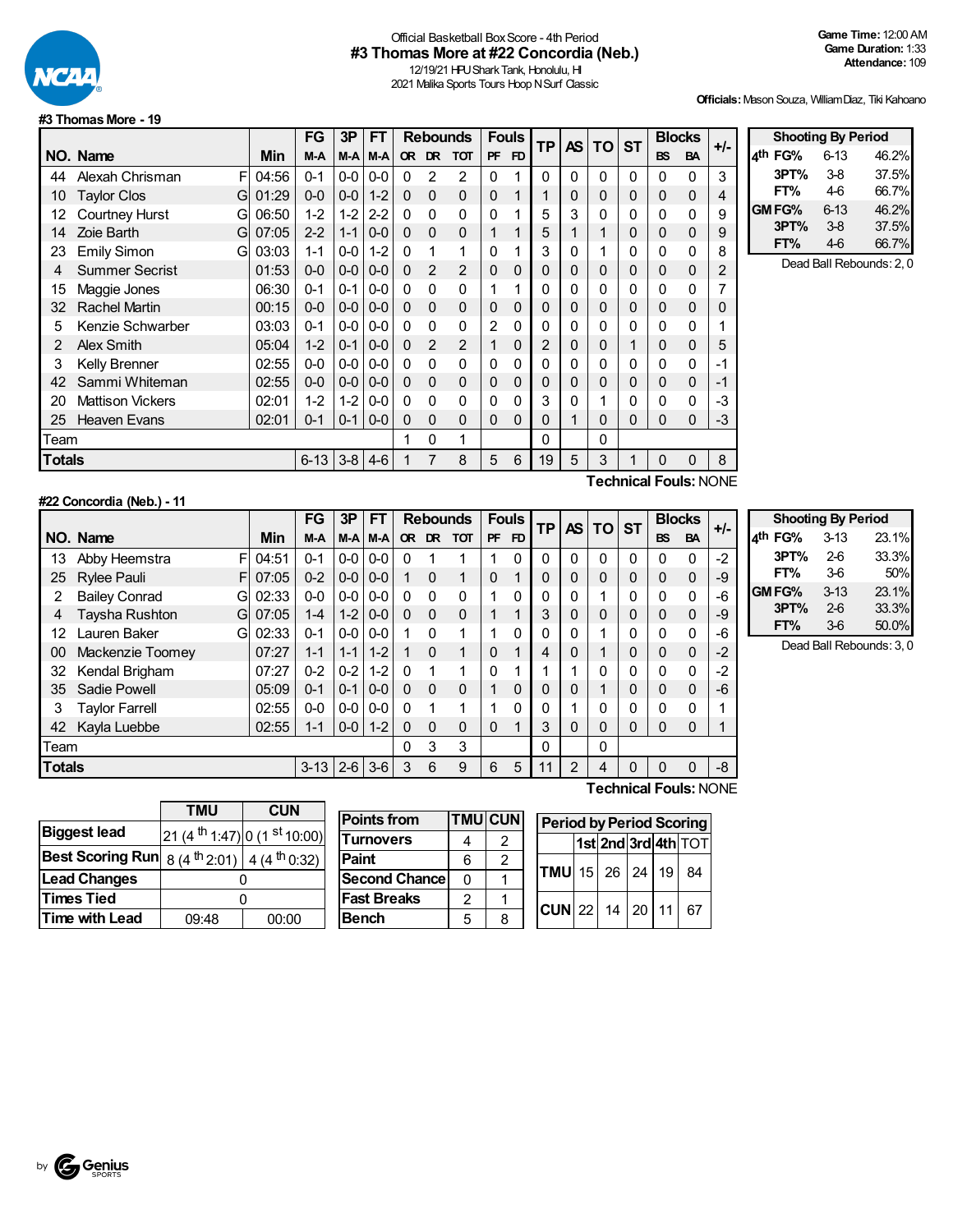

## Official Basketball BoxScore - Second Half **#3 Thomas More at #22 Concordia (Neb.)**

12/19/21 HPU Shark Tank, Honolulu, HI 2021 Malika Sports Tours Hoop N Surf Classic

**Officials:**Mason Souza, WilliamDiaz, Tiki Kahoano

**Shooting By Period 3 rd FG%** 9-21 42.9% **3PT%** 3-12 25.0% **FT%** 3-3 100% **4 th FG%** 6-13 46.2% **3PT%** 3-8 37.5% **FT%** 4-6 66.7% **GM FG%** 15-34 44.1%<br> **3PT%** 6-20 30.0% **3PT%** 6-20

> **FT%** 7-9 77.8% Dead Ball Rebounds: 2, 0

#### **#3 ThomasMore - 43**

**#22 Concordia (Neb.) - 31**

|        |                            |       | FG        | 3P      | FT      |             |                | <b>Rebounds</b> | <b>Fouls</b>    |                | <b>TP</b> | AS I     | <b>TO</b> | <b>ST</b> |           | <b>Blocks</b>         | $+/-$ |
|--------|----------------------------|-------|-----------|---------|---------|-------------|----------------|-----------------|-----------------|----------------|-----------|----------|-----------|-----------|-----------|-----------------------|-------|
|        | NO. Name                   | Min   | M-A       | M-A     | M-A     |             | OR DR          | <b>TOT</b>      | <b>PF</b>       | FD             |           |          |           |           | <b>BS</b> | <b>BA</b>             |       |
| 44     | Alexah Chrisman<br>F       | 09:52 | $0 - 1$   | $0-0$   | $0-0$   |             | 2              | 3               | 2               | 4              | 0         | 1        | $\Omega$  | 0         | 0         | 0                     | $-5$  |
| 10     | <b>Taylor Clos</b><br>G    | 04:41 | $0 - 1$   | $0 - 1$ | $1 - 2$ | $\Omega$    | $\Omega$       | $\mathbf 0$     | $\Omega$        | 1              | 1         | 0        | 0         | 0         | 0         | 0                     | $-4$  |
| 12     | <b>Courtney Hurst</b><br>G | 13:04 | $3 - 7$   | $1-5$   | $2 - 2$ |             | 0              | 1               | 0               |                | 9         | 5        | 0         | 0         | 0         | 0                     | 6     |
| 14     | Zoie Barth<br>G            | 12:33 | $2 - 2$   | $1 - 1$ | $0-0$   | $\Omega$    | $\Omega$       | $\mathbf 0$     |                 |                | 5         |          | 3         |           | 0         | 0                     | 4     |
| 23     | <b>Emily Simon</b><br>G    | 10:26 | $4 - 5$   | $0 - 1$ | $2 - 3$ |             | 2              | 3               |                 | 3              | 10        | 3        | 1         | 0         | 0         | 0                     | 6     |
| 32     | Rachel Martin              | 07:03 | $0 - 2$   | $0 - 2$ | $0 - 0$ |             | $\Omega$       | 1               | $\Omega$        | $\overline{2}$ | 0         | 0        | 0         |           | 0         | 0                     | 12    |
| 2      | Alex Smith                 | 10:08 | $2 - 5$   | $1 - 3$ | $0 - 0$ |             | $\mathfrak{p}$ | 3               |                 | 0              | 5         |          | 0         | 3         | 0         |                       | 17    |
| 4      | <b>Summer Secrist</b>      | 06:25 | $0 - 1$   | $0 - 0$ | $2 - 2$ |             | $\overline{4}$ | 5               | $\Omega$        | 1              | 2         |          | 0         | 0         | 0         | 0                     | 11    |
| 3      | Kelly Brenner              | 06:41 | $1 - 3$   | $1 - 2$ | $0 - 0$ | $\Omega$    |                | 1               | 2               | 0              | 3         | 0        | 0         | 0         | 0         |                       | 6     |
| 15     | Maggie Jones               | 09:07 | $2 - 3$   | $1 - 2$ | $0-0$   | $\mathbf 0$ | $\Omega$       | $\mathbf 0$     |                 | 1              | 5         |          | 0         | 0         | 0         | 0                     | 13    |
| 5      | Kenzie Schwarber           | 03:03 | $0 - 1$   | $0 - 0$ | $0 - 0$ | $\Omega$    | $\Omega$       | $\mathbf{0}$    | 2               | 0              | 0         | $\Omega$ | 0         | 0         | 0         | 0                     | 1     |
| 42     | Sammi Whiteman             | 02:55 | $0-0$     | $0-0$   | $0 - 0$ | $\Omega$    | $\Omega$       | $\mathbf 0$     | 0               | 0              | 0         | 0        | 0         | 0         | 0         | 0                     | $-1$  |
| 20     | <b>Mattison Vickers</b>    | 02:01 | $1 - 2$   | $1 - 2$ | $0-0$   | $\Omega$    | $\Omega$       | $\Omega$        | 0               | 0              | 3         | $\Omega$ | 1         | 0         | 0         | 0                     | $-3$  |
| 25     | <b>Heaven Evans</b>        | 02:01 | $0 - 1$   | $0 - 1$ | $0-0$   | $\Omega$    | $\mathbf{0}$   | 0               | 0               | 0              | 0         | 1        | 0         | 0         | 0         | 0                     | -3    |
| Team   |                            |       |           |         |         |             | 0              | 1               |                 |                | 0         |          | 0         |           |           |                       |       |
| Totals |                            |       | $15 - 34$ | $6-20$  | $7-9$   | 7           | 11             | 18              | 10 <sup>°</sup> | 11             | 43        | 14       | 5         | 5         | $\Omega$  | $\overline{2}$        | 12    |
|        |                            |       |           |         |         |             |                |                 |                 |                |           |          |           |           |           | Technical Fouls: NONE |       |

|               |                           |       | <b>FG</b> | 3P       | <b>FT</b> |              |          | <b>Rebounds</b> |           | <b>Fouls</b>            | <b>TP</b> |                | AS TO ST       |   |                | <b>Blocks</b> | $+/-$ |                 |
|---------------|---------------------------|-------|-----------|----------|-----------|--------------|----------|-----------------|-----------|-------------------------|-----------|----------------|----------------|---|----------------|---------------|-------|-----------------|
|               | NO. Name                  | Min   | M-A       | M-A      | M-A       |              | OR DR    | тот             | <b>PF</b> | FD                      |           |                |                |   | <b>BS</b>      | <b>BA</b>     |       | 3rd             |
| 13            | FI<br>Abby Heemstra       | 09:49 | $1 - 3$   | $0 - 0$  | $0 - 2$   |              |          | 2               | 3         |                         | 2         | $\Omega$       | 0              | 0 | 0              | $\Omega$      | 2     |                 |
| 25            | <b>Rylee Pauli</b><br>F.  | 14:58 | $2 - 4$   | $0 - 0$  | $5 - 5$   | 2            | $\Omega$ | $\overline{2}$  |           | 4                       | 9         |                |                |   |                | 0             | $-11$ |                 |
| 2             | <b>Bailey Conrad</b><br>G | 10:16 | $0 - 2$   | $0 - 2$  | $0 - 0$   | $\mathbf{0}$ |          | 1               | 2         | 0                       |           |                | $\overline{2}$ | 0 | 0              | 0             | -8    | 4 <sup>th</sup> |
| 4             | Taysha Rushton<br>Gl      | 14:58 | $2 - 6$   | $2 - 3$  | $1-2$     | $\mathbf{0}$ |          | 1               |           | 2                       |           |                | 0              | 0 | $\Omega$       | 0             | $-11$ |                 |
| 12            | Lauren Baker<br>Gl        | 10:26 | $1-2$     | 1-1      | $0-0$     |              | $\Omega$ |                 |           | 0                       | 3         |                |                | 0 | $\Omega$       | 0             | -8    |                 |
| 00            | Mackenzie Toomey          | 09:34 | $1 - 1$   | $1 - 1$  | $1 - 2$   |              |          | 2               | $\Omega$  | $\overline{\mathbf{A}}$ | 4         |                | $\overline{2}$ | 0 | $\Omega$       | $\mathbf{0}$  | -4    | <b>GM</b>       |
| 3             | <b>Taylor Farrell</b>     | 05:12 | $0-0$     | $0 - 0$  | $0 - 0$   | $\Omega$     |          |                 |           | 0                       |           |                | $\Omega$       | 0 | $\Omega$       | 0             | -1    |                 |
| 32            | Kendal Brigham            | 09:34 | $0 - 2$   | $0 - 2$  | $1 - 2$   | $\mathbf{0}$ |          |                 | $\Omega$  | 4                       |           |                | 0              |   | 0              | $\mathbf 0$   | -4    |                 |
| 35            | Sadie Powell              | 10:11 | $0 - 1$   | $0 - 1$  | $0 - 0$   | $\Omega$     |          |                 | 2         | 0                       |           | 0              | 4              | 0 | $\Omega$       | 0             | -14   |                 |
| 42            | Kayla Luebbe              | 05:02 | $2 - 3$   | $0 - 1$  | $1 - 2$   | $\Omega$     | $\Omega$ | $\Omega$        | $\Omega$  | 4                       | 5         | 0              | 0              | 0 |                | $\Omega$      | $-1$  |                 |
| Team          |                           |       |           |          |           |              | 5        | 6               |           |                         | 0         |                | 0              |   |                |               |       |                 |
| <b>Totals</b> |                           |       | $9 - 24$  | $4 - 11$ | $9 - 15$  | 6            | 12       | 18              | 11        | 10                      | 31        | $\overline{7}$ | 10             | 2 | $\mathfrak{p}$ | 0             | $-12$ |                 |

**Shooting By Period rd FG%** 6-11 54.5% **3PT%** 2-5 40.0% **FT%** 6-9 66.7% **th FG%** 3-13 23.1% **3PT%** 2-6 33.3% **FT%** 3-6 50% **GMFG%** 9-24 37.5% **3PT%** 4-11 36.4% **FT%** 9-15 60.0%

Dead Ball Rebounds: 4, 0

|                         | <b>TMU</b>                                         | <b>CUN</b>                                         |  |  |
|-------------------------|----------------------------------------------------|----------------------------------------------------|--|--|
| <b>Biggest lead</b>     | 21 (4 <sup>th</sup> 1:47) 5 (3 <sup>rd</sup> 7:49) |                                                    |  |  |
| <b>Best Scoring Run</b> |                                                    | 8 (4 <sup>th</sup> 2:01) 10 (3 <sup>rd</sup> 7:49) |  |  |
| <b>Lead Changes</b>     |                                                    |                                                    |  |  |
| <b>Times Tied</b>       |                                                    |                                                    |  |  |
| <b>Time with Lead</b>   | 15:07                                              | 03:25                                              |  |  |

| <b>Points from</b>    |    | <b>TMU CUN</b> | <b>Period by Period Scoring</b> |  |  |                     |
|-----------------------|----|----------------|---------------------------------|--|--|---------------------|
| <b>Turnovers</b>      | 16 |                |                                 |  |  | 1st 2nd 3rd 4th TOT |
| Paint                 | 18 | 10             |                                 |  |  |                     |
| <b>Second Chancel</b> | 9  | 6              | $TMU$ 15 26 24 19               |  |  | 84                  |
| <b>Fast Breaks</b>    | 6  |                |                                 |  |  |                     |
| <b>Bench</b>          | 18 | 10             | $ CUN $ 22   14   20   11       |  |  | -67                 |

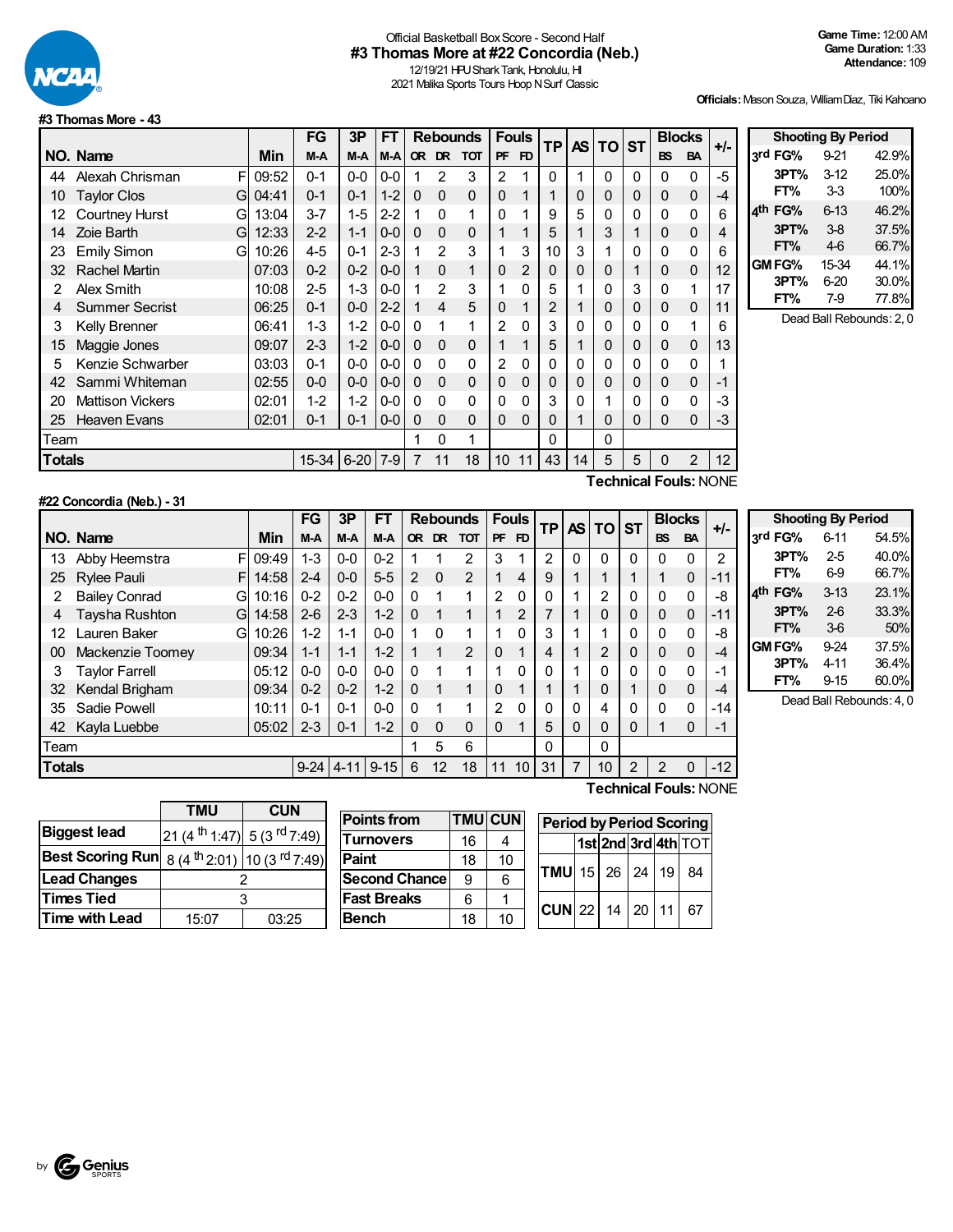

#### Official Basketball ShotChart - Final **#3 Thomas More at #22 Concordia (Neb.)** 12/19/21 HPU Shark Tank, Honolulu, HI

2021 Malika Sports Tours Hoop N Surf Classic

**Officials:**Mason Souza, WilliamDiaz, Tiki Kahoano

Players =>  $AI$  ; FG Types =>  $AI$  ; Results =>  $AI$  ; **#3 Thomas More**



**Shots in the Paint**



| Made | (N) Missed |
|------|------------|
|------|------------|

N - Player Number

| #3 Thomas More     | <b>M/A</b> | %  |
|--------------------|------------|----|
| <b>Field Goals</b> | 30/67      | 45 |
| 2 Points           | 18/31      | 58 |
| 3 Points           | 12/36      | 33 |
| <b>Free Throws</b> | 12/17      |    |

| #3 Thomas More           | <b>M/A</b> | $\%$ |
|--------------------------|------------|------|
| Points in the Paint      | 34 (17/28) | 61   |
| <b>Fast Break Points</b> | 8(4/4)     | 100  |
| Second Chance Points     | 13(7/13)   | 54   |
| <b>Effective FG%</b>     |            |      |